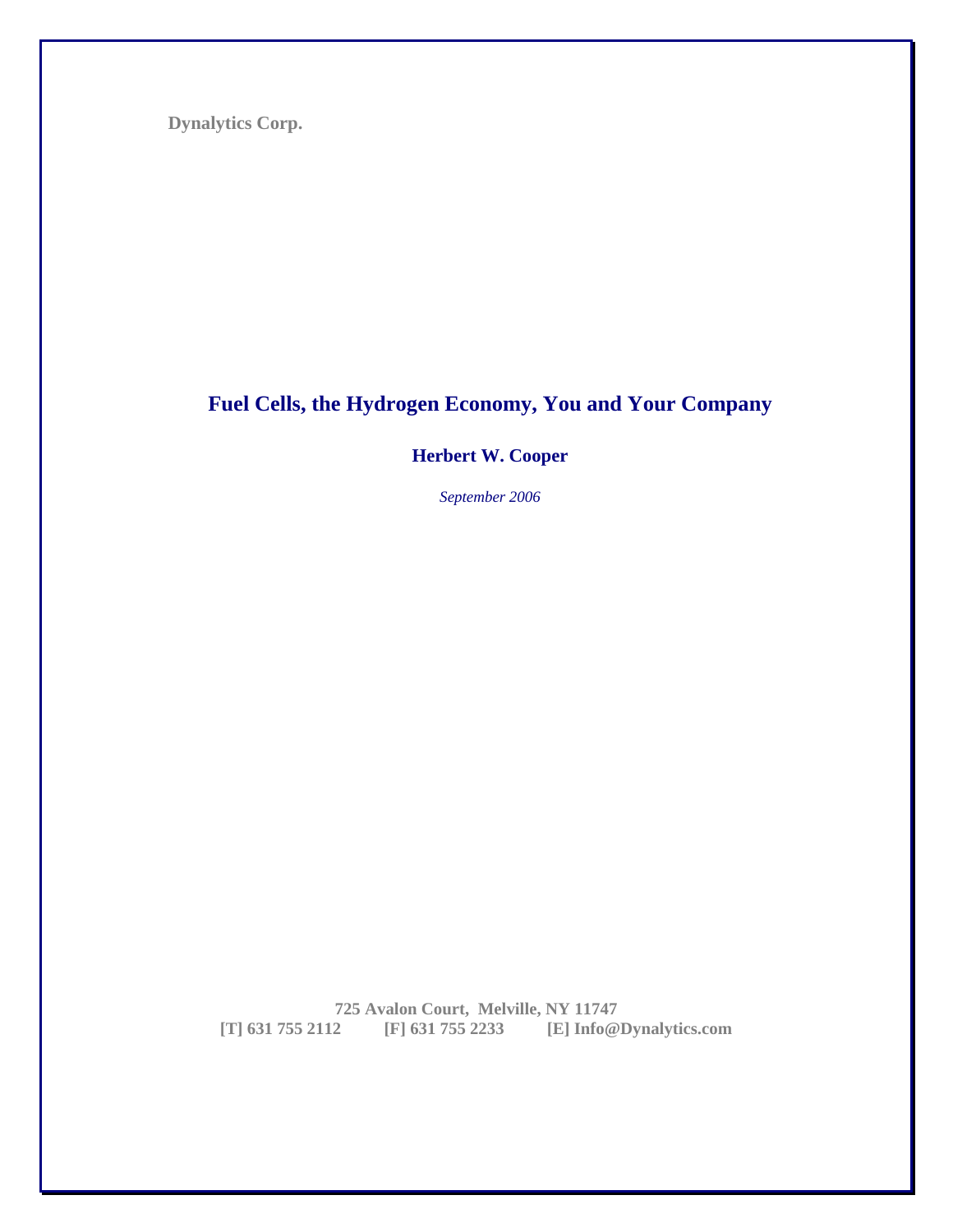# **Fuel Cells, the Hydrogen Economy, You and Your Company**

**Herbert W. Cooper** 

*August 2006* 

#### **Introduction**

Politicians and environmental activist groups throughout the world are advocating the use of fuel cells and hydrogen to reduce oil imports and improve the environment. As with all complex undertakings with economic, social and political components, the discussion and hopes range from realism to fantasy. Since the fuel cell field is developing rapidly, many companies, academic and governmental laboratories, and individual engineers wish to participate. It, however, is not always clear which of the numerous activities required for the development, production and deployment of fuel cells and their fuels most closely match the abilities and goals of any particular party. An overview of the current status and challenges, together with predictions, is presented below to assist companies making investment decisions and engineers evaluating career possibilities.

Fuel cells are devices that convert the chemical energy in fuels to electricity. Although invented accidentally in 1839 during a mix-up in an electrolysis experiment, the first practical fuel cells were developed only in 1950. Continual improvements lead to their use in specialized situations such as the Gemini Titan XII (1966) and Apollo 13 (1970) and the newer Orbiter spacecraft. An enormous amount of research and development work is underway throughout the world, and they are now practical for a somewhat wider range of applications.

Electricity may, of course, be generated by numerous methods, including boiler/steam turbine systems, internal combustion engine-generators, hydro, pumped and compressed air systems, conventional and flow batteries, and fuel cells. Each has advantages and disadvantages, generally centered on economic, reliability and environmental issues.

Fuel cells have thermodynamic and environmental advantages over combustion-based processes such as boiler/steam turbine or diesel engine generation. Since fuel cells can use hydrogen as a fuel, they are viewed by many as the most promising way to substantially reduce air pollution problems and to reduce the need for crude oil from unfriendly and unstable countries. These are unlikely to occur for several decades. Fuel cells do have a promising future, but because they offer other advantages.

#### **Advantages of Fuel Cells**

*High Efficiencies:* The context of "efficiency" needs to be clearly understood.

- $\Box$  A user will generally base it on only net electrical output per unit of fuel used by the fuel cell system.
- $\Box$  Those concerned with broader issues such as the global or national energy and environmental matters will adjust these for the energy needed to produce, purify and distribute the fuel. These, particularly in the case of hydrogen, are substantial factors. If the raw fuel is a hydrocarbon, the overall well-to-fuel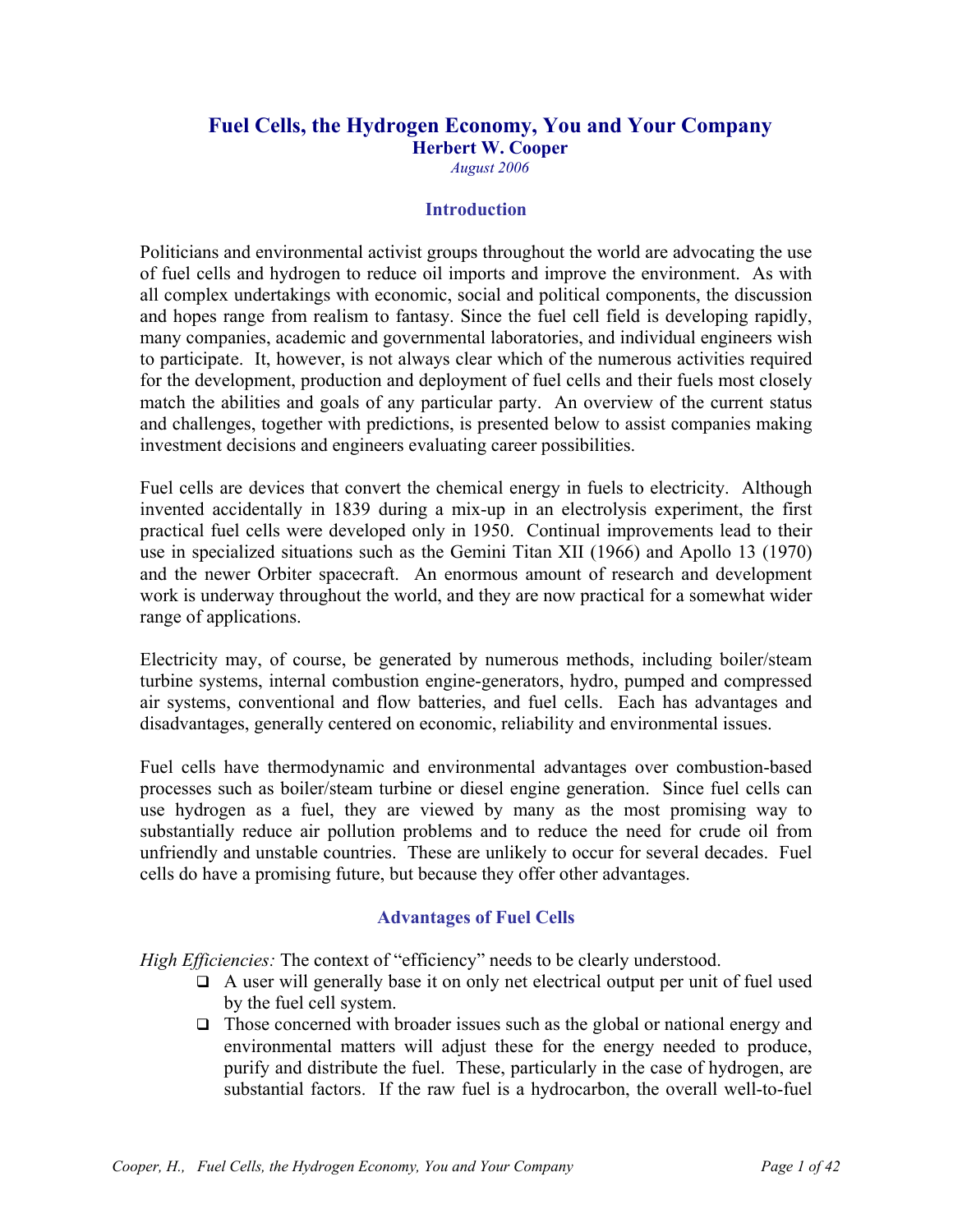cell system efficiency might be 50 to 85 percent of that reported only for the fuel cell system.

The efficiencies<sup>1</sup> of the low temperature units (except alkaline) are generally between 40 and 47 percent. These are not noticeably higher than the 45 percent value typical of a heavy duty truck diesel engine, and do not reach the 54 percent attained by a large modern gas turbine-based combined cycle power plant<sup>2</sup> or the 52 percent by a large modern diesel engine-based power plant.<sup>3</sup> They, however, do not drop at part-load operation, but are maintained at all load points between 15 and 100 percent of rated output.

High temperature units, without heat recovery, may exhibit approximately the same efficiencies attained by a large modern gas turbine-based combined cycle power plant or a large modern diesel engine-based power plant. If a bottoming cycle is added, the efficiency of a fuel cell based power plant may actually far exceed that of one using conventional technologies. As noted above, the efficiency does not drop at part-load operation.

Efficiencies of fuel cells fall noticeably with use, particularly for high temperature units, as electrical interconnections and sealing systems degrade. Catalyst systems also lose their effectiveness through poisoning, oxidation and sintering that reduces active sites. Efficiency reductions of approximately 2 percent per year have been reported.

Required efficiency is, moreover, a moving target as even relatively mature technologies continue to evolve. Modern diesel engines, for example, are benefiting by operating at higher compression ratios than previously, and much effort is being devoted to developing ceramic combustion turbine components that will operate at higher temperatures and hence yield higher efficiencies.

Interestingly, an ethanol-fueled internal combustion engine-powered  $car<sup>4</sup>$  achieved the best fuel efficiency and produced the lowest greenhouse-gas emissions at the European Shell Eco-marathon 2006 in Nogaro, France. Energy consumption was equivalent to a remarkable 2,885 kilometers per liter of gasoline. A fuel cell competitor "only" attained 2,730 kilometers per liter of gasoline. The winner in 2005, however, was a hydrogen fuel cell-powered car that achieved a usage equivalent to 3,836 kilometers per liter of gasoline.

As with conventional electricity generation technologies, recovery of otherwise wasted heat for use in cogeneration and bottoming cycles is technically possible. Characteristics of the main types of fuel cells are presented below. It will be seen that relatively small amounts of thermal energy, in the form of hot water or very low pressure steam, may be

 $\overline{a}$ <sup>1</sup> Electrical energy produced per unit of fuel energy used (on a lower heating value basis)  $^{2}$  CE I MS100, 100 MW

<sup>&</sup>lt;sup>2</sup> GE LMS100, 100 MW

<sup>&</sup>lt;sup>3</sup> Wartsila-Sulzer RTA96C: 2-stroke low speed turbocharged, 81,470 KW, 0.261 Lb fuel oil / Hp-Hr

<sup>4</sup> 1-person, 3-wheeled light weight vehicle, driven for 25 kilometers

at an average speed of 30 kilometers per hour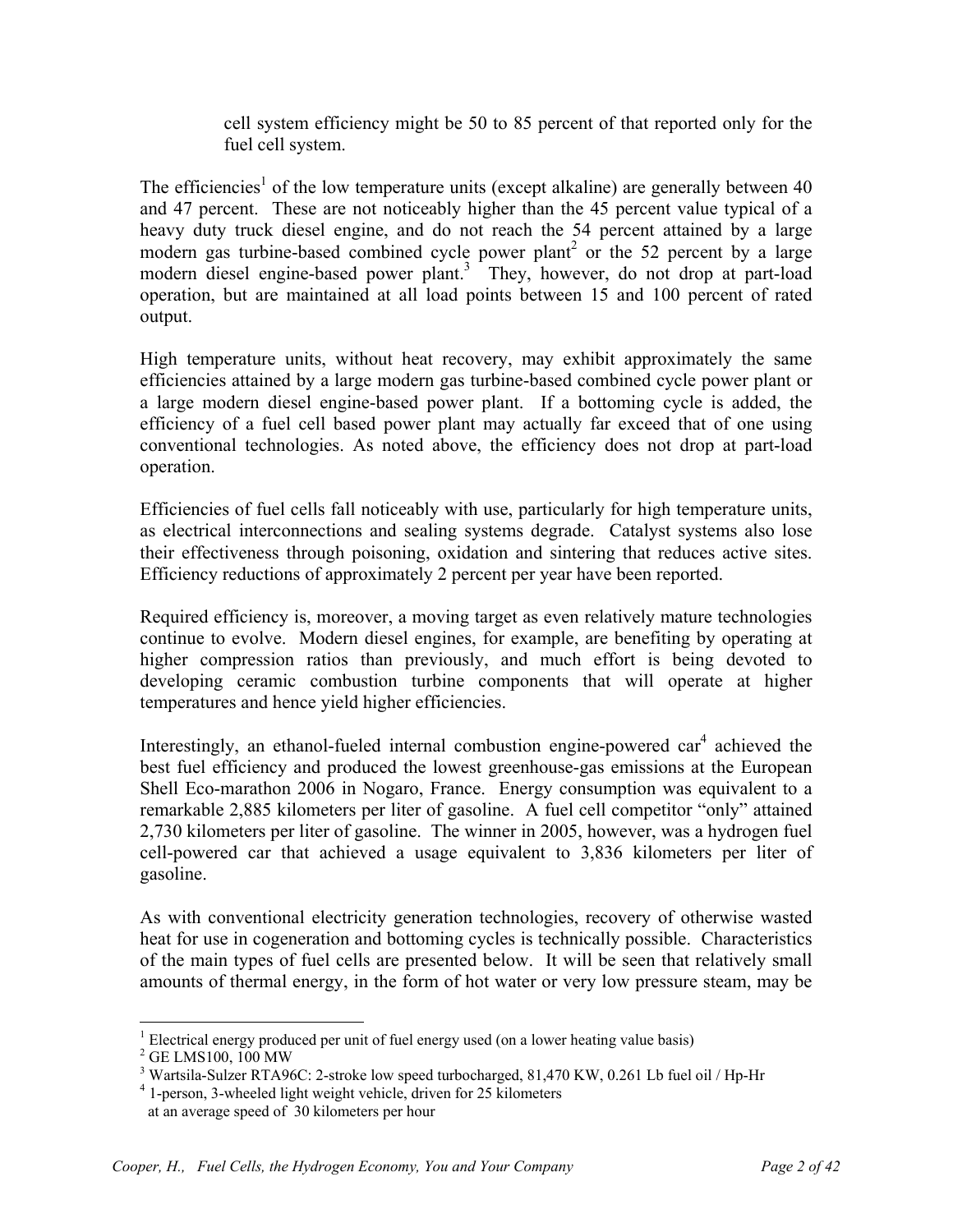recovered from alkaline, PAFC or PEM fuel cells because they operate at low temperatures. Conversely, since MCFCs and SOFCs operate at high temperatures, it is practical to generate high pressure steam from their exhaust gases for producing additional electricity from a steam turbine-driven generator, or for process use. The best approach to recovering and using waste heat will depend on project-specific factors, including economic and space considerations.

*Air Pollutant Emissions:* Virtually the only emissions from fuel cells are nitrogen oxides, carbon monoxide, carbon dioxide and water vapor. The exact amounts, of course, depend on the nature of the fuel and the type of fuel cell being used. As with efficiency, consideration may be focused narrowly on the direct emissions from the fuel cell, or the additional emissions from the fuel production, purification and transportation processes may be included. Emissions of NOx from fuel cells may be as low as 0.3 ppmv which is less than 10 percent of those from gas turbines fitted with selective catalytic reduction systems. Emissions of carbon monoxide and unburned hydrocarbons are also very much lower than from engines, turbines or boilers. Sulfur dioxide emissions will be virtually undetectable since the fuel must be desulfurized prior to entering a fuel cell.

Reducing carbon dioxide emissions is becoming increasingly important as pressures to meet Kyoto Protocol goals gain momentum. Fuel cells produce similar or slightly lower carbon dioxide emissions than do combustion-based technologies when calculated on a "per kilowatt-hour" basis, as a result of their somewhat higher fuel-to-electricity conversion efficiencies.

Recognizing their superior emissions performance, some jurisdictions<sup>5</sup> exempt fuel cells from air permitting requirements. A Water Diversion or Allocation Permit, and a Water Discharge Permit may, nevertheless, be required for projects in the several hundred kilowatt and larger sizes.

*Although fuel cells do indeed offer very low emissions, it must be emphasized that the production of fuels, particularly hydrogen, is energy intensive and uses processes that emit substantial amounts of pollutants and greenhouse gases.* 

*Extremely High Reliability:* Fuel cells, unlike internal combustion engines and turbines, have no inherently moving parts. As with other generation technologies however, their support systems do often rely on external components such as cooling water and process water pumps, and blowers or fans, and on electronic components within control systems.

NASA has developed sufficient confidence in alkaline fuel cell's reliability that it does not provide battery backup capability on manned Orbiter satellites; 99 percent availability has been demonstrated during 82,000 hours of operation on 106 missions. Furthermore, they provide the only source of drinking water for astronauts. PEM fuel cells are also used for the "air independent propulsion" systems that allow long-endurance slow speed

<sup>&</sup>lt;u>.</u> <sup>5</sup> The States of Connecticut and Massachusetts, and the South California Air Quality Management District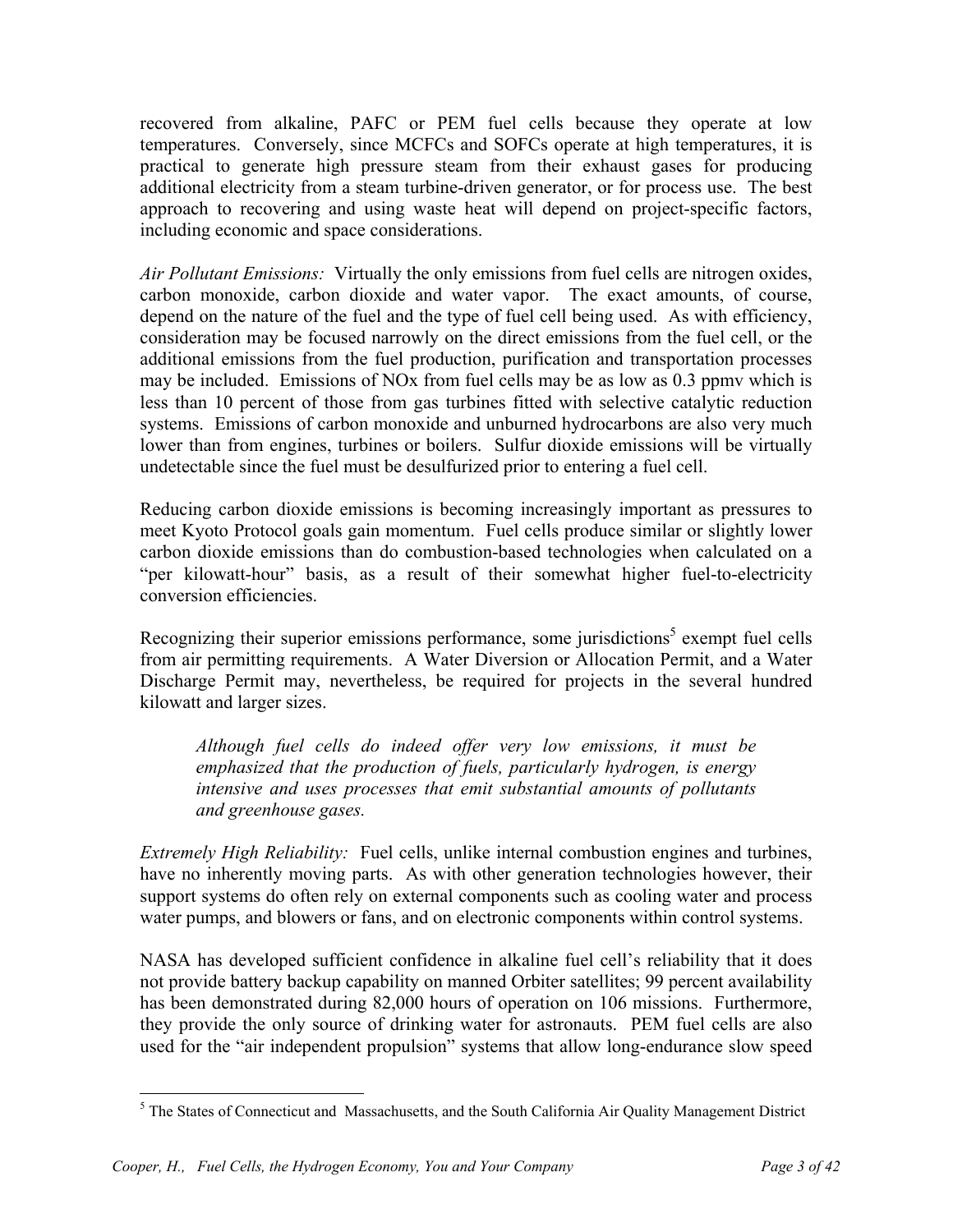underwater patrols by many of the new electric motor-driven submarines that various countries have deployed throughout the world.

A PEM fuel cell system<sup>6</sup>, fueled from local cylinders of gaseous hydrogen at McChord Air force Base, Tacoma, WA, operating since April 17, 2003 has demonstrated 1106 successful starts out of 1111 attempts; 99.5 percent system availability. The availability of the fuel cell was 100 percent; failures arose in the balance-of-plant components.

Many backup and standby systems rely on batteries to provide electrical energy during power outages or to start Diesel engine-driven generators. The battery systems, unfortunately, have proven to be very unreliable. A large scale study<sup>7</sup> of  $742,587$  cells showed that only 67 percent could be relied on during the first four years after installation. A 48-volt system consisting of four 12-volt units connected in series can reasonably be expected to be available only 20 percent of the time; i.e., not available 80 percent of the time. Battery life, moreover, is adversely affected by high ambient temperatures. A 10 degree C increase in temperature typically decreases battery life by 50 percent.

Not all experience in real world situations, however, has been positive. A comparison<sup>8</sup> of the performance of three fuel cell propelled buses and five Diesel engine-driven buses is summarized on Figure 1. While the Fuel cell buses attained 1,044 miles between propulsion related road calls, the Diesel buses reached 11, 424 miles. Obviously the situation will improve in time, but much has to be accomplished. It is also noted that the fuel efficiency of the fuel cell buses is 13 percent lower than that of the Diesel buses, on an energy basis. This, moreover, is limited to the as-fueled buses. If consideration is given to the production and liquefaction of the hydrogen for the fuel cell, the difference is a far greater 45 percent.

# *High Power & Long-duration Power per Size:*

Actual performance and lifetimes of batteries depend on the discharge rates and number of discharge/recharge cycles to which they are subjected. Fuel cells nevertheless clearly have substantially higher energy delivery capacities than do batteries, as shown on Table 1.

 $\overline{a}$ 6 ReliOn , Inc., Spokane, WA, USA

 $^7$  Miller, J. and M. F. De Anda, Reliability of Valve-Regulated Lead-Acid Batteries for Stationary Applications, EESAT 2002 Conference, San Francisco, California, April 17, 2002

<sup>&</sup>lt;sup>8</sup> Eudy, L., National Renewable Energy Laboratory, NREL/PR-540-40012, Presented at APTA Bus and Paratransit Conference, Anaheim, California, May 2, 2006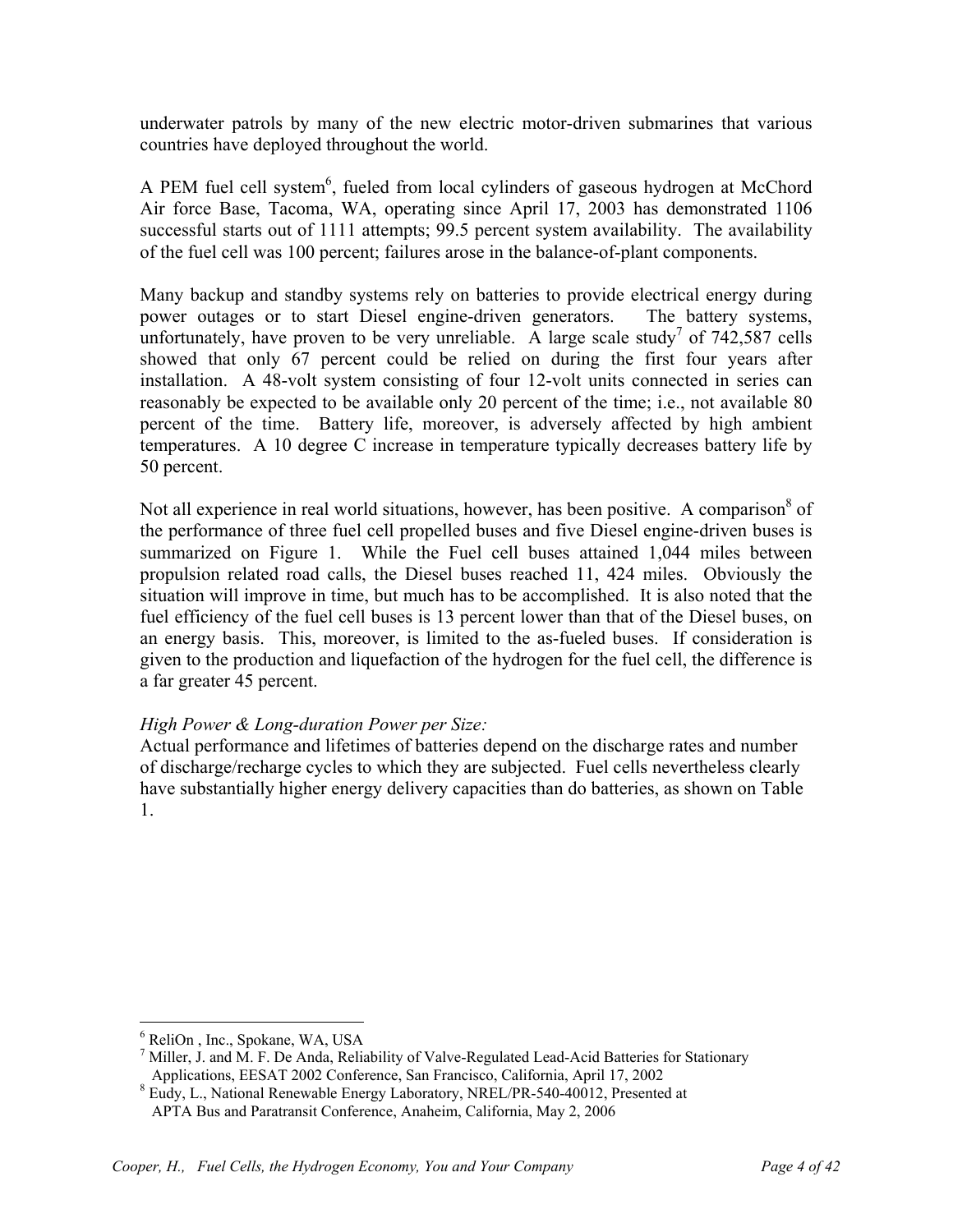

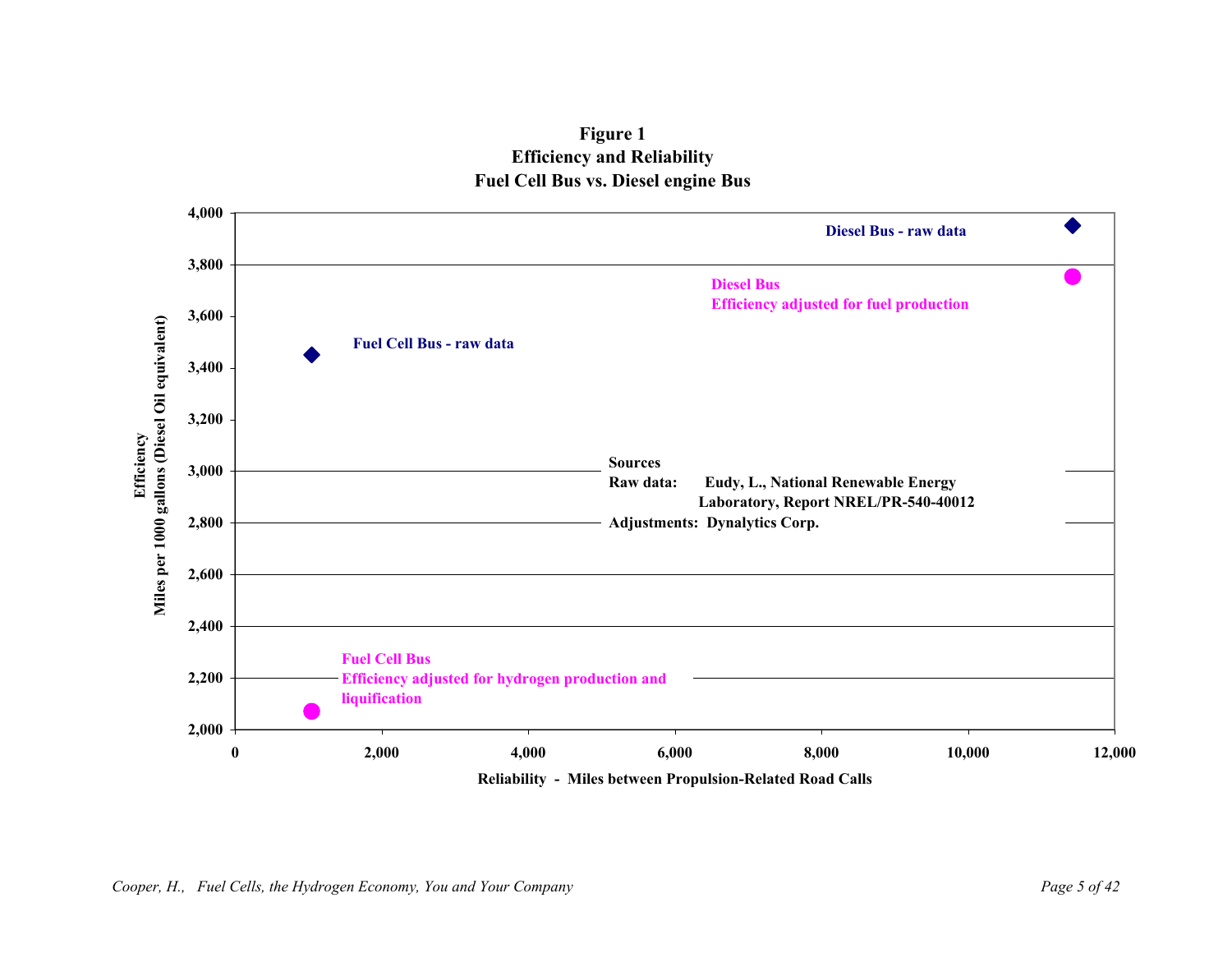| <b>Technology</b> | <b>Specific Energy Delivery</b><br><b>Watt-Hours / Kilogram</b> |
|-------------------|-----------------------------------------------------------------|
| Lead-Acid         | $30 - 50$                                                       |
| Nickel-Cadmium    | $45 - 80$                                                       |
| Lithium Ion       | 110-160                                                         |
| Reusable Alkaline | $\sim 80$                                                       |
|                   |                                                                 |
| Cylinder with 136 | 150                                                             |
| atmosphere $H_2$  |                                                                 |
| Cylinder with 680 | 700                                                             |
| atmosphere $H_2$  |                                                                 |
| Tank with Liquid  | 6,100                                                           |
| Methanol          |                                                                 |

*Quiet Operation:* Fuel cells produce electricity extremely quietly since they do not use the explosions that occur in diesel engines or have moving parts such as pistons or turbine shafts (with the possible exception of auxiliary components.) This is advantageous in many commercial and industrial situations. Fuel cells that provide backup power for computer systems, for example, may be placed and operated within office buildings; this is not practical for a diesel engine-powered generator system. Quiet operation is particularly beneficial for military applications such as "silent watch" and submarine propulsion.

Relaxed speech is readily intelligible with a background noise level of 45 dBA, and if spoken moderately louder with a background noise level of 55 dBA. Simple fuel Cell systems up to a few kilowatts typically emit noise levels of 35 to 53 dBA at one meter. These levels are readily reduced by providing noise barriers or acoustic insulation if necessary. Larger and more complex systems are noticeably noisier. The 200 kilowatt PAFCs typically emit noise levels of 60 dBA at 18 meters; the 250 kilowatt MCFCs typically emit noise levels of 72 dBA at 3.3 meters. These levels may also be reduced by providing noise barriers, air inlet silencers and similar items if necessary.

*Remote Status Monitoring:* It is relatively easy to measure the temperature and pressure of the contents of a gas cylinder, transmit the data electronically, and calculate the amount of useable hydrogen remaining to be used, and hence the remaining electrical energy available. Similarly, the height or weight of a liquid fuel is readily measurable and can be transmitted and processed to determine the remaining energy supply. This assessment of remaining capacity can therefore also be done for diesel engine systems, but cannot be accurately done for batteries.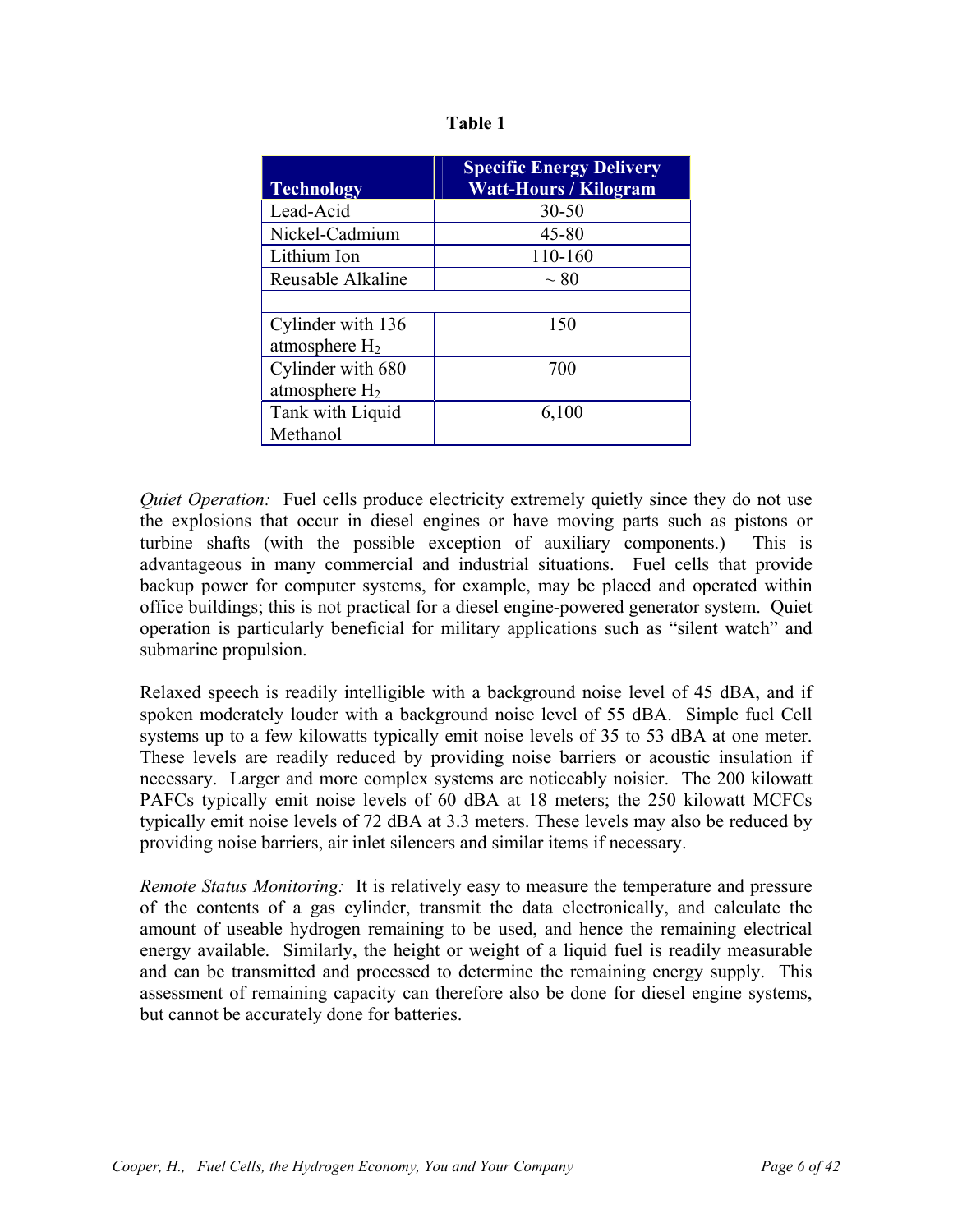## **Technical Matters - Fuels**

*Fuel Processing:* Many raw fuels such as hydrocarbons, alcohols and ammonia must be converted to hydrogen or possibly carbon monoxide before they can be used in a fuel cell. There are many variations, but the following processes, shown on Figure 2, may be utilized or required.

- $\Box$  Fuel desulphurization
- $\Box$  Raw hydrogen production
- $\Box$  Hydrogen purification
- **Preparation for storage and distribution**

These processes may require more equipment and complex control systems than is readily apparent. Depending on the fuel and the fuel cell type and capacity, vaporizers, heat exchangers, humidification/drying systems, pumps and blowers may be necessary.

Since fuel is not completely consumed, unreacted fuel must be recovered in the  $100^+$ kilowatt systems to produce acceptable economic performance. This requires recycle compressors, piping and control systems, and possibly water removal equipment.

There is much experience with designing, constructing and operating large-scale fuel and hydrogen production facilities. Much of this, however, is not applicable to the quite small systems desired for many fuel cell applications. A great many groups throughout the world are therefore developing processes and equipment that are compact, durable, adequately efficient, and cost-effective for this application. Important examples include miniature reforming and purification systems, improved catalysts, and new approaches to heat integration; there are major challenges.

*Fuels:* Today's fuel cells most commonly use hydrogen as the fuel. It has a very high energy<sup>9</sup> density on a "per weight" basis (Figure 3,) but a very low one on a "per volume" basis (Figure 4.) Carbon monoxide may also be used as the fuel in very high temperature fuel cells. Either of these may be produced externally from a wide variety of materials, using a variety of technologies. Alternately they may be produced directly within the fuel cell assembly (internal reforming) by using a number of chemical engineering technologies.

Hydrogen, at a purity acceptable for use in a fuel cell, is readily available from numerous commercial sources. It may be produced, delivered and stored in various ways that are discussed below.

Energy usage and production data are presented in the following as "kilocalories per kilogram of hydrogen." One kilogram of hydrogen can produce 27.1 kilowatt-hours of electricity from a thermodynamically perfect 100 percent efficient fuel cell. Although there are significant variations, heat losses in the effluent gases, parasitic losses and unreacted fuel cause actual efficiencies to currently be approximately 40 percent.

<sup>&</sup>lt;sup>9</sup> Energy content is the Gibbs free energy, which determines the maximum electrical energy obtainable from the fuel under ideal conditions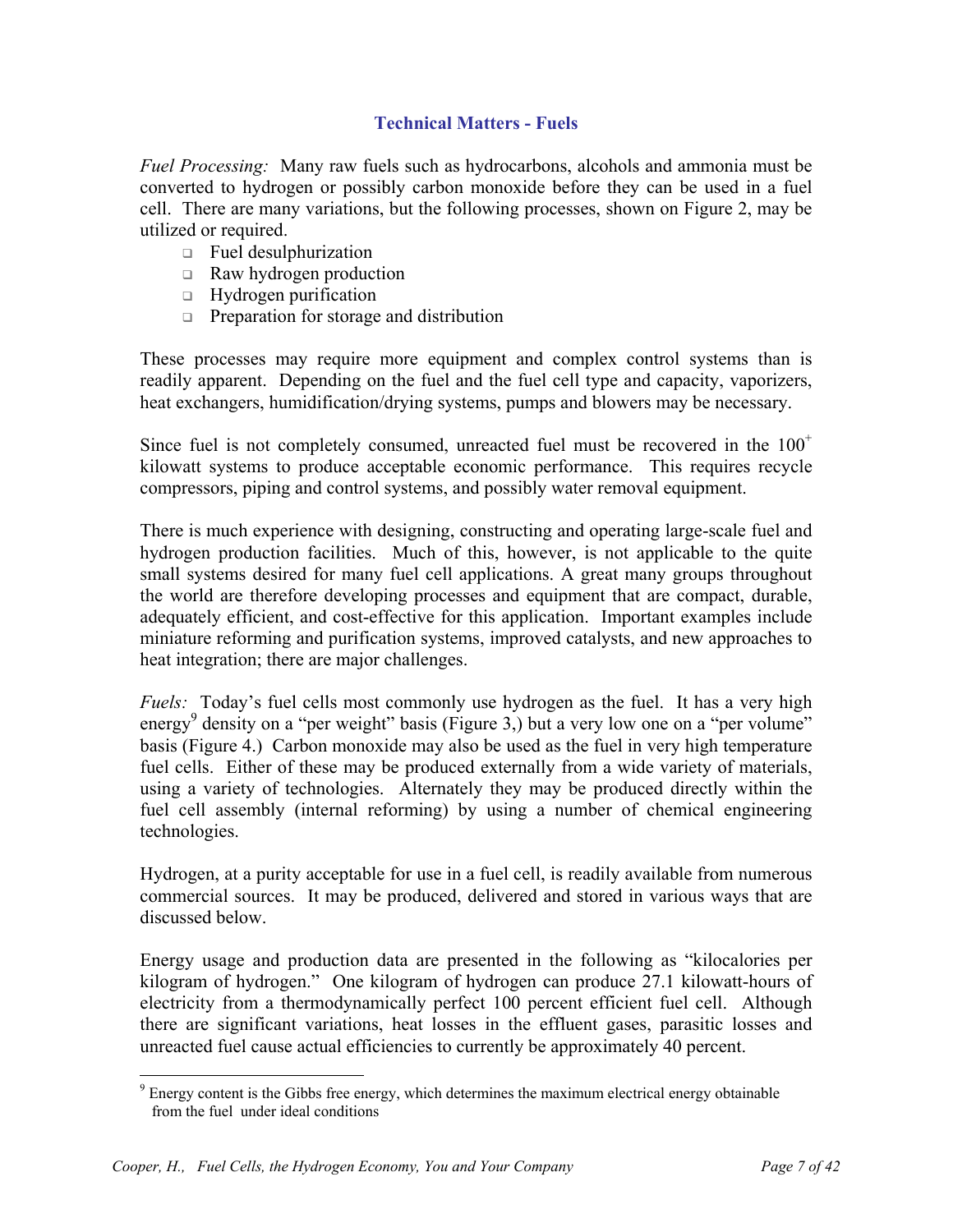

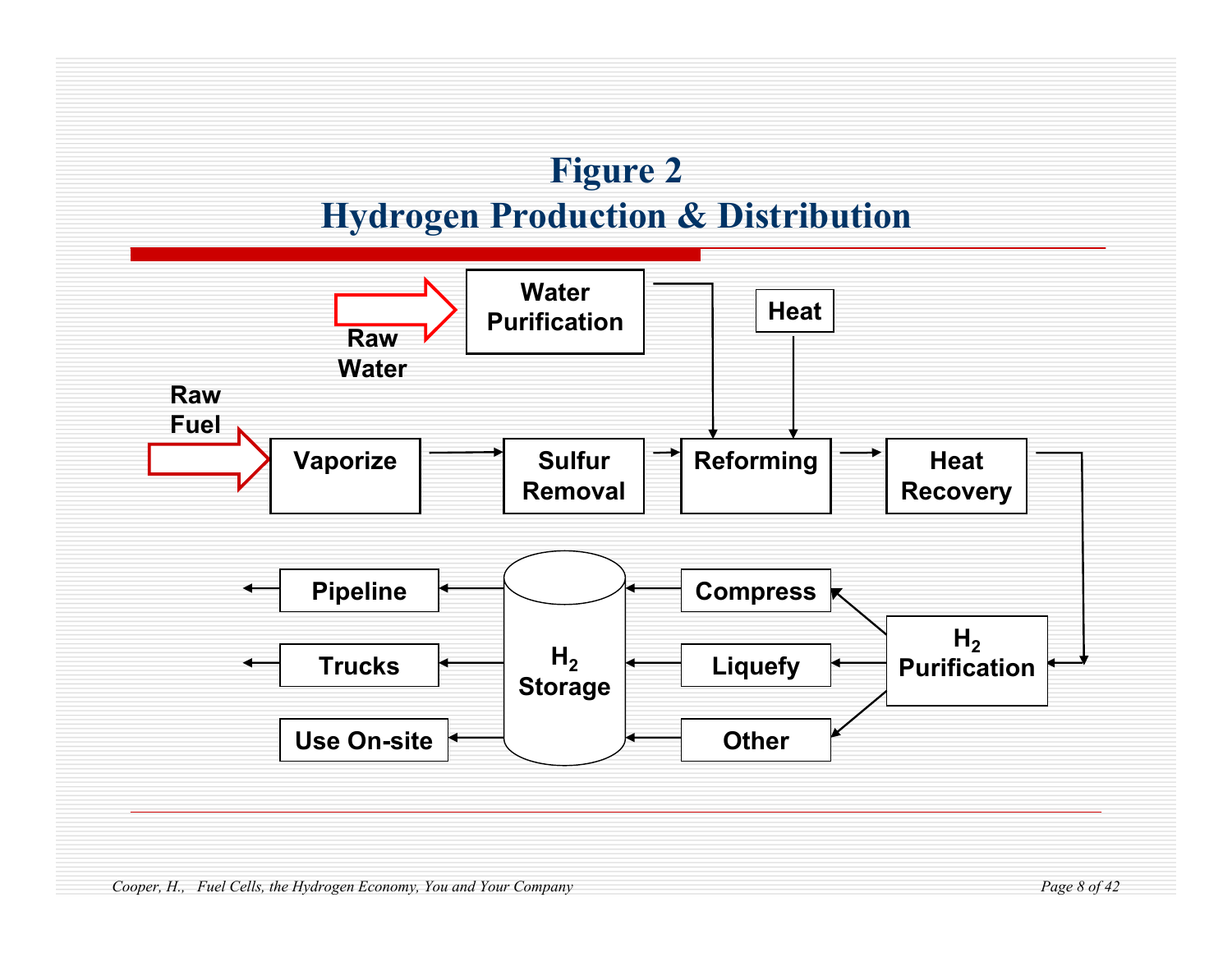**Figure 3 Electrical Energy Available from Fuels on a Weight Basis** 

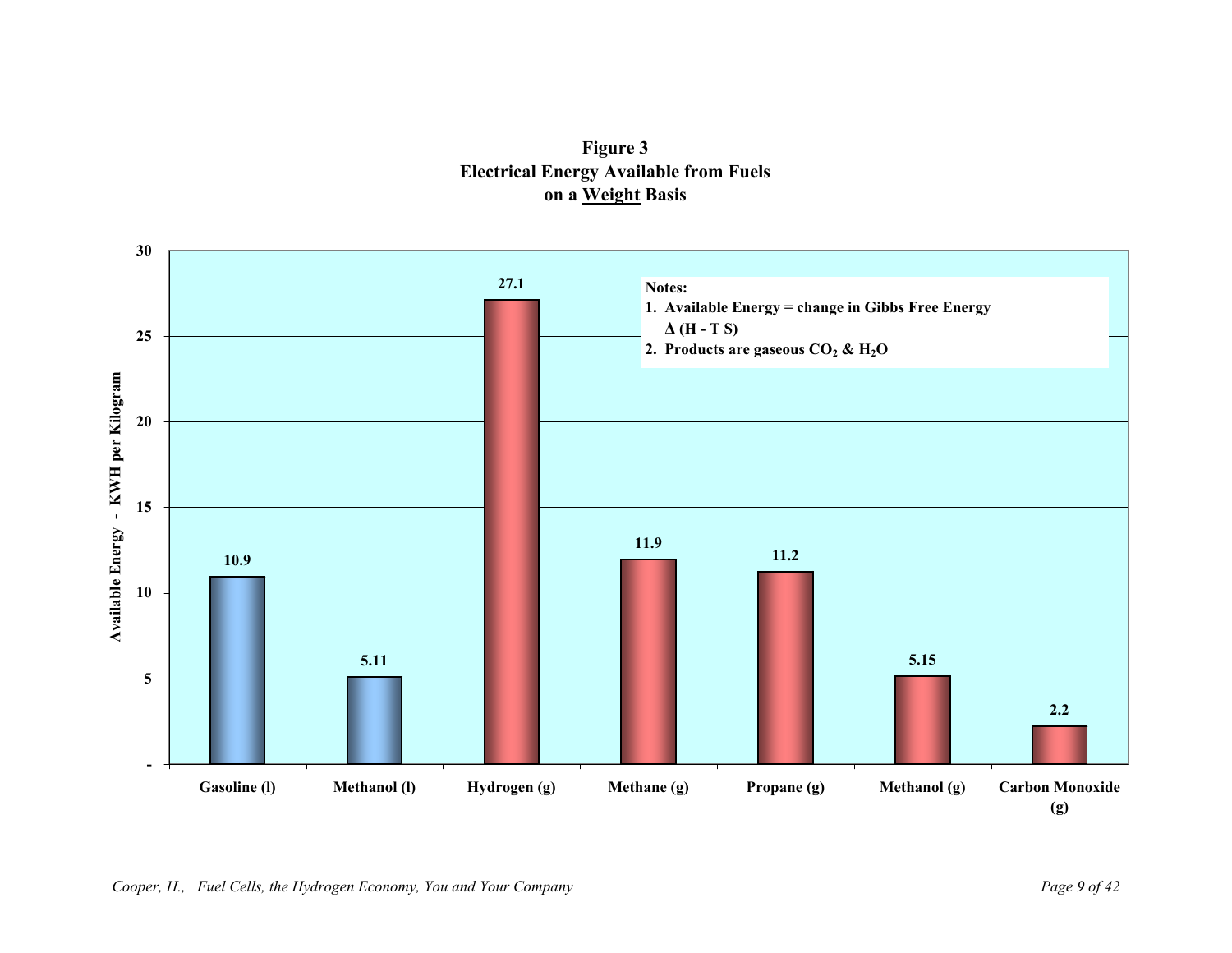

# **Figure 4 Electrical Energy Available from Fuels on a Volumetric Basis**

*Cooper, H., Fuel Cells, the Hydrogen Economy, You and Your Company Page 10 of 42*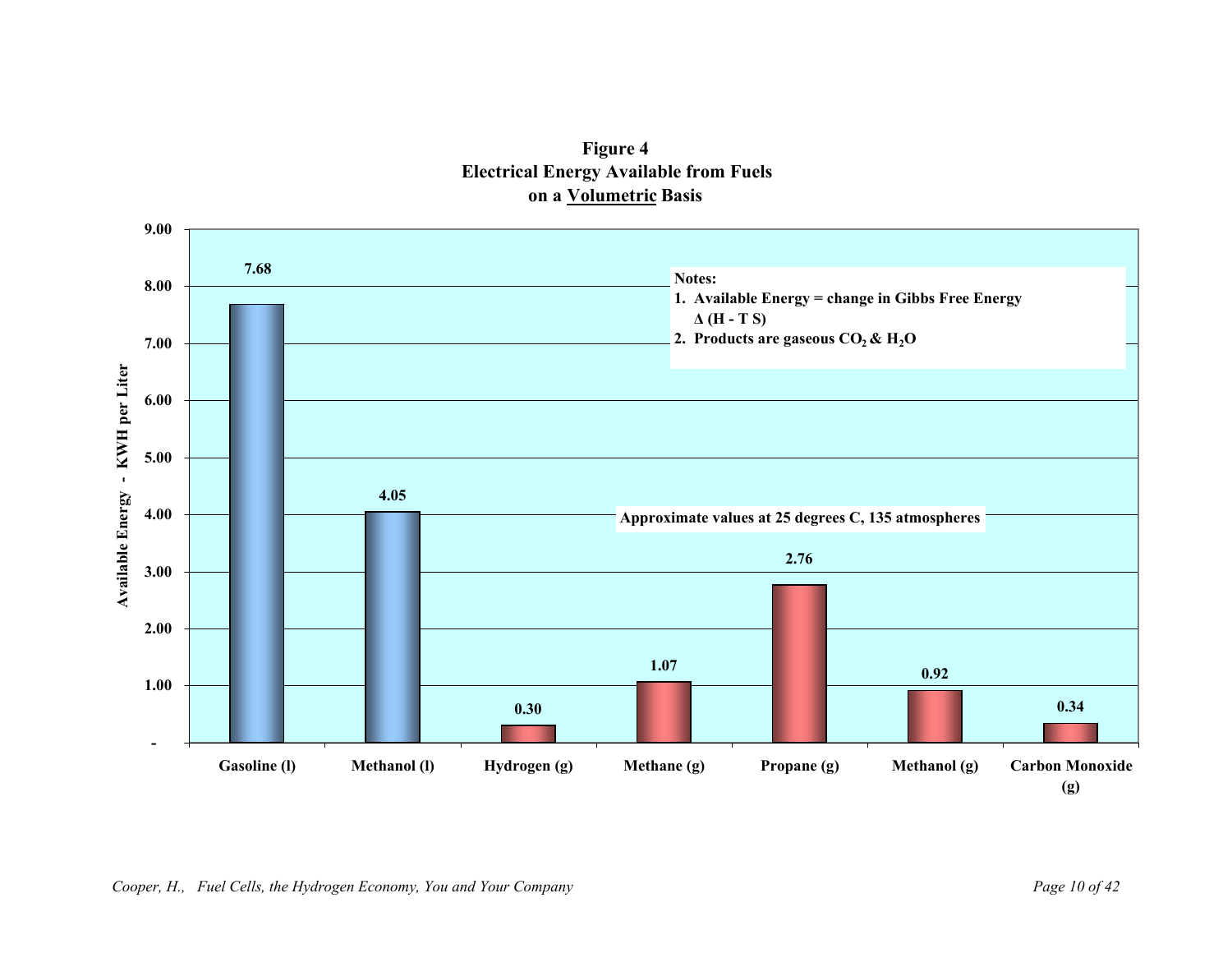## Electrolysis

Very pure hydrogen, together with byproduct oxygen, may be produced from water by electrolysis.<sup>10</sup> This is a relatively mature technology that may fill a special niche in production of electricity from fuel cells. The "round trip" from electricity to hydrogen and then back to electricity may not be thermodynamically elegant, but may be economically advantageous if the electricity for electrolysis is obtained at very low cost such as from photovoltaic cells, wind, waves or similar sources, at times or locations for which it can not be economically transmitted to an electric grid. The hydrogen produced may then be stored and used as in a fuel cell at an appropriate time. This is conceptually similar to pumped storage or compressed air storage systems.

The thermodynamically minimum amount of energy required for electrolysis is 3145 kilocalories per kilogram of water. Modern electrolysis systems have efficiencies of 80 to 90 percent, but rely on direct current. The efficiency loss and capital cost of the ACto-DC converter must also be considered in an evaluation of the overall electrolysis system. Hydrogen may be produced by electrolysis at very high pressures, and with purities exceeding 99.9999 percent. Additionally, it may be economically attractive to recover the byproduct oxygen; a project-specific evaluation must be performed.

The energy required for electrolysis may be reduced by operating at high temperatures. Development work<sup>11</sup> has demonstrated that electrolysis at  $1000$  degrees C will provide total energy savings (including the energy required to produce the electricity,) of approximately 35 percent vis-à-vis operating at ambient temperature. Many problems must be overcome, such as those associated with durability, sealing and corrosion resistance, before high temperature electrolysis will be commercially practical.

#### Thermochemical cycles

Hydrogen may also be obtained from water by using thermochemical cycles. One promising technology is the iodine-sulfur (IS) process, in which sulfuric acid is decomposed at 800-1000 degrees C, producing water, sulfur dioxide and oxygen. The sulfur dioxide is then reacted at 120 degrees C with iodine and water to produce hydrogen iodide (HI) and sulfuric acid that is recycled. Finally, the HI is dissociated at 350 degrees C to produce the desired hydrogen and iodine that is also recycled. There is virtually no net consumption of the sulfuric acid or iodine after recovery and recycle. This and similar thermochemical processes are being evaluated by several groups<sup>12</sup> as adjuncts to nuclear reactors that may be economical sources of the high temperature thermal energy that is required.

Using water as a raw material, whether with electrolysis or with thermochemical cycles, is not free of economic and political drawbacks. Water shortages are a serious problem in much of the world, including the Southwestern United States.

1

<sup>&</sup>lt;sup>10</sup> For example: Proton Energy Systems, Wallingford, CT, USA

<sup>&</sup>lt;sup>11</sup> Idaho National Laboratory and Cermatec, Inc.

<sup>&</sup>lt;sup>12</sup> Scandia National Laboratory and CEA (France), General Atomics (U.S., Japan Atomic Energy Authority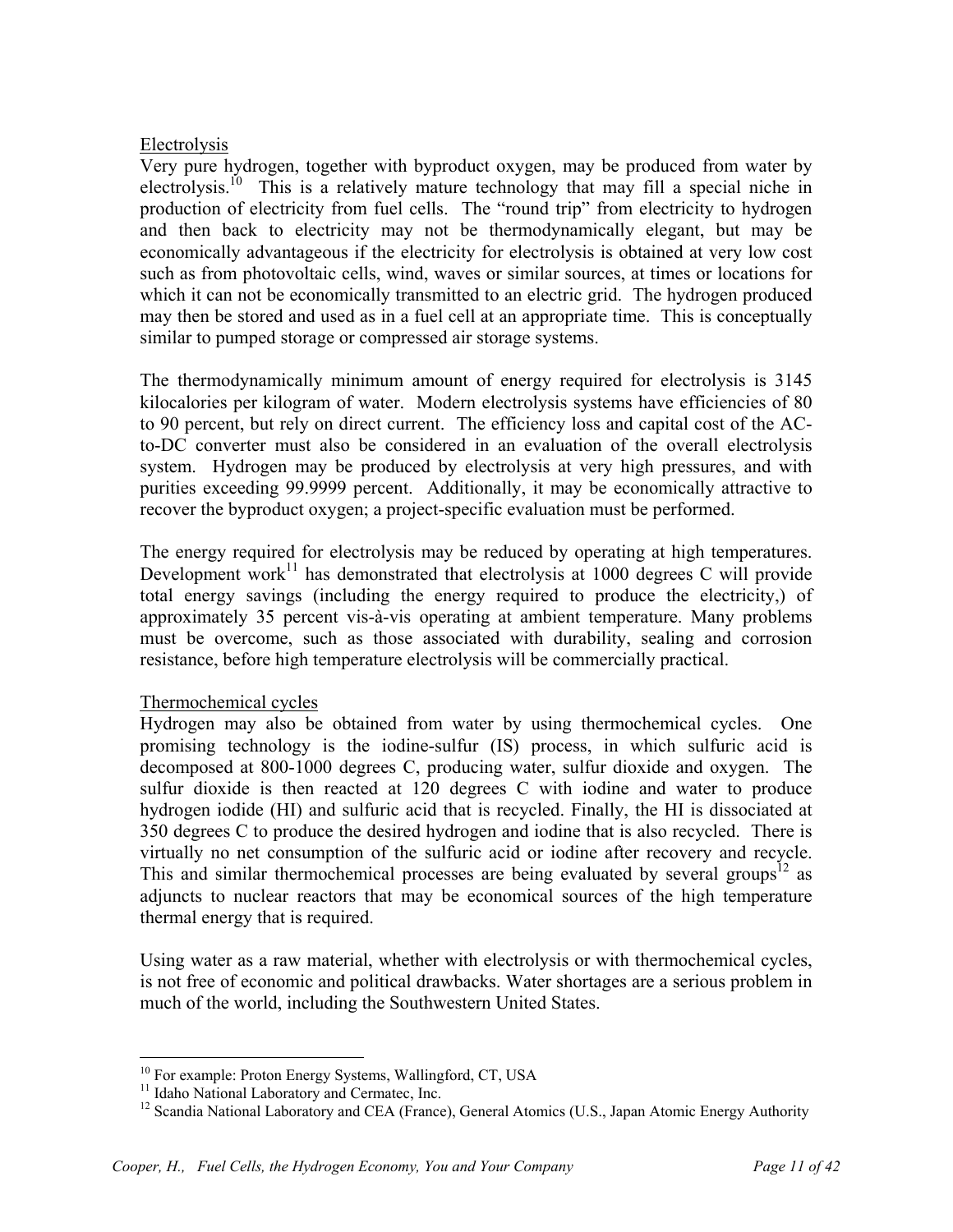Hydrogen may also be extracted from hydrocarbons externally or internally within the fuel cell system by any of a number of processes as follow.

## Steam Hydrocarbon Reforming

Hydrocarbons such as methane, propane, liquefied petroleum gases (LPGs) and naphtha may be mixed with steam and passed over catalysts, typically a nickel or rhodium-based material, placed within highly alloyed heat resistant tubes or between flat plates. Hot combustion gases flowing on the outside of the tubes or plates transfer heat to the reacting mixture, typically raising their temperatures to approximately 700 to 850 degrees C. Pressures of 3 to 27 atmospheres are commonly used. The chemical reaction for methane is:

## $CH_4 + H_2O \rightarrow CO + 3H_2$

This reaction is endothermic (absorbs heat) requiring a heat input of 8137 kilocalories per kilogram of  $H_2$  produced. The hot process stream leaving the reformer contains hydrogen, carbon monoxide, excess steam, carbon dioxide formed as a byproduct and unreacted methane.

Other fuels may be reformed at lower temperatures. Methanol, for example, may be reformed at temperatures of 250 to 350 degrees C over copper/zinc catalysts, according to the following overall reaction.

# $CH<sub>3</sub>OH + H<sub>2</sub>O \rightarrow CO<sub>2</sub> + 3H<sub>2</sub>$

This reaction is endothermic (absorbs heat) requiring a heat input of 1930 kilocalories per kilogram of  $H_2$  produced.

As with other feedstocks, the hot process stream leaving the reformer contains hydrogen, carbon dioxide, excess steam, carbon monoxide formed as a byproduct and unreacted methanol.

Undesirable carbon and soot may also form on the nickel catalyst if inadequate steam or too low temperatures are used. This will lead to lowered catalyst effectiveness, shortened catalyst life, and the need to operate at even higher temperatures which adversely impact component life and system efficiency.

The thermal efficiencies of steam hydrocarbon reforming systems are typically between 75 and 80 percent, depending on the composition of the hydrocarbon feed and the extent of heat recovery.

#### Partial Oxidation

Alternately, hydrocarbons may be partially oxidized by burning them with quantities of air or oxygen that are insufficient for complete combustion, and with no or very little steam present. The chemical reaction for methane is:

# $CH_4 + \frac{1}{2}O_2 \rightarrow CO + 2H_2$

The oxidation reaction is exothermic, releasing 2,131 kilocalories per kilogram of  $H_2$ produced. Although catalysts are not required, they are frequently used to increase the yield of hydrogen relative to carbon monoxide. This approach is also well established and offers several advantages. For example since the reaction is exothermic no heat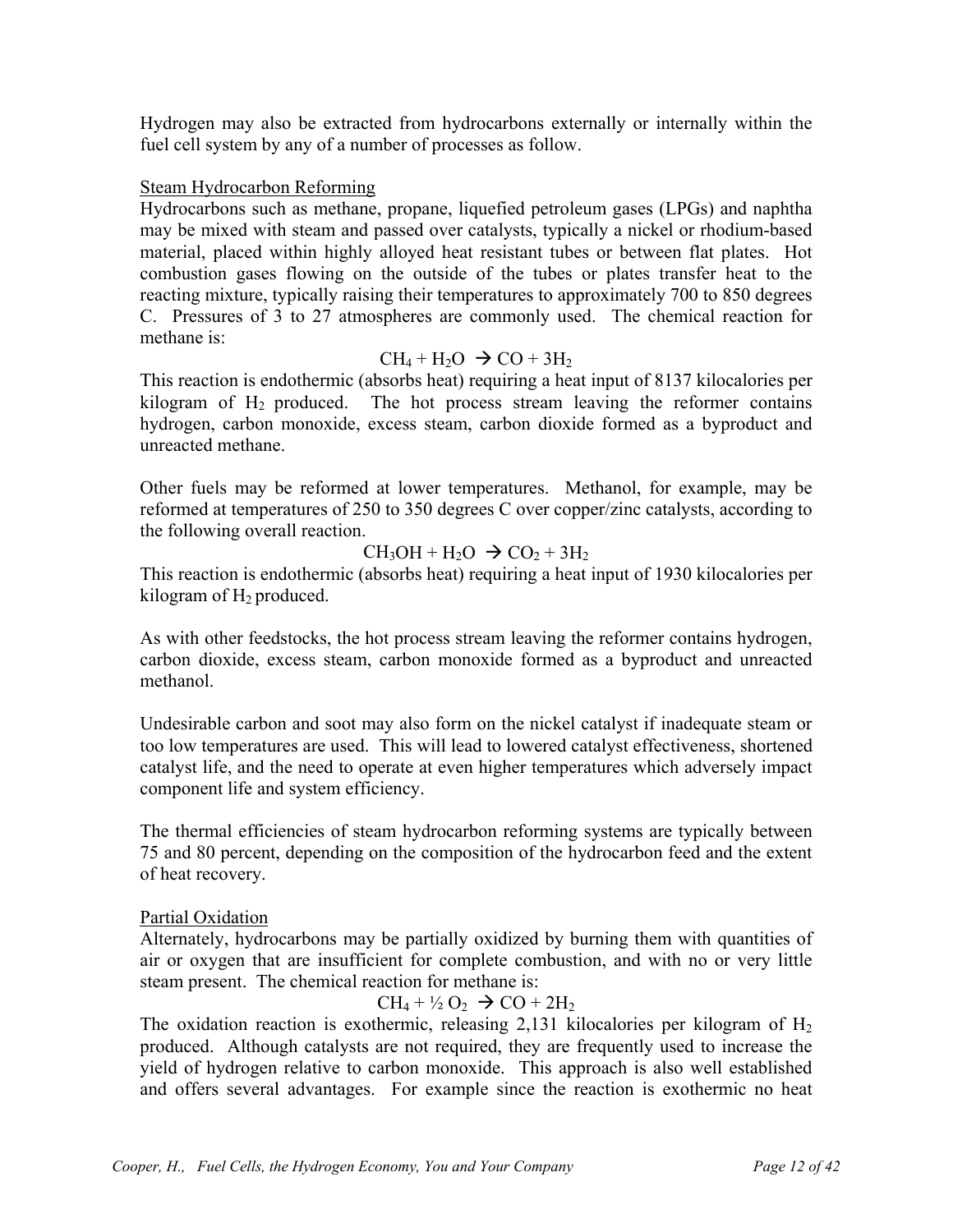exchange equipment is needed, leading to more compact units. Needing no, or very little, steam is another important advantage where water is scarce. Partial oxidation, however, has the disadvantages that the product gases are diluted by nitrogen from the combustion air (unless pure but costly oxygen is used) and the carbon dioxide that is produced. Furthermore, the purge gases from the purification sections have little use as a fuel. Additionally the combustion air must be compressed to the oxidation reactor pressure.

The thermal efficiencies of partial oxidation reforming systems are typically between 70 and 75 percent, depending on the composition of the hydrocarbon feed and the extent of heat recovery.

#### Autothermal Reforming

Another practical process combines partial oxidation with steam hydrocarbon reforming. A partial oxidation process is carried out immediately upstream of a steam hydrocarbon reforming process. The former provides the heat of reaction for the latter, and the combination leads to a physically compact system. The combination however requires a larger downstream purification system.

Several other liquid fuels such as propane, liquefied petroleum gas (LPG), kerosene, gasoline, ethanol and, most notably, methanol have also been used successfully to produce hydrogen for use in fuel cells.

All three hydrocarbon reforming processes produce gases that, while having noticeably different compositions, are relatively rich in hydrogen, carbon dioxide and carbon monoxide.

*Non-hydrocarbon fuels:* If one focuses on energy security and proven reserves of primary fuels, the most attractive fuel in North America, much of Europe and Asia is coal. Although there are huge reserves of coal, its use brings many well known disadvantages, including variable compositions, corrosive and catalyst-poisoning impurities, reliance on high maintenance materials-handling systems, and the lifethreatening dangers of coal mining. Additionally, its resulting pollutants are expensive to control and emissions include carbon dioxide which is a greenhouse gas.

Efforts to use coal follow two paths. One approach is to gasify the coal to produce carbon monoxide and hydrogen, exemplified in the United State's FutureGen program. This \$1 billion dollar initiative will seek to design, construct and operate a 275 megawatt prototype plant that integrates the production of electricity and hydrogen, produces nearzero emissions and captures 90 percent of the carbon dioxide emissions. Economic goals are to produce electricity at a cost that is not more than 10 percent above that from conventional plants, and to produce hydrogen at \$4.00 per million BTUs (\$16.00 per million kilocalories); these are aggressive.

The second path is to use carbon directly in a fuel cell. This is potentially more efficient than other approaches, but has all of the mechanical problems of SOFCs, which are made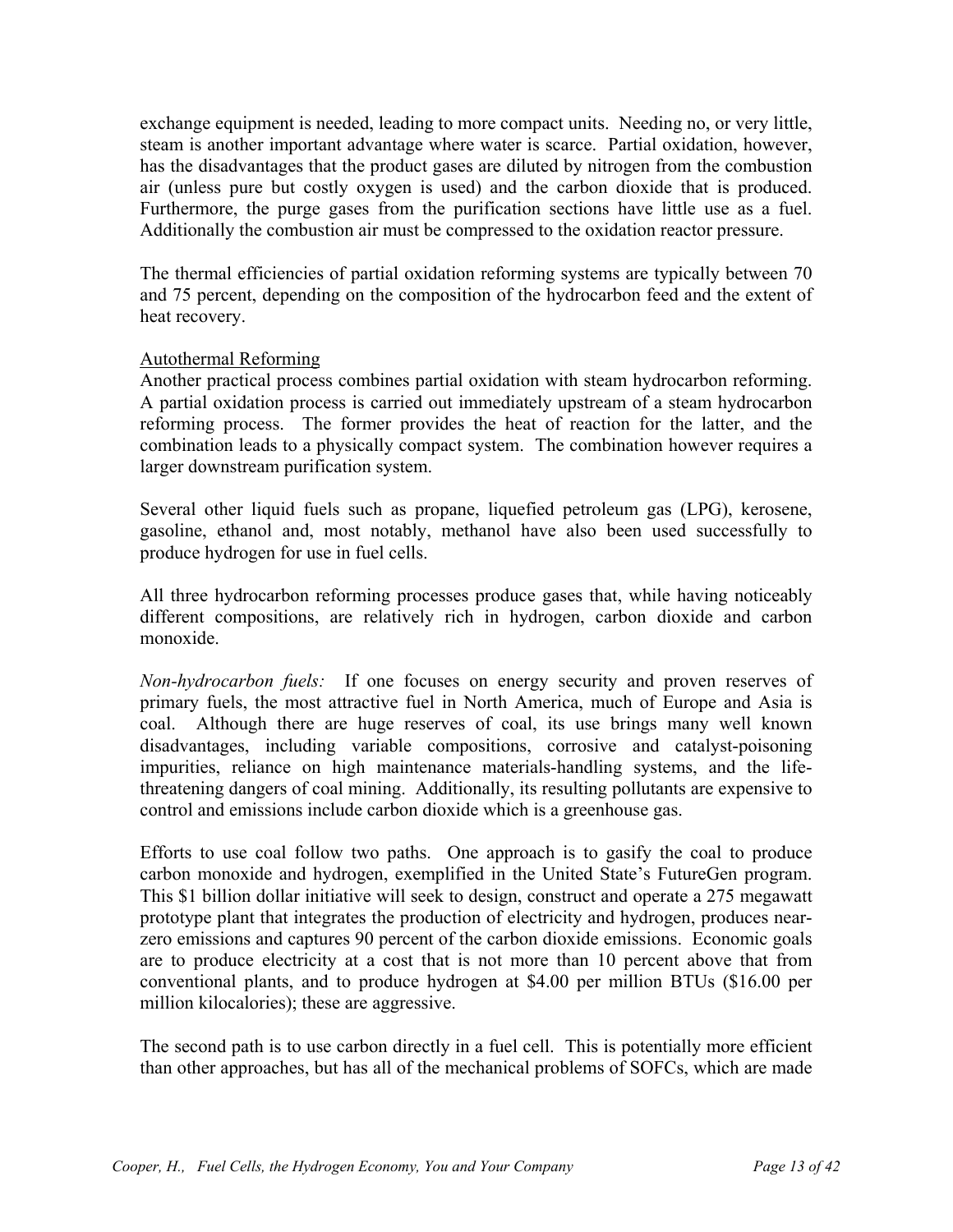more difficult by the nature of coal. Many groups<sup>13</sup> are developing this technology, but it is unlikely that practical systems will be available within the next fifteen years.

Hydrogen may also be obtained by cracking ammonia, which is relatively easy to transport and store. This cracking technology and its integration into operational fuel cells have been demonstrated.14 The chemical reaction is:

#### $2NH_3 \rightarrow N_2 + 3H_2$

This reaction is endothermic (absorbs heat) requiring a heat input of 3624 kilocalories per kilogram of  $H_2$  produced.

Other possible near-term fuels include formic acid (CHO-(OH)) and hydrazine  $(N_2H_4)$ which also has been used in fuel cells, but is generally considered too dangerous and too toxic for wide spread use.

In the longer term, microbial-based fuel cells using sugars, celluloses or green algae may become practical. These are the subjects of various academic investigations.

## Purification

 $\overline{a}$ 

Hydrogen purity is important for two reasons. Firstly, various catalysts may be poisoned by compounds such as sulfur, carbon monoxide, and unsaturated hydrocarbons; the effect is temperature- and catalyst-specific. Natural gas as delivered from pipelines in many countries is legally required to contain odorizers for safety reasons. These are most often sulfur-bearing compounds. Similarly, commercial propane is commonly supplied in accordance with ASTM D1835, which allows up to 185 ppmy of  $H_2S$  and total sulfur. These cause problems since they poison many reformer and the fuel cell catalysts.

Platinum electrode catalysts are poisoned at low temperatures  $\ll 200$  degrees C) by carbon monoxide, which is therefore typically limited to concentrations of less than 10 ppmv. Although performance will be impaired, the poisoning is reversible.

Impurities may be removed by numerous proven techniques such as hydrodesulphurization, molecular sieves (zeolites) or reaction with zinc oxide, iron oxide or copper impregnated adsorbents. Each has a logical niche, and each brings capital and operating cost penalties.

Operating cost is a second factor when considering hydrogen purity. Unit costs of hydrogen in cylinders for small and midsized applications certainly vary with specified purities. Typical values in mid-March  $2006<sup>15</sup>$  are approximately as shown on Table 2.

<sup>&</sup>lt;sup>13</sup> See for example: Cooper, J., Lawrence Livermore National Laboratory, SRI International, American Electric Power, Clean Coal Energy, LLC and CellTech 14 Apollo Energy Systems, Inc., Pompano Beach, FL, USA; Argonne National Laboratory (2005)

<sup>&</sup>lt;sup>15</sup> Scott Specialty Gases, 196 standard cubic feet, 2,000 psig (5,500 normal liters, 136 atmosphere) cylinders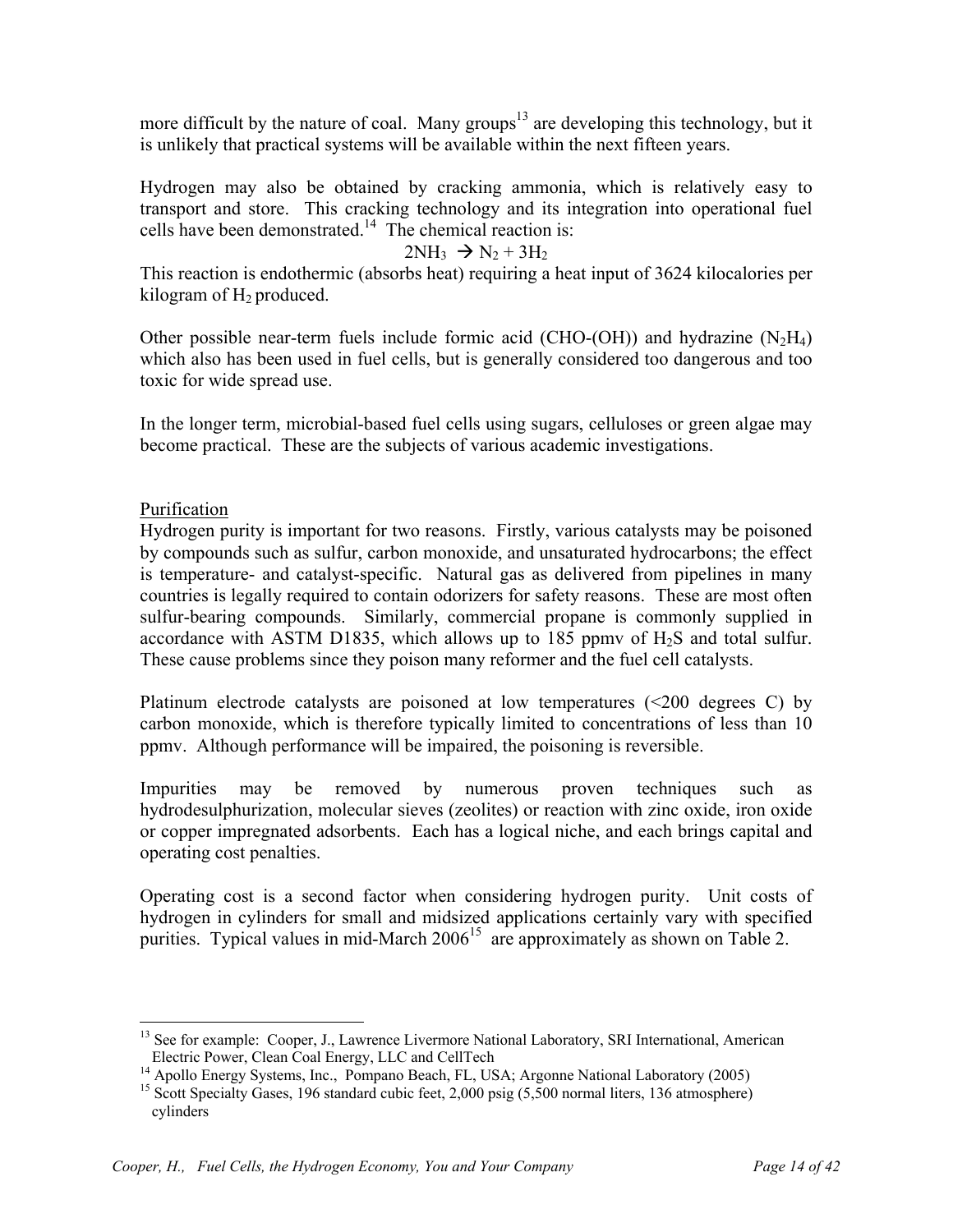| וח<br>и<br>. . |  |
|----------------|--|
|----------------|--|

| <b>Hydrogen Purity</b> | Unit Cost |
|------------------------|-----------|
| <b>Volume Percent</b>  | \$/SCF    |
| 99 95                  | 0.30      |
| 99.99                  | 0.35      |
| 99.999                 | 1.50      |
| 99 9995                | 1.60      |

The undesired carbon monoxide from reforming processes is frequently reacted with steam, over catalysts in "shift reactors", to produce additional hydrogen and carbon dioxide, according to:

#### $CO + H<sub>2</sub>O \rightarrow H<sub>2</sub> + CO<sub>2</sub>$

This reaction is exothermic, releasing 9.823 kilocalories per mol (28.000 grams) of CO reacted or mol  $(2.016 \text{ grams})$  of  $H_2$  formed. It is frequently carried out in two intercooled stages over a Cu/ZnO/Alumina catalyst to produce additional hydrogen (and carbon dioxide.) A high temperature stage operating at 350 to 475 degrees C is followed by cooling, and then a low temperature stage operating at 200 to 250 degrees C. The catalysts, however, are subject to poisoning by chlorine or magnesium/aluminum compounds.

The process stream leaving the shift reactor contains residual carbon monoxide which may then be removed by preferential catalytic oxidation to carbon dioxide or, if present in small amounts, reacted catalytically with hydrogen to form methane.

The hydrogen may then be further purified if necessary, again by using any of the many well established processes. In practice, molecular sieves or semi permeable palladium membranes that allow hydrogen to pass through them while blocking other compounds are most often used within integrated fuel cell systems. These can readily accept feeds with initial hydrogen contents of 25 percent or higher and produce a hydrogen product with a 99.999 percent purity.

In addition to the catalysts used within the fuel cells themselves, various other catalysts used to produce and purify hydrogen are susceptible to poisoning by certain chemicals. Fuel cell vendors thus limit the compositions of the raw materials fed to their systems. Although equipment-specific, particular concerns exist about:

- □ Alkali metals
- Ammonia
- □ Carbon monoxide
- □ Halogenated compounds
- $\Box$  Nitrogen
- □ Sulfur compounds
- □ Unsaturated hydrocarbons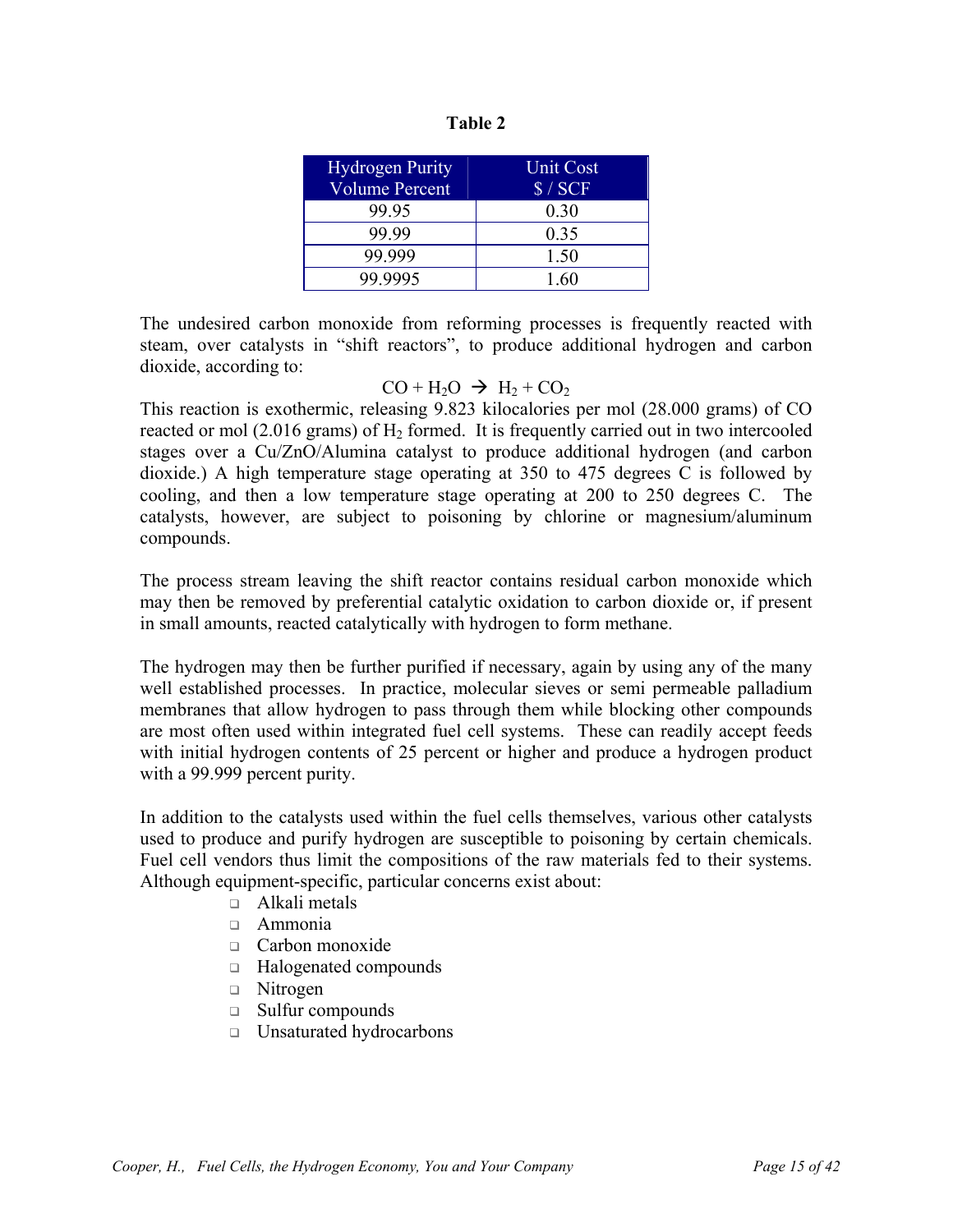Several *Standards* for hydrogen composition have been developed<sup>16</sup> for uses ranging from general industrial applications  $(99.95$  percent  $H_2$ ) to semiconductor production  $(99.9997)$  percent H<sub>2</sub>.) Compliance with these standards however may not assure adequate performance of fuel cells or storage systems. It is very important to ascertain from the fuel cell vendor what the acceptable levels of contaminants are for its particular fuel cell design, and to then assure that these levels will not be exceeded by the fuel supplier. Indeed, one major fuel company indicated in a recent presentation that "*At their current stage of development, fuel cells are extremely sensitive to impurities, leading to hydrogen requirements for demonstration projects which are, in some cases, beyond the limit of conventional detection. Consequently, BP spends almost \$4,000 each time we want to verify that our hydrogen meets the requirements of fuel cell manufacturers. It we are ever to reach commercial reality then this has to change.*" 17

Typical limits are as follows.

CO: SOFC No Limit (CO may be a fuel) PAFC  $\leq 500$  ppm (0.05 percent) PEM  $\leq 10$  ppm

Sulfur SOFC  $\leq 1$  ppm PAFC  $<$  500 ppm  $MCFC < 0.5$  ppm

The technical and economic difficulties of producing and transporting hydrogen have led to searches for alternate fuels. The most promising candidate at this time is methanol which may be reformed at relatively lower temperatures of 260 to 320 degrees C, or may be used directly as a pure liquid or in dilute aqueous solutions. Liquid methanol has, as shown on Figures 3 and 4, a reasonably high energy density on both a weight and volumetric basis. It is mostly produced from natural gas but, importantly, has also been produced from coal. During a  $69$ -month demonstration project, $18 \overline{105,000}$  liters per day were produced with a plant availability of 97.5 percent.

Although methanol is reasonably attractive with respect to energy density, ease of transport and storage, it does have some disadvantages. The most common feedstock for its production is natural gas, although other hydrocarbons are also used. Additionally, the use of the black liquor waste product from the pulp and paper industry has been shown<sup>19</sup> to be technically possible on a pilot plant scale, but its competitive situation is not yet clear. Conversion efficiency, on an energy basis, is typically only approximately 70 percent, versus 85 percent for hydrogen production. On an overall basis, its production and use therefore increases the total amount of hydrocarbons that would be used. Methanol is moderately corrosive at ambient temperatures, requiring grade 304 stainless

<sup>&</sup>lt;sup>16</sup> GGA G-5.3, JIS K0512, MIL-PRF-27201C, Title 13 CCR §2292.7

<sup>&</sup>lt;sup>17</sup> Battershell, B., Vice President, Renewables & Alternatives, BP Gas and Power, Presentation to the National Hydrogen Association, 30 March 2005

 $18$  Clean Coal Technology Project: Air Products and Chemicals Inc., and Eastman Chemical Company  $19$  Nykomb Synergetics, Sweden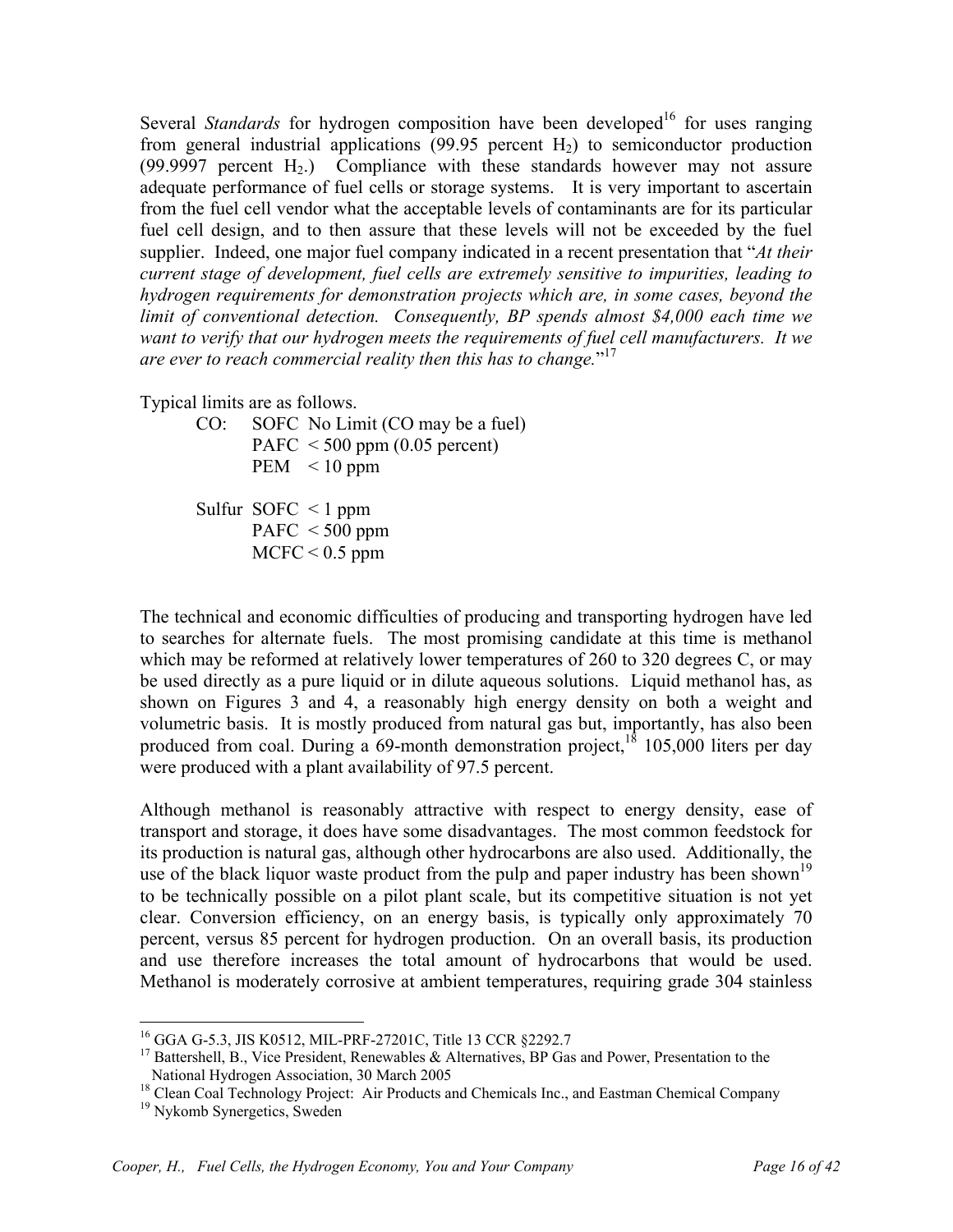steel storage tanks, piping and wetted pump and valve components. It is also a toxic material that is soluble in water. At the higher temperatures encountered in vaporizers and reformers, more highly alloyed  $(0.60)$  percent nickel) components, with their cost penalties, are required for adequate corrosion resistance. Since chlorides and highboiling-point compounds may lead to problems, a dedicated distribution system may be required for methanol.

Ethanol is another major contender. Relatively small amounts of it are produced by hydration of ethylene that has been produced from natural gas or other hydrocarbons. The majority of ethanol is currently being made from various cellulosic materials such as sugar cane in warm climate regions and, somewhat less economically, from corn in cooler areas. Demonstration projects using switchgrass are producing better yields, but have not yet reached large scale deployment. There is, moreover, much experience with designing and operating production, transportation and storage systems, as well as safely handling ethanol. Brazil, in particular, has a strong interest in this fuel since it is the world's largest ethanol producer. Its rapidly increased use in the United States is driven by large tax subsidies given to ethanol used in motor fuels.

# *Fuel Transportation:*

Hydrogen offers many advantages that are indisputable. It unfortunately also has several physical and thermodynamic properties that lead to extremely difficult technical and economic problems for its transportation and storage. While these may not necessarily be "deal-killers" for widespread use of fuel cells in a hydrogen-based economy, solutions are not at all apparent at this time.

One important set of severely difficult problems arises from hydrogen's low volumetric energy content. As previously noted, its energy content on a volumetric basis is far lower than that of other gaseous or liquid fuels. This makes transporting it very far by pipeline problematical. Experience with current industrial natural gas pipelines is limited to pressures of approximately 100 atmospheres, diameters of 120 centimeters and gas velocities of 30 kilometers per hour. Within these parameters a pipeline carrying gaseous hydrogen would deliver, at best, less than 33 percent of the energy capacity it would have if it were transporting natural gas. If the pipeline carried liquid hydrogen, which also has a very low density, the disparity remains high in comparison with one carrying a liquid such as gasoline, propane or methanol. The pipeline for liquid hydrogen, moreover, would have to operate at approximately -240 degrees C, raising issues of brittleness and insulation as well as the design and operation of flanges, gaskets and pumps, meters and safety devices.

One must, however, evaluate the pipeline situation based on the same energy delivery rather than on the same volumetric delivery, i.e., a flow of three times as much hydrogen as natural gas. As a reasonable approximation, this will lead to pressure drops that might be 15 percent higher, and compressor power requirements, and hence operating costs that, because of the higher flow rate, are approximately 3.5 times higher. Hydrogen however also has a very low viscosity, which reduces pressure drop losses somewhat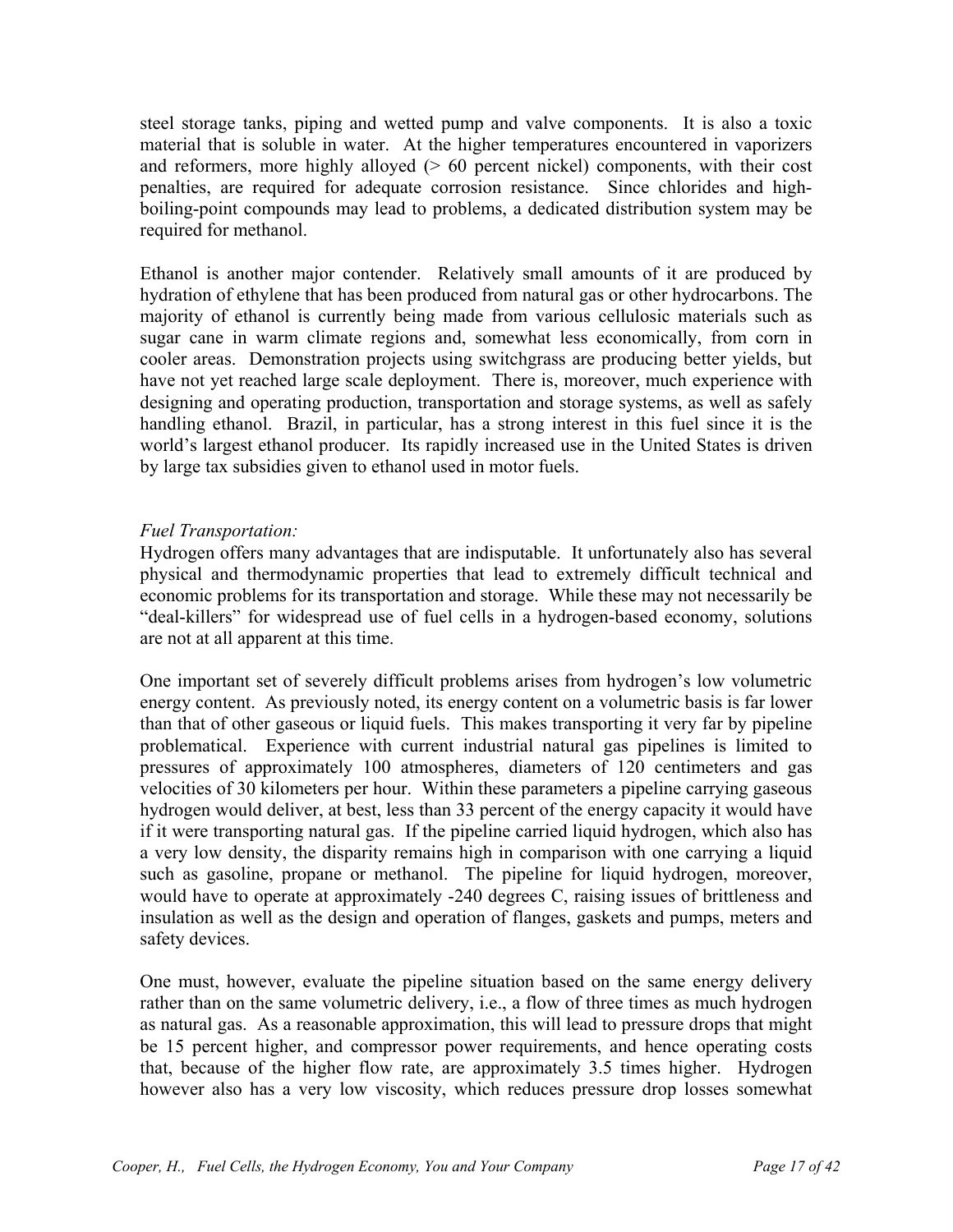when compared to other fuels moving at the same velocities. The low viscosity, however, also leads to problems with leakage through very small openings in flanges, gaskets and holes in pipes and equipment.

Given the technical and cost issues associated with pipeline-transportation of hydrogen, it appears more likely that it will always be generated locally, either in small distributed plants serving a limited geographic area, or within the fuel cell assemblies themselves.

#### *Fuel Storage:*

An assessment of storage possibilities must consider several technical issues, in addition to economic factors. They are:

- $\Box$  The total system weight and volume
- $\Box$  Discharge rates
- $\Box$  Recharging time
- $\Box$  Heating / Cooling requirements
- □ Operating temperatures and pressures
- $\Box$  Chemical stability

Hydrogen is widely distributed in high pressure cylinders, typically containing 850 to 8,500 normal liters at pressures of 135 to 205 atmospheres.Actual fuel cell systems that provide two kilowatts for telecommunication systems backup systems from one vendor<sup>20</sup> use a single standard 8500 liter gas cylinder of industrial grade<sup>21</sup> hydrogen that is reportedly adequate for 24 hours of use, and can be refilled for approximately \$9.00. Polymer-lined carbon fiber composite storage cylinders have been certified and are commercially available for use and transport at pressures of 340 and 690 atmospheres. Cylindrical high pressure storage tanks are easily integrated into stationary systems. It would be difficult, although not impossible, to have them conform to other shapes, such as automobile gasoline tanks, for transportation use.

As another alternate storage technology, hydrogen may be reversibly converted to certain metal hydrides by simply contacting the metals and hydrogen at pressures of approximately 1 to 10 atmospheres and ambient temperatures. Examples are  $LaNi<sub>5</sub>H<sub>6</sub>$ , NaAlH<sub>4</sub>, LiNH<sub>2</sub> and LiH. The bound hydrogen is then released by either increasing the temperature somewhat or reducing the pressure.

Several hurdles must be overcome before metal hydrides become more widely used. Firstly, the chemical reactions that form the hydrides release large amounts of heat. Typically 430,000 kilocalories per hour need to be dissipated for recharging a metal hydride at a rate of 1.67 kilograms of hydrogen per minute; this is a substantial cooling load. Secondly, the weight of the metal hydride per unit of hydrogen that will be available during the recovery stage is too high to be practical for many situations, particularly for automotive use. The U.S. Department of Energy has established a target of at least 6.0 weight percent hydrogen for the overall system, including tanks, piping, safety systems, etc., i.e., not narrowly limited to the metal hydride. Values of

1

<sup>&</sup>lt;sup>20</sup> havePower Inc., 1516 PE Street, Washington, DC 20005, USA

<sup>&</sup>lt;sup>21</sup> Compressed Gas Association, CGA Grade B (99.95 percent hydrogen)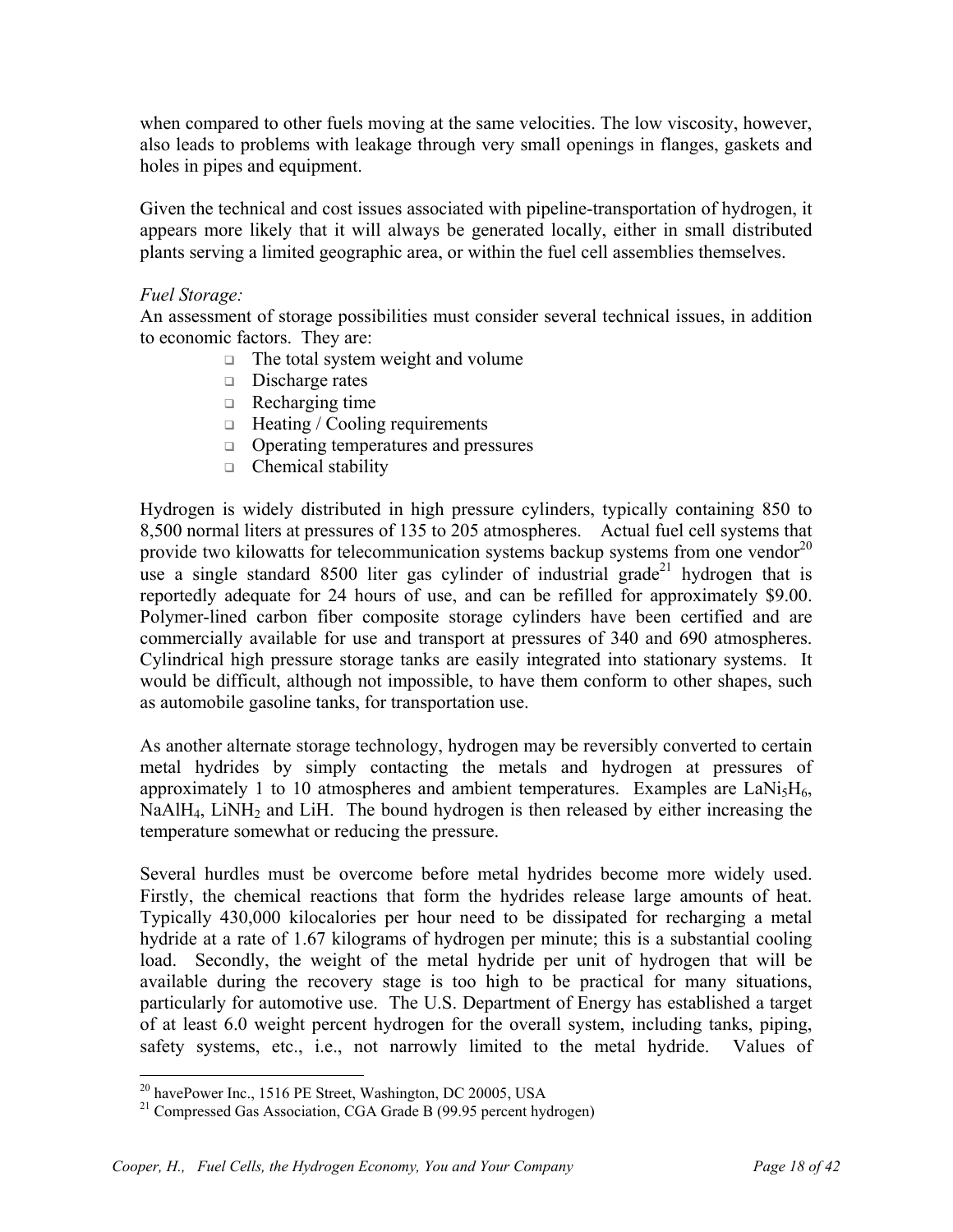approximately 4-5 percent are currently being attained in actual applications. The amount of hydrogen stored can, however, be increased by using higher pressures, although additional costs for equipment and compression will be incurred. Alternately, lower temperatures may be used, but the rates of formation and dissociation become too low to be practical.

Many metal hydrides, moreover, are sensitive to carbon monoxide; one vendor  $22$  specifies a limit of 5 ppm CO. Finally, metal hydride systems that are currently available have not yet demonstrated an ability to perform after any more than ~1000 charge/discharge cycles under commercial or industrial conditions. This may be acceptable for many applications, but appears to rule out automotive uses. Metal hydride storage systems have, nevertheless, been found to be technically and economically acceptable for some stationary applications and are being marketed by several vendors<sup>23</sup> or incorporated in fuel cell systems.

Still another method to deliver and store hydrogen is to use it to produce a chemical compound that may be readily transported and decomposed upon demand to release its chemically bound hydrogen. One example of such a compound is sodium borohydride (NaBH4.) When its hydrogen is needed, water is added, leading to a reaction, in the presence of a catalyst, that produces hydrogen and sodium borate. The chemical reaction is:

# $NaBH<sub>4</sub> (aq) + 2H<sub>2</sub>O \rightarrow 4H<sub>2</sub> + NaBO<sub>2</sub> + Heat$

This technology has been demonstrated, with a storage capacity of approximately 4.0 weight percent hydrogen for the overall system, and is now commercially available.<sup>24</sup> Many other compounds are being studied for this approach. It is however not generally practical to regenerate these systems on a small scale or onboard vehicles.

Hydrogen may, of course, also be provided as a liquid at cryogenic temperatures. While this may be the lowest cost storage method, the liquefaction process consumes approximately 40 percent of the energy in the starting gas; this generally leads to an economically untenable situation.

Although methanol is an attractive fuel from a transportation and storage viewpoint, it is not problem-free. Methanol, as previously indicated, is moderately corrosive and is toxic.

The costs and storage capacities of the major current contenders are summarized on Figure 5.

Other potential hydrogen storage technologies that are being intensively investigated include the use of clathrates, carbon nanotubes and nanofibers, zeolites and glass microspheres. Breakthroughs are certainly possible, but do not appear to be probable in the near future. Assuming that a technical breakthrough does in fact occur, it will need to

1

<sup>&</sup>lt;sup>22</sup> Voller Energy Group PLC, Hamphire, United Kingdom

<sup>&</sup>lt;sup>23</sup> Palcan Power Systems Inc, Burnaby, B.C., Canada; Energy Conversion Devices, Troy, MI, USA <sup>24</sup> Millennium Cell, Inc., Eatontown, NJ, USA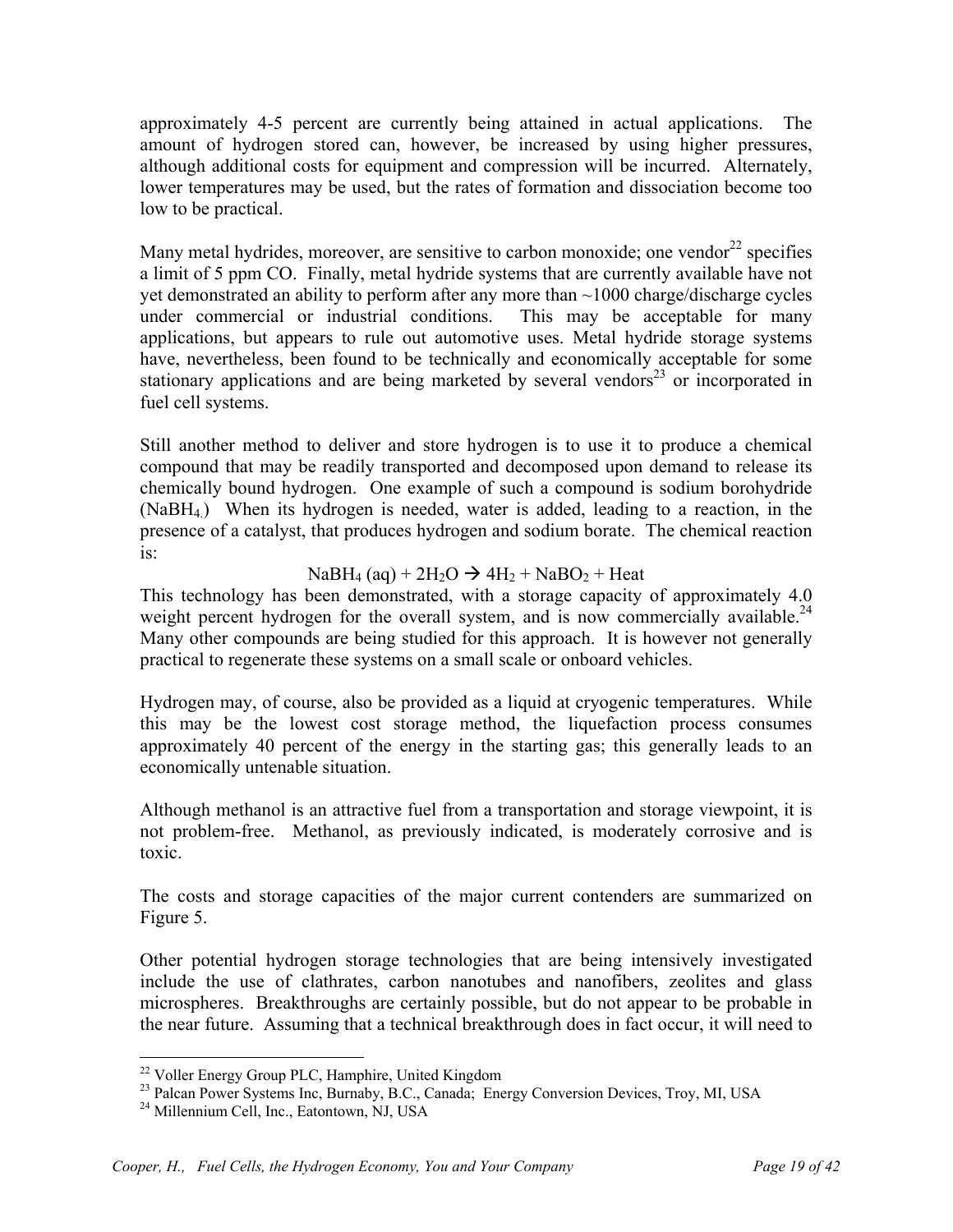

**Figure 5 Hydrogen Storage Capacity vs. System Cost**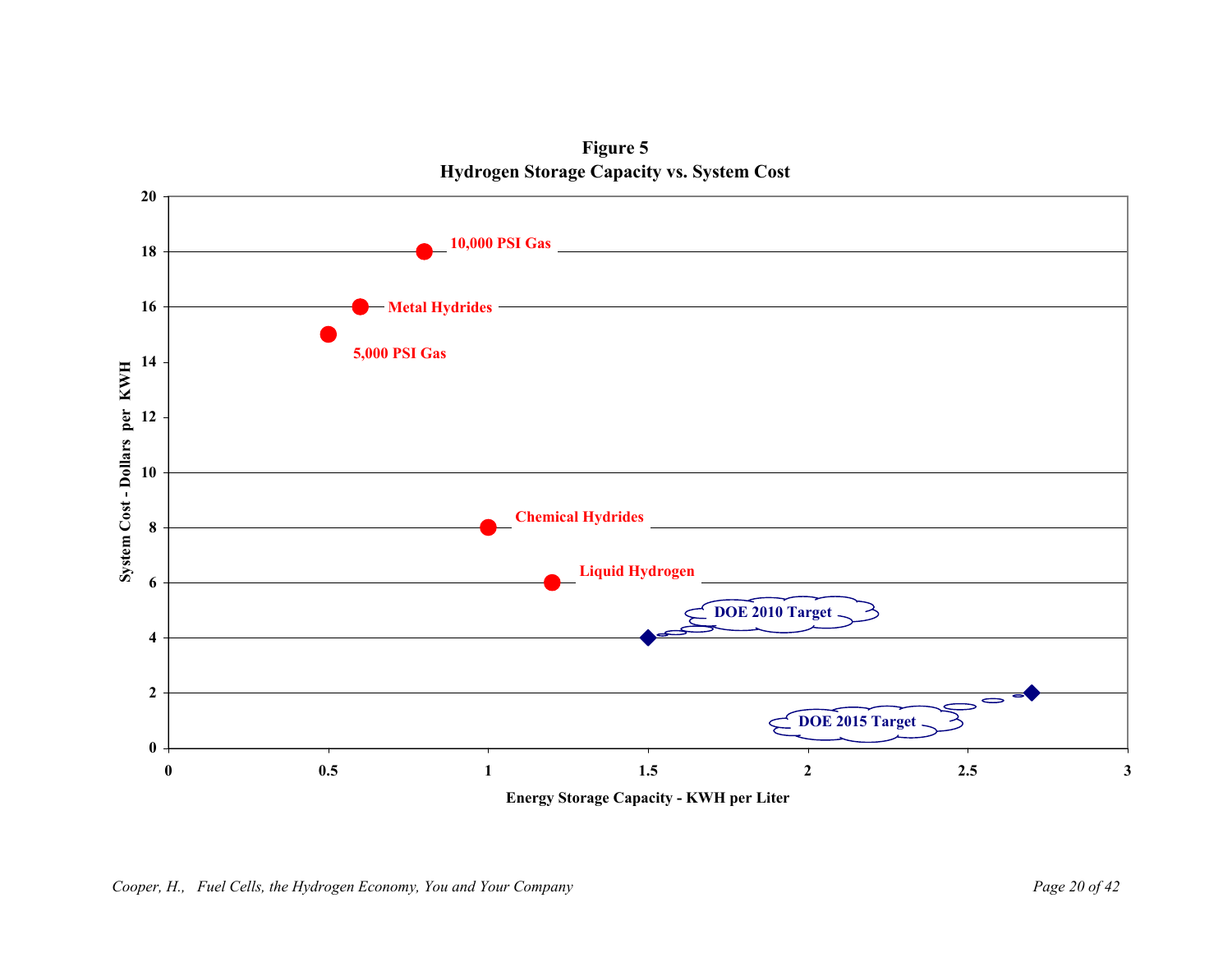lead to an economically acceptable situation which will require cost-effective materials and implementation of efficient production systems. The challenges are huge.

#### *The Oxidant:*

In practical fuel cells, oxygen is most often used, although carbon dioxide is used in the MCFC. The oxygen may be supplied in pure form or as contained in ambient air. Hydrogen peroxide offers some advantages and so is occasionally proposed. It was, in fact, used by the U.S. navy in an experimental midget submarine in 1957. After an explosion, the navy concluded its use was too dangerous and lost interest.

## **Technical Matters – Fuel Cell Systems**

## **The Fuel Cells**

All fuel cells contain five basic parts, as shown on Figure 6. These are:

- a positively charged anode where electrons are produced
- a negatively charged cathode that accepts electrons to complete an electric circuit
- an electrolyte that allows movement of ions, but not electrons
- $\Box$  a cathode-side flow channel plate that delivers oxygen (or air) to the electrolyte
- an anode-side flow channel plate that delivers hydrogen to the electrolyte

These will be discussed in turn.

*Electrodes:* A fuel cell is superficially much like a battery, consisting of a casing that contains two electrodes separated by an electrolyte. It differs in that the electrode material in batteries is consumed or significantly altered by the chemical reactions that produce electricity and ultimately must be discarded or restored to their original composition by recharging. The fuel used in a battery is thus the electrode material such as lead in lead-acid batteries, the nickel and cadmium in NiCad batteries, the lithium in lithium-ion batteries, etc.

Conversely, the electrodes in a fuel cell are not consumed in the reactions; they primarily transport electrons that are released at the anode. Their construction is also more complex that those for batteries. They are generally either porous or contain channels enabling the gaseous fuel at the anode and the air at the cathode to diffuse through them, then through a porous catalyst film or plate where the chemical reactions take place, to finally contact the electrolyte. A very thin layer of the catalyst is most often supported on a carbon black substrate that tends to corrode, leading to the catalyst dislodging, aggregating and becoming less effective. Research is ongoing on other ways to include catalysts in MEAs, such as attaching platinum to carbon nonotubes.<sup>25</sup>

Much research is also underway to improve the performance of electrodes. A promising example is the use of a liquid tin anode in a SOFC. This allows direct use of plastics, heavy hydrocarbons and JP-8 as fuels without reformers, and a tolerance to sulfurbearing contaminants.<sup>26</sup>

 $\overline{a}$ 

<sup>&</sup>lt;sup>25</sup> Pacific Fuel Cell Corp., Tustin, CA, USA

<sup>&</sup>lt;sup>26</sup> CellTech Power, Westborough, MA, USA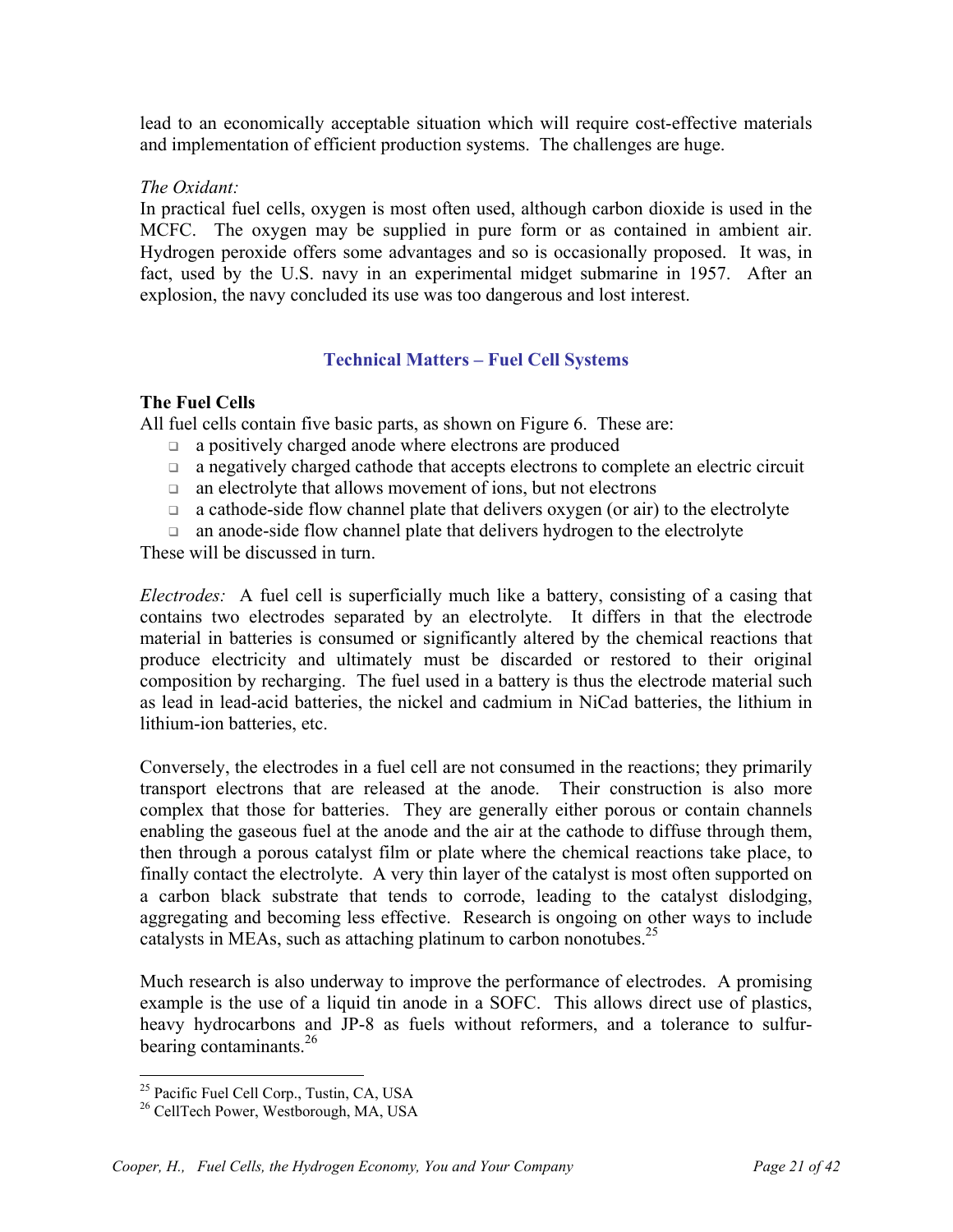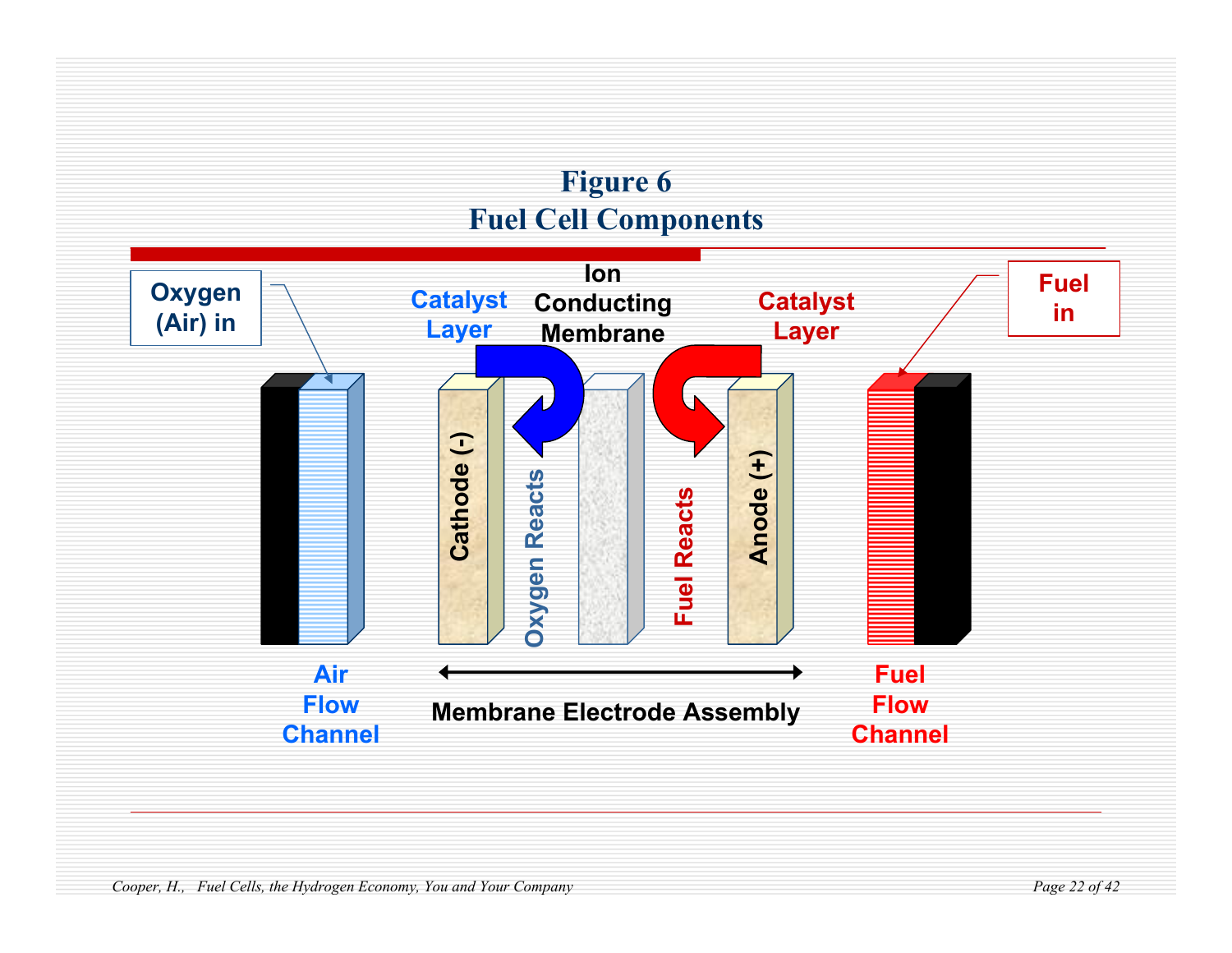A fuel cell using hydrogen, with liquid water as the product, has a theoretical voltage of 1.229 volts at 25 degrees C; if gaseous water vapor is the product, the theoretical voltage is 1.18 volts. The theoretical voltage falls as the temperature increases and the actual voltage of an operating cell, at all temperatures, falls as the current increases. A typical value is therefore closer to 0.7 volts. As with batteries, the higher voltages needed for many applications may be produced by stacking many basic individual MEAs in series. The cell's capacity to deliver electricity is determined by the electrode area. Thus higher output may be obtained by using larger electrodes or by connecting cells in parallel.

*Electrolytes:* The chemical reactions in a fuel cell release the fuel's electrons at the anode leading to the useful electric current. They simultaneously produce negatively charged ions that must flow to the cathode for oxidation to water and/or carbon dioxide. The material through which they flow, generally referred to as the "electrolyte", must be conductive and chemically stable at the operating temperature. It may be a liquid, an appropriate plastic membrane (generally termed a "Polymer Electrolyte Membrane," or PEM,) or a ceramic that contains appropriate metallic compounds. Practical membranes must be good proton conductors but must not conduct unreacted fuel or electrons. They must also be capable of absorbing large amounts of water, be chemically resistant, and mechanically strong enough to be made in thin sections.

*Geometries:* These individual components are assembled to create a fuel cell, as shown on Figure 6, most often as assemblies of planar components. A unit of one cell (two electrodes and the electrolyte), termed a "Membrane Electrode Assembly" or MEA, typically has an overall thickness of two or three millimeters. An appropriate number of these, together with air channels, fuel channels, possibly coolant channels, electrical interconnects and end plates, are arranged in a stack to yield the desired voltage. Glass or compressed ceramics are used for sealing the components. The components may also be arranged within a solid block matrix, offering a rather similar geometry

Alternately, the membrane electrode assemblies can be arranged as round or flattened tubes. These are easier to seal, but must be thicker for structural and fabrication reasons, leading to a higher resistance to flow. Air and fuel flow paths are, conversely, easier to arrange than those in planar units. Several suppliers<sup>27</sup> of high temperature fuel cells are employing these geometries.

The overall fuel cell is rather complex structure, leading to durability problems and difficult manufacturing difficulties. Maintaining dimensions and flatness of planar components is difficult with today's manufacturing techniques. These can undoubtedly be overcome if and when production volume increases.

<sup>&</sup>lt;u>.</u> 27 Acumentrics, Kyocera, Rolls-Royce, Siemens-Westinghouse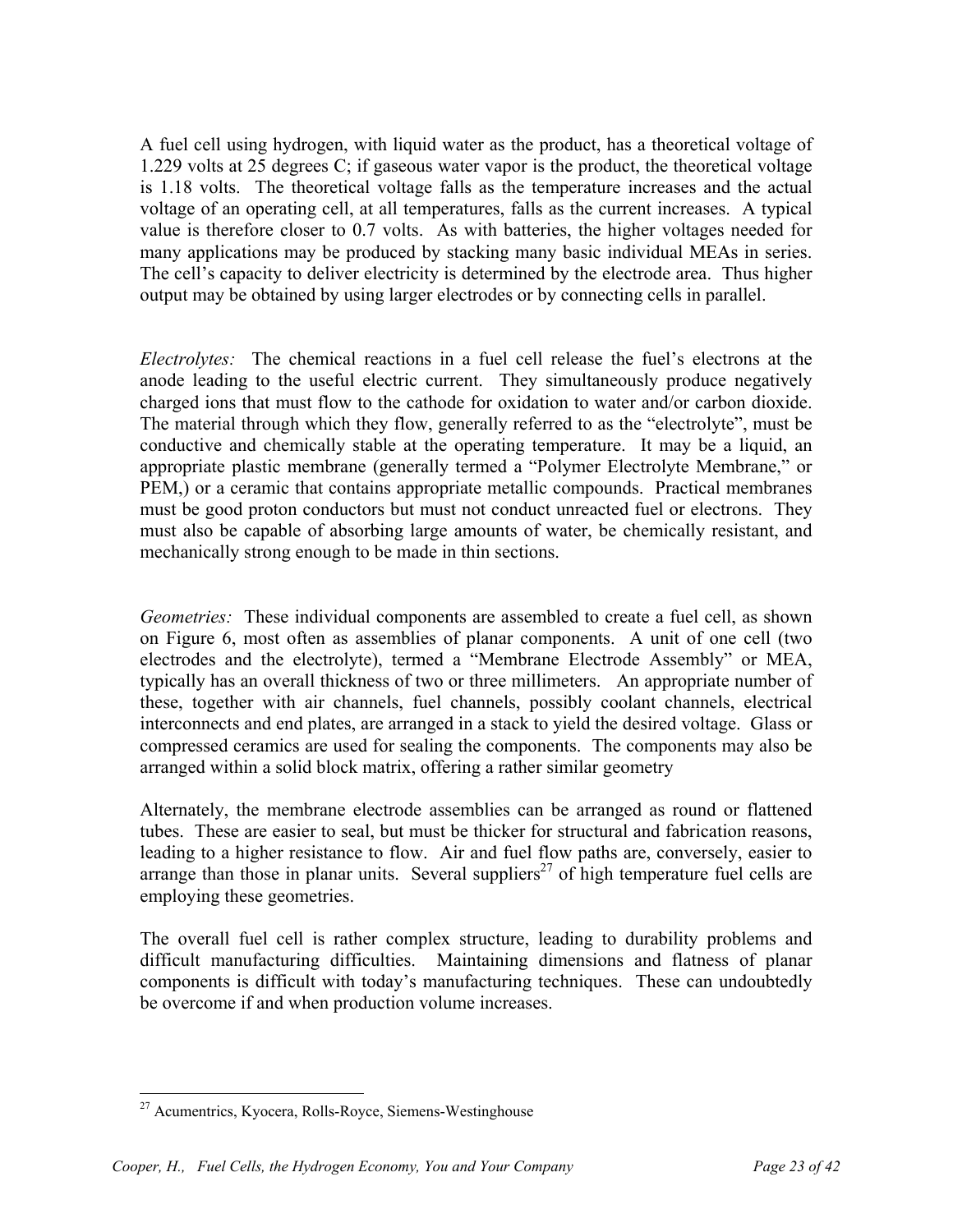While all fuel cells are conceptually very similar, there are important differences in their construction, capabilities and limitations. The major types of fuel cells and their characteristics are as follow.

#### **Low and Medium Temperature Fuel Cells**

These units require either a pure hydrogen fuel or a fuel-processing unit that includes a reformer and purification equipment. The fuel cells produce low temperature waste heat, although some high temperature heat may be recovered from the exhaust gases of the fuel reformer if one is used.

## **Proton Exchange Membrane (PEM) Fuel Cells (PEMFC) (Also called Polymer Electrolyte Membrane Fuel Cells)**

PEM fuel cells use a solid polymer that can conduct hydrogen ions  $(H<sup>+</sup>)$  from the anode to the cathode as the electrolyte, and electrodes that are typically porous carbon coated with a platinum catalyst. Any carbon monoxide in the hydrogen fuel gas must be removed since it poisons the platinum. A typical PEM sheet is 20 to 50 microns (1 business card) thick. Although many materials have been tried and used as PEMs, the best known is Nafion.<sup>28</sup> Much research is being directed to develop other membrane materials that have higher ionic conductivities, dimensional stabilities and lower costs.

These fuel cells operate at relatively low temperatures (~80 degrees C) which simplify their fabrication, reduce maintenance requirements and allow shorter warm-up times than PAFC, MCFC and SOFCs. Conversely, the low temperature exhaust gases can provide only low grade heat such as hot water. Small PEMFCs operate at atmospheric pressure; those larger than 1 KW usually operate at pressures of 2.5 to 3.50 atmospheres, and some at pressures of 10 atmospheres.

Proper water management is critical for the capacity and life of PEMFCs. The low humidity that is advantageous for removing the water that is formed must be balanced against the higher humidity that is necessary to keep the membrane from drying and cracking at the micro level.

Depending on the fuel and temperature, some PEMFCs can provide peak power within six seconds<sup>29</sup> of startup. Their relatively favorable power-to-weight ratio and insensitivity to orientation makes them a leading contender for transportation applications.

# **Alkaline Fuel Cells (AFC)**

AFCs are the first ones that reached practical use. They employ a circulating alkaline solution, such as aqueous potassium hydroxide, as the electrolyte that carries hydroxyl ions (OH) from the cathode to the anode. Since carbon dioxide that is present in air,  $30^{\circ}$  and possibly also in the hydrogen fuel gas, reacts with the

 $\overline{a}$  $^{28}$  Trademark and product of DuPont, polytetrafluoroethylene (PTFE), also known as "Teflon"

<sup>29</sup> Millennium Cell, Eatontown, NJ, USA

<sup>&</sup>lt;sup>30</sup> Typically 370 ppmv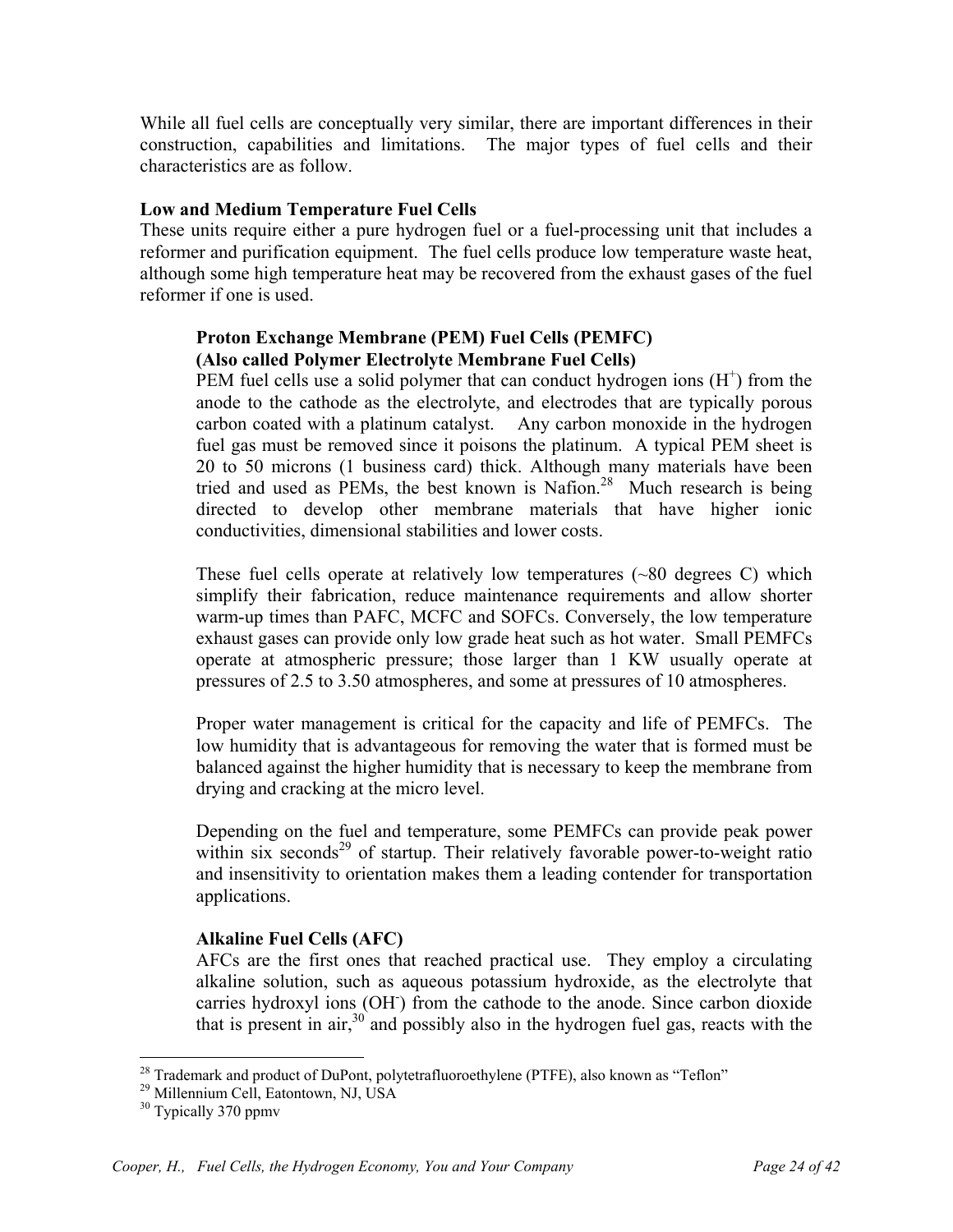potassium hydroxide, it must be removed. This is readily accomplished and is a minor economic matter. Alternately, pure oxygen and pure hydrogen can be used. The electrodes are typically porous carbon coated with a non-precious metal catalyst. Newly developed AFCs operate at relatively low temperatures (25-70 degrees C) which simplifies their fabrication and reduces maintenance requirements, although at the cost of requiring increased amounts of catalyst. They have a relatively good power-to-weight ratio, making them a contender for transportation applications. This, together with their very high efficiencies  $(\sim 60$ percent,) has led to various military and space applications. Actual experience has shown stable operation for 8,000 hours, sufficient for many, but not all, applications.

#### **Phosphoric Acid Fuel Cells (PAFC)**

PAFCs were the first fuel cells to be applied to the  $200<sup>+</sup>$  kilowatt applications. They use a porous silicon carbide matrix that contains pure liquid phosphoric acid that can conduct hydrogen ions  $(H<sup>+</sup>)$  from the anode to the cathode as the electrolyte. The electrodes are typically porous carbon coated with a platinum catalyst. As with PEMFCs, carbon monoxide in the hydrogen fuel gas must be removed since it poisons the platinum at the operating temperatures. PAFCs operate at medium temperatures  $(\sim 150-220$  degrees C) which simplifies their fabrication and reduces maintenance requirements. They have a relatively good power-to-weight ratio but are sensitive to orientation, thus making them a poor contender for transportation applications. Their high efficiency, however, has led to various military applications.

The thermal output from PAFCs is at a sufficiently high temperature to be used in absorption chillers.

# **Direct Methanol Fuel Cells (DMFC)**

Methanol may be used as a fuel by reforming it with steam to produce hydrogen. As generally used, however, the term "DMFC", however, refers to a fuel cell that uses liquid methanol directly, without reforming it. The fuel cell is a PEM type with membranes that can conduct hydrogen ions  $(H<sup>+</sup>)$  from Pt/Ru alloy anodes to Pt cathodes,<sup>31</sup> and, depending on the amount of catalyst, operates at temperatures of 50-120 degrees C or, with more catalyst, at room temperature.

A major problem with DMFCs has been the undesirable flow of methanol from the anode through the electrolyte to the cathode (termed "methanol crossover") where it is oxidized, releasing heat. This phenomenon leads to wasted methanol and reduced output of electricity. Since this has often been a problem with Nafion membranes, other membrane materials such as poly-benzimidazole,<sup>32</sup> perfluorosulfonic acid,  $33$  polyphenylsulfonic acid,  $34$  polyvinylidenefluoride,  $35$  and

<sup>31</sup> Much of the intellectual property and patents are owned by Direct Methanol Fuel Cell Corporation (Subsidiary of Viaspace), Altadena, CA, USA

 $32$  Plug Power, Latham, NY, USA

<sup>33</sup> DuPont, 3M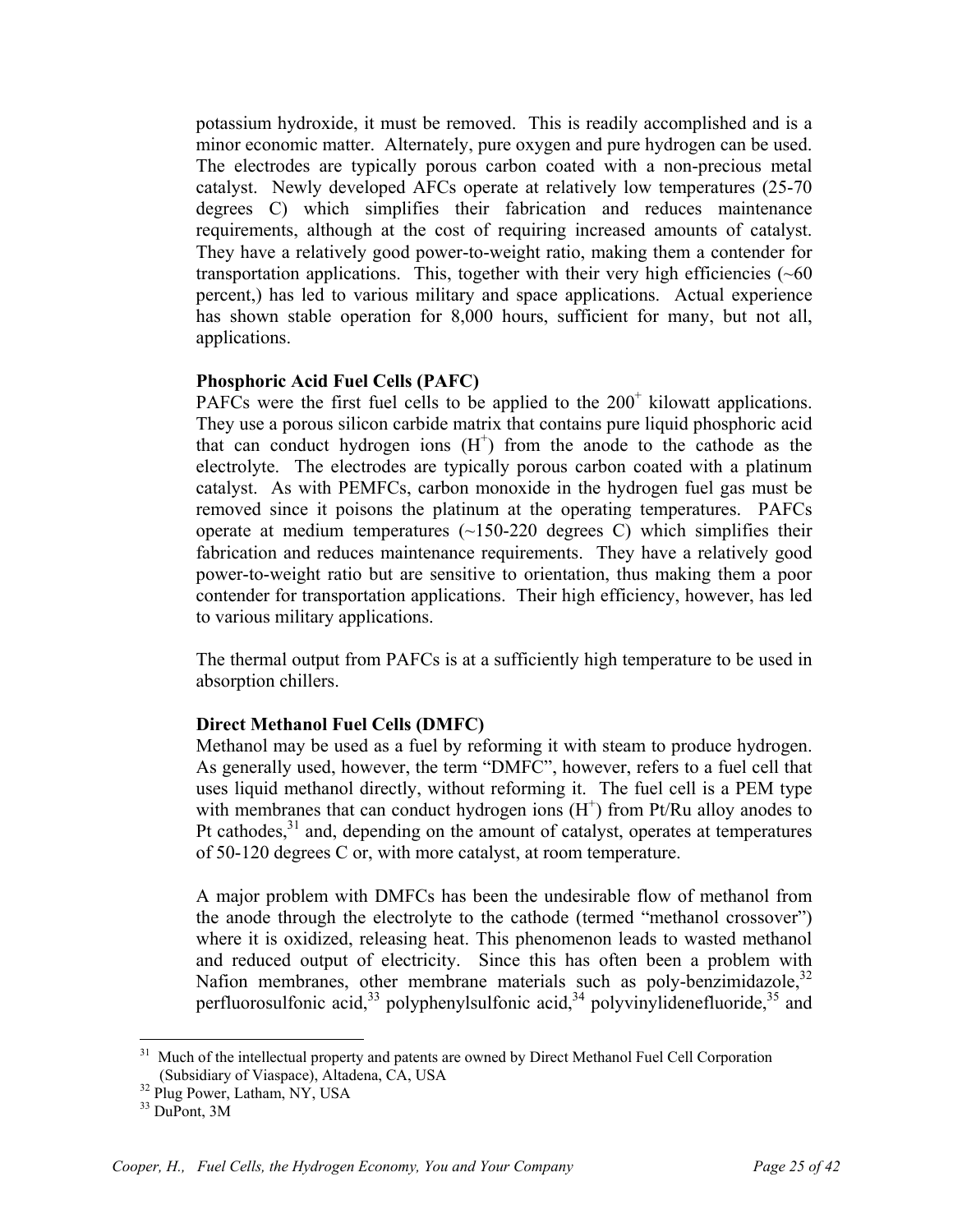others are now being developed that appear capable of having 40 to 90 percent greater electrical outputs.<sup>36</sup>

These units are currently being sold as battery chargers and specialized remote applications. They are most likely to soon be used in small consumer products such as laptop computers and portable audio systems such as MP3 players.

#### **High Temperature Fuel Cells**

These units may use a wide variety of fuels, including carbon monoxide, since they operate at temperatures that are sufficiently high to internally reform many chemicals. The fuels may, however, require purification equipment to remove sulfur and possibly other impurities.These fuel cells also produce high temperature waste heat that can, in turn, produce high temperature/pressure steam that can then be used with a steam turbine to produce additional electricity (i.e., a bottoming- or combined-cycle.) The high temperatures, moreover, obviates the need for humidifying the air and/or fuel, and allow use of non-precious metals at the electrodes, somewhat reducing costs. Additionally, catalyst poisoning by carbon monoxide is not a problem, but poisoning by sulfur compounds is. Typically total sulfur  $(H<sub>2</sub>S+COS)$  concentrations are limited to not exceeding  $0.5 - 1.0$  ppmv. Recent work with other catalysts such as ceria<sup>37</sup> appears to offer the possibility of raising this limit to 500 ppmv.

Since the membrane-electrode-assembly consists of layers of materials with differing thermal conductivities and ductilities, long startup and shutdown times (up to 72 hours from cold start to standby<sup>38</sup>) are currently required to reduce damage by thermal shock. Their high-temperature operation also leads to problems caused by corrosion, sealing problems within the cells and stacks, and complex manufacturing techniques. Although these are the most efficient units, their complexity, space requirements and high temperatures virtually rule out their applicability to the non-military transportation market. These disadvantages are, however, partially offset by allowing the use of inexpensive cell materials and catalysts.

#### **Molten Carbonate Fuel Cells (MCFC)**

MCFCs operate at 600-700 degrees C, utilizing a ceramic<sup>39</sup> matrix that contains a molten carbonates<sup>40</sup> as the electrolyte to carry carbonate ions  $(CO<sub>3</sub><sup>-2</sup>)$  from the cathode to the anode. Nickel is used as the catalyst. The  $CO<sub>2</sub>$  is the oxidant. Actual experience has shown that electrical output and efficiency decrease with time and, for economic reasons, cell components must be replaced approximately every three years. This is a very costly problem.

<sup>&</sup>lt;sup>34</sup> T/J Technologies

<sup>&</sup>lt;sup>35</sup> Arkema (formerly Atofina Chemicals, Inc.)

<sup>&</sup>lt;sup>36</sup> Gas Technology Institute; Toray Industries

<sup>&</sup>lt;sup>37</sup> Franklin Fuel Cells, Malvern, PA, USA

<sup>&</sup>lt;sup>38</sup> FuelCell Energy Corp., Danbury, CT, USA<br><sup>39</sup> Typically LiAlO<sub>2</sub>

 $3^{40}$  Typically Na<sub>2</sub>CO<sub>3</sub>, K<sub>2</sub>CO<sub>3</sub>, La<sub>2</sub>CO<sub>3</sub>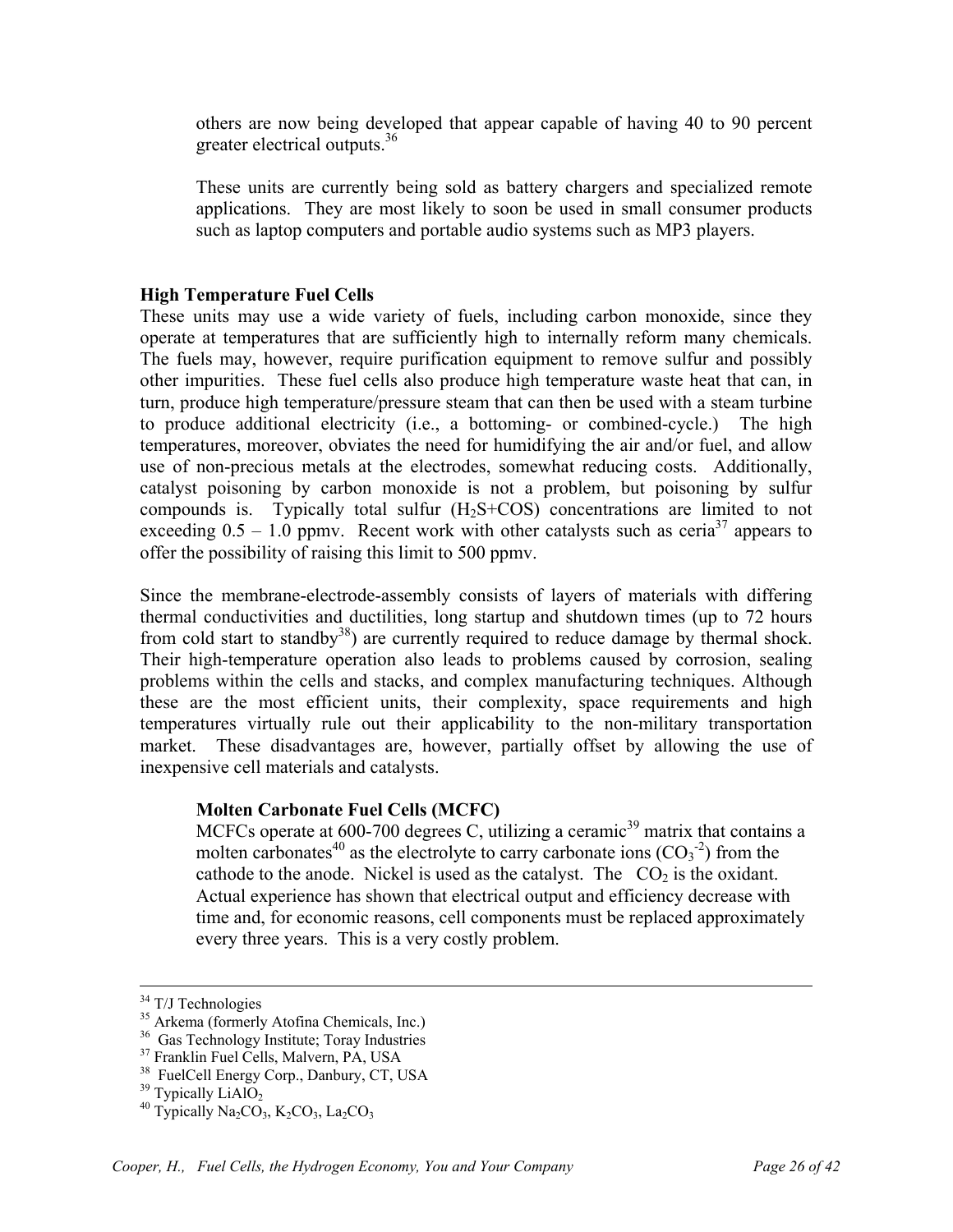## **Solid Oxide Fuel Cells (SOFC)**

SOFCs can operate at the highest temperatures, ~1000 degrees C, used for fuel cells, producing the highest efficiencies. They typically use a solid nonporous matrix of yttria-stabilized zirconia as the electrolyte that carries oxygen ions  $(O<sup>2</sup>)$ from the cathode to the anode. Ceria-gadolinium-oxides are also used since they can operate effectively below 700 degrees C, leading to fabrication and durability advantages. The air electrode is commonly a perovskite<sup>41</sup> such as Lanthanum-Strontium-Magnetite (LSM) or a Ni/YSM cermet. One vendor<sup>42</sup> provides anodes and cathodes that are each 50 microns thick each and a Zr-based electrolyte that is 120 to 150 microns thick. A membrane electrode assembly can therefore have a thickness of 220 to 250 microns.

Typical efficiencies of the major types of fuel cell systems are summarized in Table 3. **Table 3** 

| <b>Type</b>                      | <b>Operating</b><br>Temp. C   | Efficiency <sup>43</sup><br>Percent         | <b>Practical</b><br><b>Thermal</b><br>Output |
|----------------------------------|-------------------------------|---------------------------------------------|----------------------------------------------|
|                                  |                               |                                             |                                              |
|                                  | <b>Low Temperature Units</b>  |                                             |                                              |
| <b>Proton Exchange Membrane</b>  | 50-100                        | $40 - 47$                                   | Warm water                                   |
| <b>Alkaline</b>                  | 90                            | $50 - 60$                                   | Warm water                                   |
| <b>Phosphoric Acid</b>           | 150-220                       | $\sim$ 35                                   | Hot water                                    |
| <b>Direct Methanol</b>           | 50-100                        | $25 - 40$                                   | Warm water                                   |
|                                  |                               |                                             |                                              |
|                                  | <b>High Temperature Units</b> |                                             |                                              |
| <b>Molten Carbonate</b>          | 600-700                       | $\sim$ 55                                   |                                              |
|                                  |                               | 70% in Combined<br>Cycle <sup>44</sup> mode | Steam                                        |
| <b>Solid Oxide</b>               | 650-1000                      | $45 - 50$                                   |                                              |
|                                  |                               | 80% in Combined<br>Cycle mode               | <b>Steam</b>                                 |
|                                  |                               |                                             |                                              |
| <b>The Competition</b>           |                               |                                             |                                              |
| <b>Heavy Duty Truck Engine</b>   |                               | 45                                          |                                              |
| <b>Gas Turbine Comb. Cycle</b>   |                               | 54                                          |                                              |
| <b>Diesel Engine Power Plant</b> |                               | 52                                          |                                              |

<sup>&</sup>lt;sup>41</sup> An oxide with a structure similar to that of CaTiO<sub>3</sub>, frequently expressed as ABO<sub>3</sub><sup>42</sup> Nextec Materials Ltd., Lewis Center, OH, USA

 $\overline{a}$ 

<sup>&</sup>lt;sup>42</sup> Nextec Materials Ltd., Lewis Center, OH, USA<br><sup>43</sup> Based on electrical output only, HHV basis

<sup>&</sup>lt;sup>44</sup> additional power is attained from the fuel cell system by recovering otherwise wasted heat through stream production and using this in a steam-turbine-driven generator.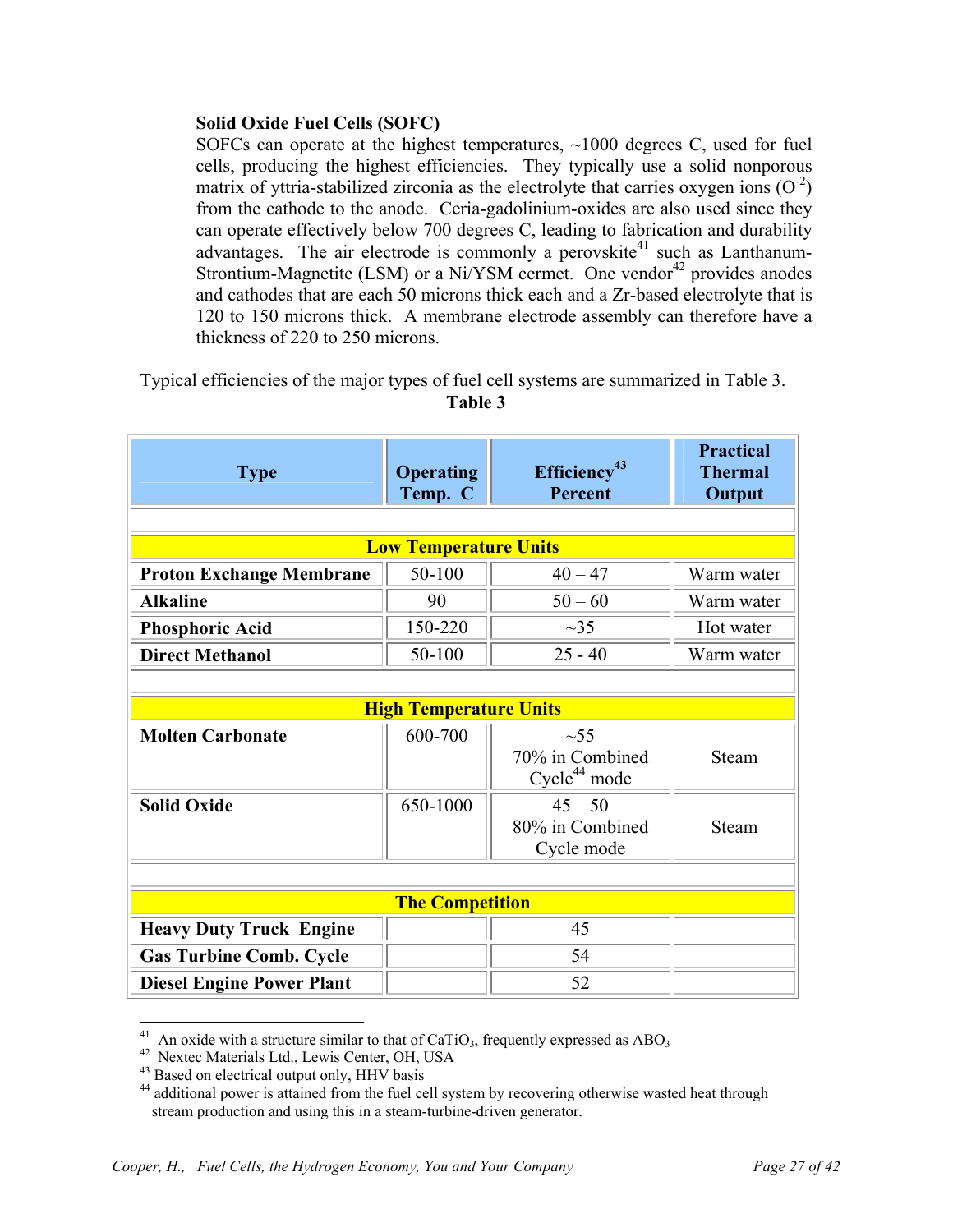*Fuel Cell Catalysts:* Today's fuel cells use oxygen (or carbon dioxide in MCFCs) as the oxidant at one electrode and either hydrogen or carbon monoxide as the reactants at the other electrode. The rates of chemical reaction, however, are too slow, particularly at the cathode, $45$  to be useful at ambient temperatures, and are therefore increased by operating at substantially higher temperatures or using catalysts. The most common catalyst is platinum, which, in addition to being very expensive, is poisoned by carbon monoxide at low temperatures. Sources of platinum cause another concern. As seen on Figure 7, only 4.1 percent originates in North America. Interruptions of supplies from other countries and regions can arise from many easily imagined and realistic scenarios.

As side but important, issues, it is noted that South African ores contain only 4 to 7 grams of platinum group metals<sup>46</sup> per ton of ore. Thus, in addition to pure platinum the recovery processes also produce large amounts of solid wastes; allowing for refining losses this is 7 to 12 tons of ore per gram of platinum produced. Additionally, platinum smelting and refining are carried out in large electric furnaces at temperatures of 1,350 to 1,600 degrees C; this is an energy intensive process.

The reaction rates at the higher temperatures encountered in MCFCs and SOFCs allow lower cost materials such as nickel to be used as electrochemical catalysts

*Operating Temperatures and Thermal management:* Thermodynamic considerations indicate that fuel cells will produce their highest voltages at low temperatures. Since, conversely, rates of chemical reactions, and hence electron production, and the conductivity of protons through membranes increase with temperature, fuel cell capacity is, in practice, favored by operation at high temperatures.

The heat released by the oxidation process is easily dissipated in small fuel cells by natural convection. In larger units it is transferred to cooling air, cooling water, or to fuel that is passed through separate passages in the fuel and/or air distribution plates. This, of course, complicates the design and fabrication of the fuel cell stacks, requires additional equipment and incurs additional operating costs. Ultimately the heat of reaction is transferred to the incoming air and fuel, where it may provide the energy for internal reforming, or is wholly removed in the exhaust gases.

Low temperature operation, particularly in a sub-freezing environment, leads to two major problems. Since rates of chemical reaction and diffusion of gases through electrodes and of ions through electrolytes will initially be slow, startup at low temperatures is somewhat of a problem. It may take 5 to 10 seconds to reach 50 percent of rated power at -15 degrees C, but 90 to 100 seconds at -30 degrees C. Additionally, removal of the water formed during the chemical reactions is slower, and may even lead

 $\overline{a}$ <sup>45</sup> The oxygen reduction reaction at the cathode is 100 times slower than the anode reaction, and therefore establishes the overall rate of electron production.

<sup>46</sup> Platinum, Palladium, Rhodium, Ruthenium, Iridium, Osmium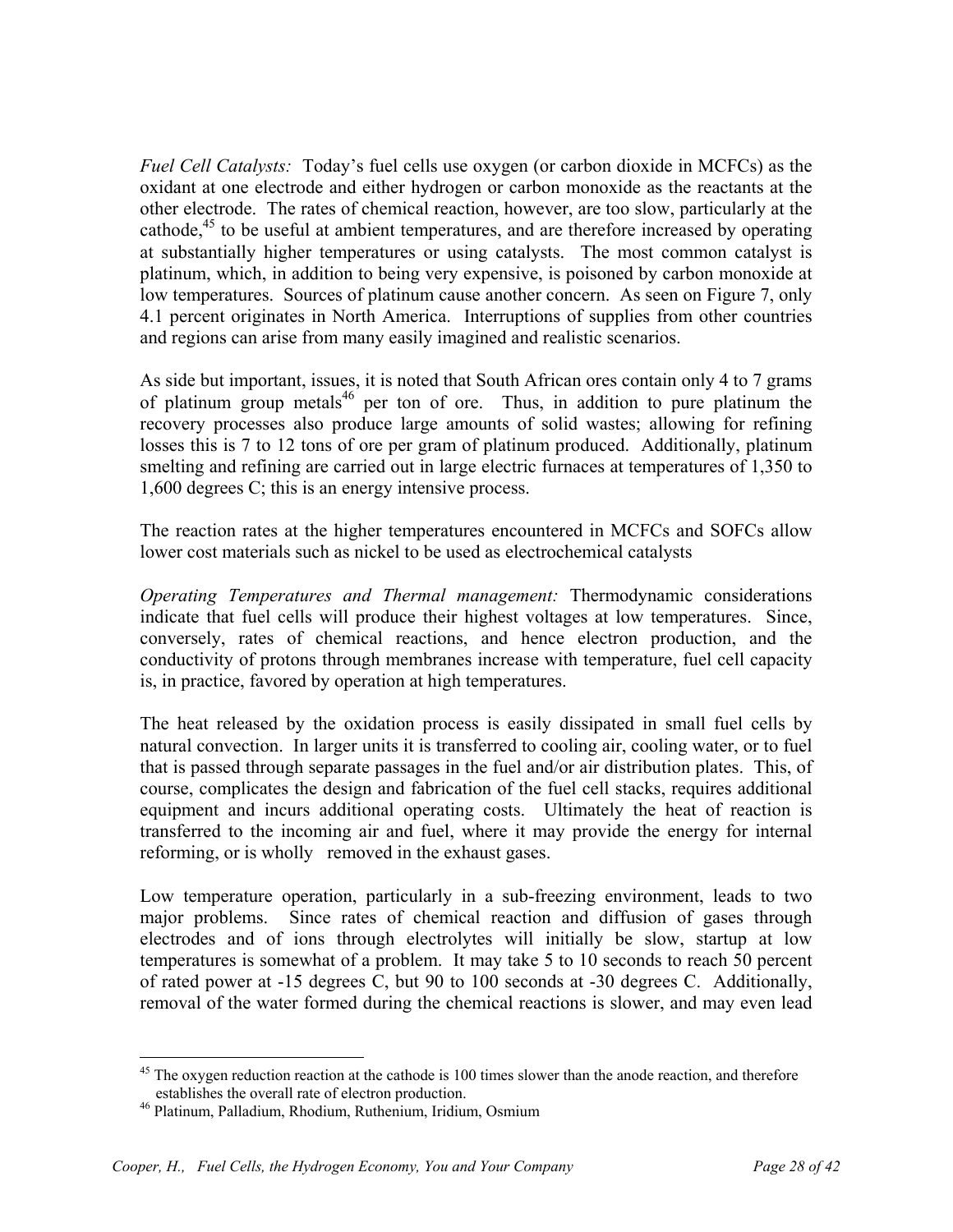

**Figure 7**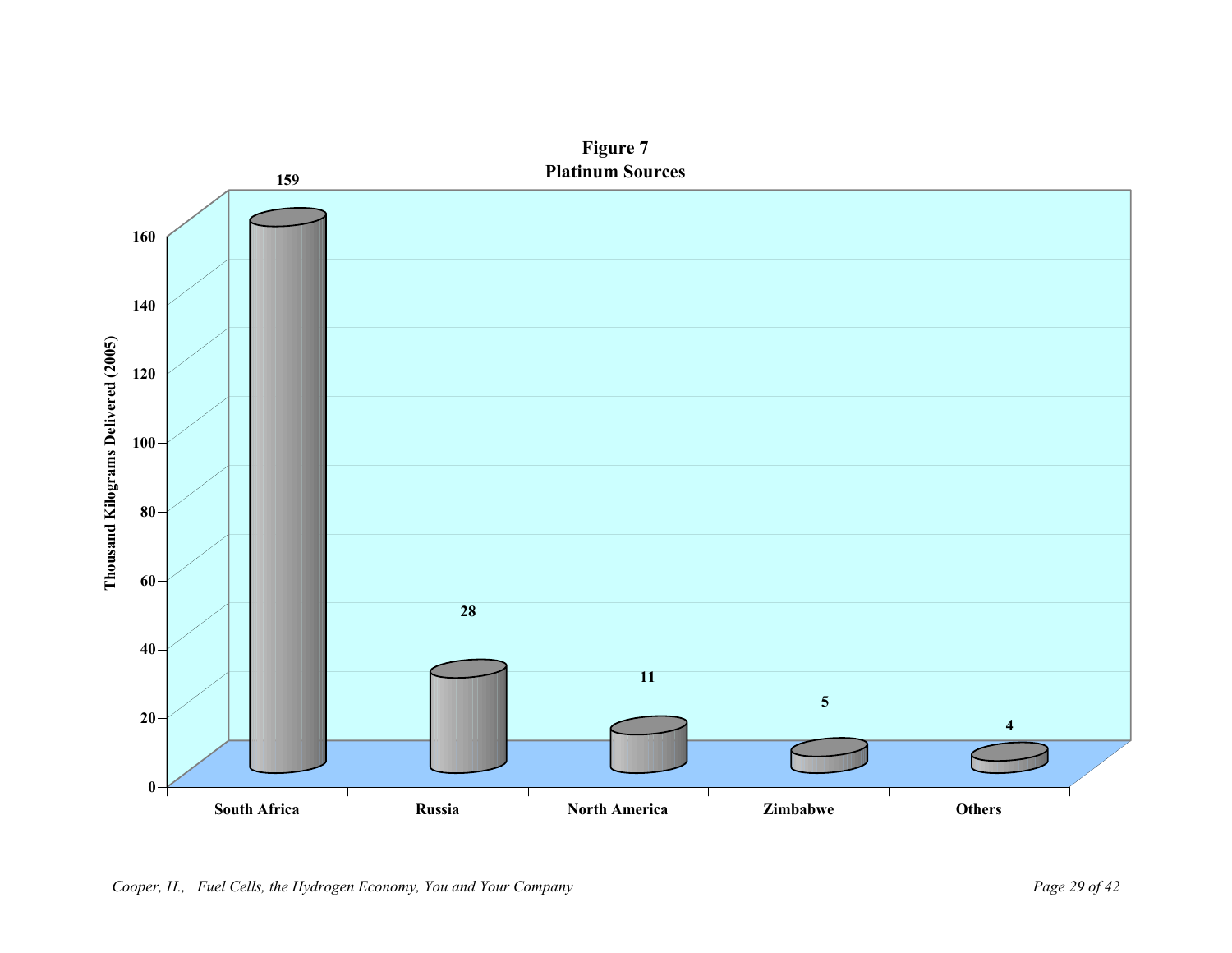to freezing. Once a fuel cell is started, the heat of reaction is generally more than adequate to sustain operation.

Currently, many fuel cells can start and operate at ambient temperatures of -10 to +40 degrees C. This is acceptable for most, but not all, practical applications.

*Operating Pressures:* Thermodynamic considerations show that operating at elevated pressures will increase the theoretical energy that can be produced by a fuel cell for two reasons. Firstly, the voltage will increase, and secondly, the concentration of oxygen at the cathode catalyst surface will increase, leading to faster reaction rates.<sup>47</sup> Although high pressures will reduce the fuel cell's size for a given output, the overall system becomes more complex, sealing problems increase, the energy and economic penalty of air compression increases and, perhaps most importantly, reliability may suffer. Current practice is to operate fuel cells between atmospheric pressures and approximately 10 atmospheres.

*Air Supply:* Air must be forced into the internal passages of large fuel cell stacks by blowers or compressors. Smaller fuel cells such as those used for hand-held devices are able to rely entirely on diffusion through a porous cathode ("air-breathing".) Their pores, however, are susceptible to plugging by airborne particulate matter, by water in very humid environments, or by ice crystals in cold environments.

*Water Management:* Water forms from the hydrogen fuel at the cathodes of AFC, PEM, PAFC, and at the anode of MCFC and SOFC, and must be removed. Some membranes, however, require an adequate water concentration in order to conduct the protons to the anode from the cathode. Furthermore, micro cracking will occur if the membrane dries out, reducing its performance. The air supplied to larger fuel cells is therefore humidified (or dried) to an appropriate moisture level. Some fuel cell systems also require the fuel gas to be humidified.

The water that is formed during the oxidation process must also be removed. This may occur by simple diffusion through the porous cathodes of air-breathing fuel cells. Larger forced-air systems carry the water vapor out in the exhaust air stream. Depending on the application, the water may be condensed and recovered. Water removal from fuel cells operating at low temperatures is not a trivial matter; inadequate removal may lead to ice formation that will degrade performance, and may even lead to loss of all electrical output.

# **Technical Matters – Auxiliary Systems**

*Power Conditioning:* All fuel cells generate direct current. Although this is useful for electronic devices that normally operate with batteries such as cell phones and a few other items such as variable speed drives, the vast majority of civilian uses require 50 or

<sup>1</sup> <sup>47</sup> Berning T. and N. Djilali, Three Dimensional Computational Analysis of Transport Phenomena in a PEM Fuel Cell – A Parametric Study, Journal of Power Sources 124, pp. 440-452, 2003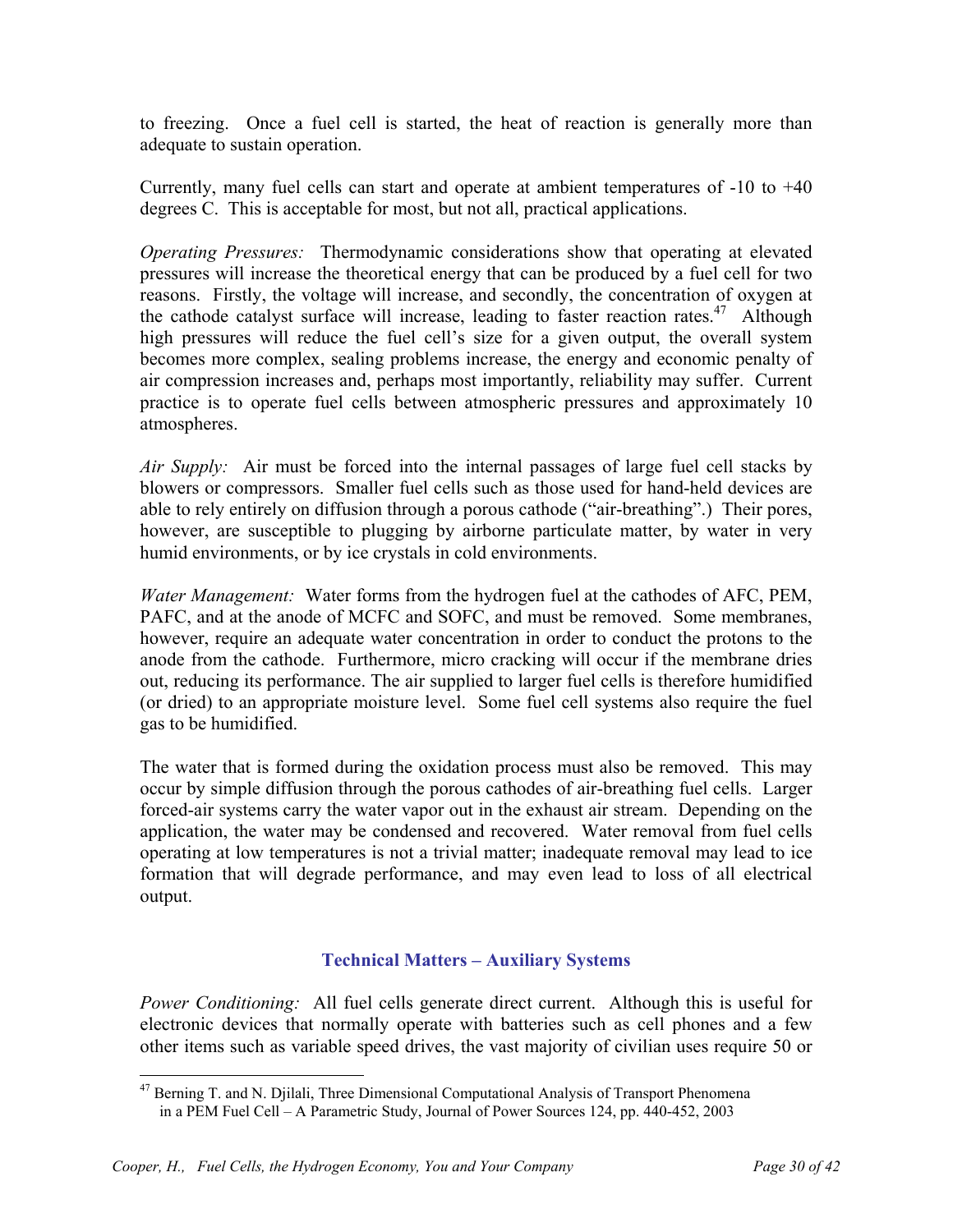60 Hz alternating current. A complete system for many applications therefore requires a DC-to-AC voltage inverter. The use of fuel cells rather than batteries, however, does not introduce significant additional technical challenges.

*Water Treatment:* The water required for air and/or fuel humidification or to produce steam for reforming processes must not have impurities at the levels normally present in city, river or sea water. Purification equipment such as softeners or reverse osmosis units may therefore be necessary. Additionally, chemicals and delivery/dispersion equipment may be required for corrosion control of cooling water. These are well developed technologies, and their application to fuel cell systems does not introduce significant additional technical challenges.

**Safety and design/fabrication/construction standards:** Several broad concerns must be addressed when considering the use of fuel cells. They may be categorized as follows:

- □ Fuel production, storage and distribution: Fuel purity is more of an issue for fuel cells than encountered in other applications. New standards are therefore being prepared by organizations such as the ASTM covering the determination of various contaminants in hydrogen and related fuel cell feed gases. There is much successful experience with handling hydrogen and other chemicals in industrial settings, but relatively little in the individual consumer sector. A new section of the ASME Piping Code B31 is therefore being developed. *ASME B31.12, Hydrogen Piping and Pipelines*, will contain requirements for commercial and residential sectors, as well as for distribution, power, process and transportation applications. Fuel cell cartridges are currently not permitted on airplane passenger compartments, although they may be transported as cargo. The International Electrotechnical Commission (IEC) has now published safety specifications for small fuel cells and their cartridges, including those for methyl alcohol, formic acid, butane, hydrogen and sodium borohydride. It is expected that these standards will be accepted in various countries by early 2007.
- □ Fuel cell construction and performance: Test procedures for all components of fuel cell power systems are covered in ASME *PTC 50, Performance Test Code on Fuel Cell Power Systems.* ANSI/CSA America document *FC-1, Stationary Fuel Cell Power Standards* may also be consulted. Performance test procedures for automotive applications have been or are being developed by the Society of Automotive Engineers, including those covering *Fuel Cell Systems (SAE J 2615), Fuel Processor Subsystems (SAE J 2616), PEM Fuel Stack Subsystems (SAE J 2617) and Durability Testing of PEM Fuel Cell Stacks (SAE J 2722.) UL Standard 2265, Hand-held, Hand-transportable Fuel Cell Power Units with Fuel Containers* is under development.
- Fuel cell siting and installation: Guidance for indoor and outdoor installation, ventilation and fire protection for fuel cell systems is provided by the National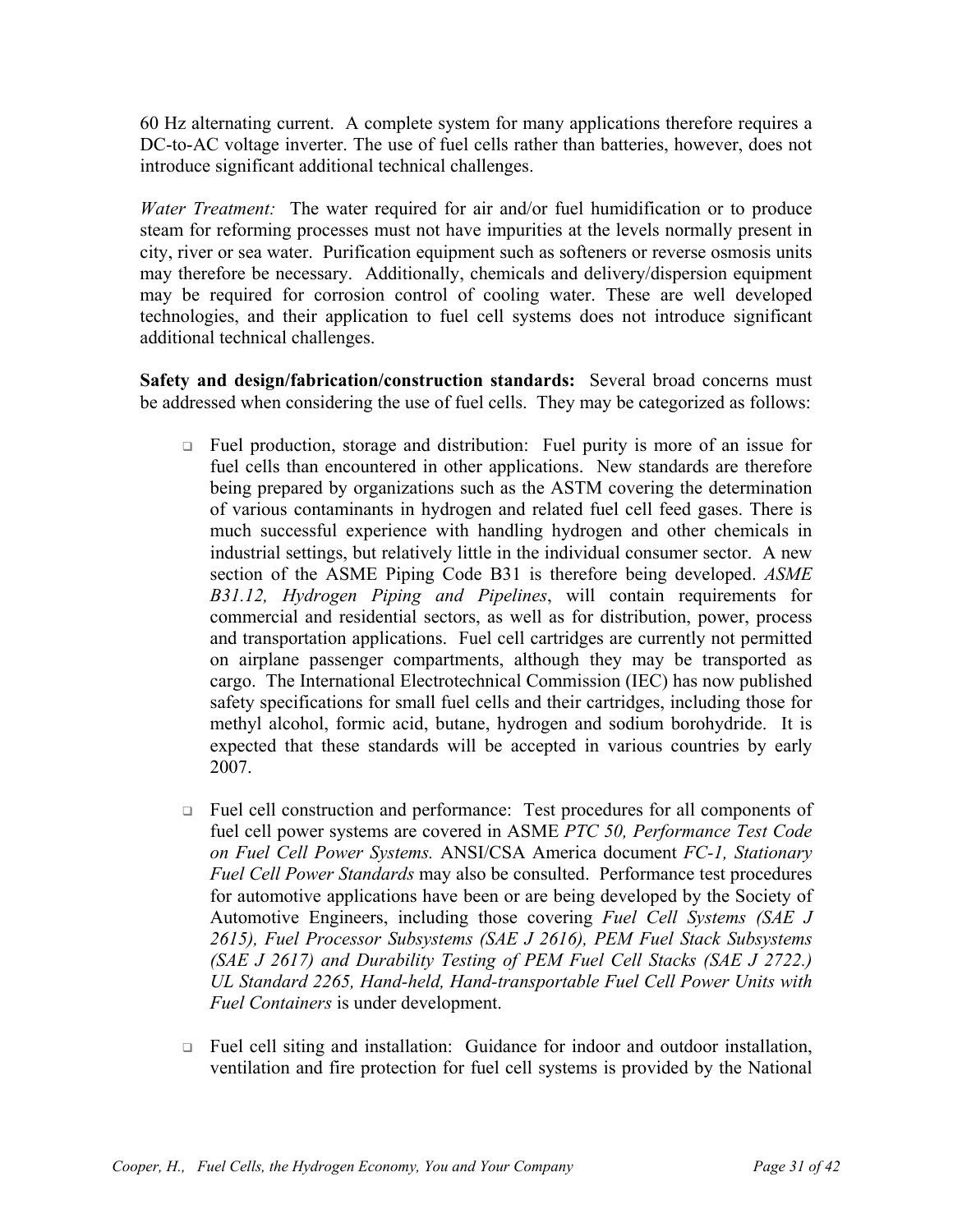Fire Protection Association (NFPA) Document *NFPA 853 (2003) Installation of Stationary Fuel Cell Power Plants.*

 $\Box$  Electrical systems: The issues do not differ materially from those for other applications.

## **Barriers to market acceptance**

*Unclear benefits:* As with most new technologies, the initial potential customers do not have a clear picture of many issues such as those associated with fuel, installation and safety, lifetimes and availability of replacement parts. Economic benefits may first be understood and accepted by those who make the purchase and then use the technology themselves, particularly in the industrial sector. The residential sector, however, has unique challenges. Landlords, for example, often simply pass along utility bills to tenants and see no self-benefit to investing in more efficient equipment. Conversely, in many cases the cost of utilities is included in rent or may be subsidized, so tenants see no selfinterest in investing in energy conservation measures. Although environmental advantages may have some attraction, the experience in convincing customers to pay for them is not encouraging. For example, utility company programs that offer "green power" as an environmental benefit, but at a somewhat higher price, have not been spectacularly successful.

*Capital costs:* Capital costs of fuel cells are substantially higher than those of alternate electricity sources, typically being 5 to 10 times higher than those of a Diesel enginegenerator or a combustion turbine-generator in the kilowatt size and 8 times as high as a boiler/steam-turbine plant in the 10 megawatt size. Their high costs arise in part from a current reliance on expensive components such as platinum catalysts and the proton exchange membranes.

Additionally, the market does not yet support large production runs that would lead to improved economies in purchasing and efficiently manufacturing to the close tolerances that are required. Planar systems, for example, require very close tolerances in edge and thickness dimensions, and gas diffusion and catalyst layers must be applied very uniformly. Current manufacturing processes, however, lead to poor yields of acceptable product. Improved production techniques are understood and can be implemented, but the required investments can not yet be economically justified.

Several parallel large markets will evolve in time. The first may be from suppliers of the end-use equipment such as cell phones, laptop computers or uninterruptible power systems that will incorporate them into their products. This group may elect to manufacture the fuel cells in-house, or subcontract production to a specialized manufacturer.

*Operating costs:* Fuel cell component lifetimes are shorter and replacement costs are higher than for those of other electricity generation systems. Stack life is only 3 to 5 years, and even these have not yet been demonstrated for SOFCs whose high efficiencies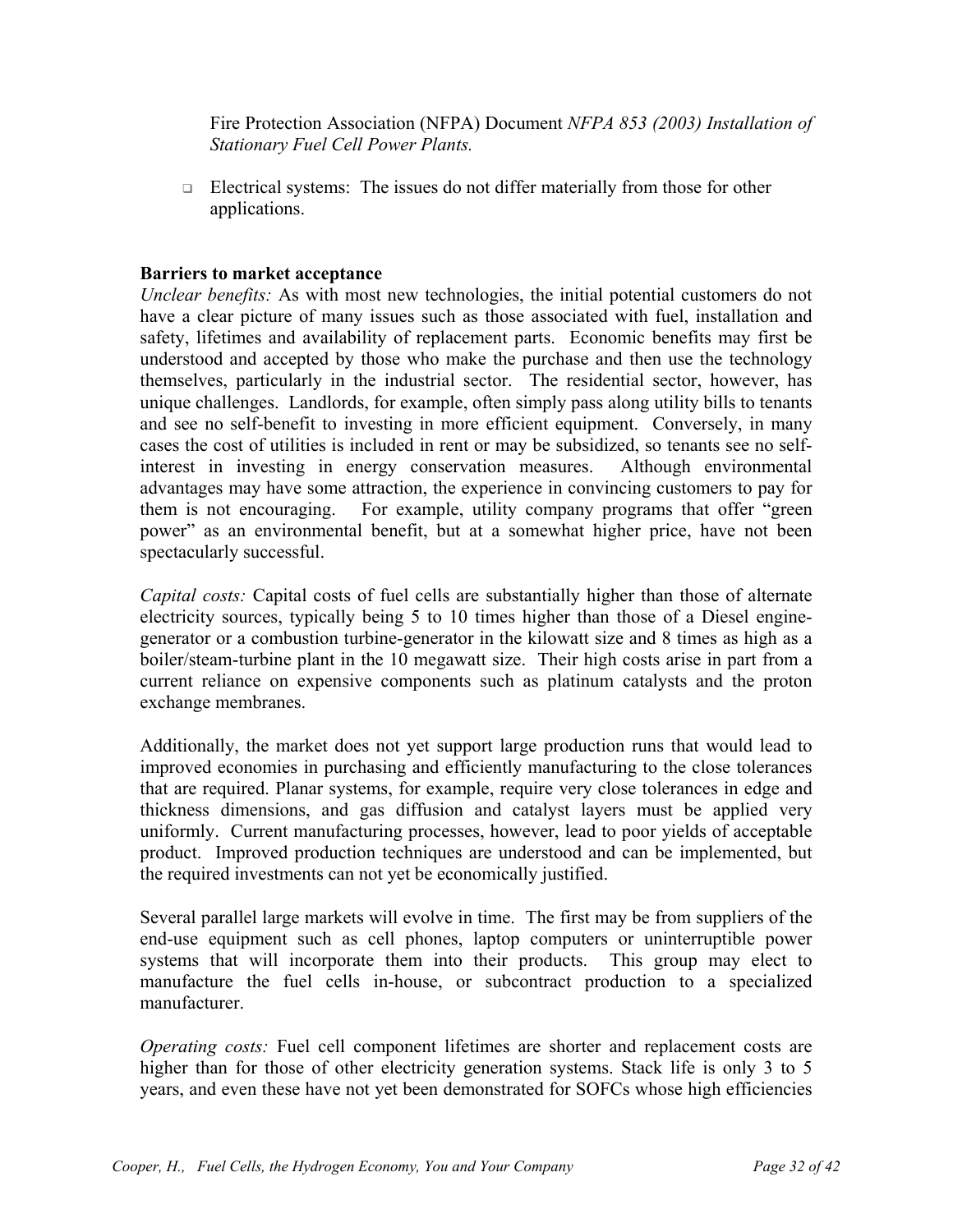offer the largest fuel cost savings. Durability problems will always arise from frequent startup/shutdown cycles encountered in applications such as automotive or residential electricity/heating generation units. The high temperatures required by SOFCs, however, exacerbate the difficulties of an already severe challenge. Additionally, finding a use for or storing the thermal output when it is not needed for heating or cooling is certainly technically possible; doing so economically will be a major challenge.

The cost issue however has been reduced to acceptable levels for many situations. For example, there is a trend to using fuel cells to provide backup power to distributed telecommunication systems. Conventionally, the backup power has been provided by banks of batteries, which have high maintenance costs and are, in practice, completely replaced every few years. Life-cycle cost analysis, both with and without tax credits, have shown that the fuel cell option has approximately a 20 to 30 percent advantage over purchasing, installing and maintaining batteries.<sup>48, 49</sup>

*No standard sizes:* The vast market for batteries has developed, in large part, by the availability of standard sizes that can be readily found in stores throughout the world. The most common standard sizes (AA, AAA, C, D, 9-volt) are supplemented by standard button batteries used in calculators and electronic watches, as well as 5-10 miniature batteries used for very small devices such as hearing aids. It is estimated that 90 percent of portable battery-operated devices use AA, C or D standard batteries. The fuel cell industry does not yet, except for certain military applications, provide this convenience.

*Inadequate fuel infrastructure for hydrogen and methanol:* Although many chemicals are sold and distributed for industrial purposes, there is no mass market for hydrogen or methanol. Methane (as natural gas), LPG, gasoline, Diesel oil, jet fuels and coal are the only fuels for which a wide-scale infrastructure exists. Ethanol may join this group in the near future.

The lack of infrastructure is a particular problem for the much discussed automotive fuel cell applications. On-board fuel processing for automotive use is, for example, no longer being funded by the U.S. Department of Energy because it appears unlikely that the following criteria could be met by 2010.

| $\Box$ Low startup energy | $\langle 2MJ/50$ KW(e)                                  |
|---------------------------|---------------------------------------------------------|
| $\Box$ Rapid startup time | $\leq 60$ seconds to reach 90 percent of traction power |
| <b>Transient response</b> | $\leq$ 5 seconds to accelerate from 10% to 90% power;   |
|                           | $\leq$ seconds from 90% to 10% power                    |
| $\Box$ Cost               | $<$ \$65/KW(e)                                          |

A great many stationary applications do not face these constraints and are thus more likely to reach commercial acceptability in the foreseeable future.

*Financing large fuel cell systems is difficult:* Since there is very little experience with the design, construction and operation of fuel cell systems with capacities of even 1000

<sup>1</sup> <sup>48</sup> Smith, D., S. Rathod and J. Sanders, Switch Signals: Fuel Cells in Distributed Telecom Backup, Citigroup Global Markets, August 24, 2005, 56 p.

<sup>49</sup> Cellkraft AB, Stockholm, Sweden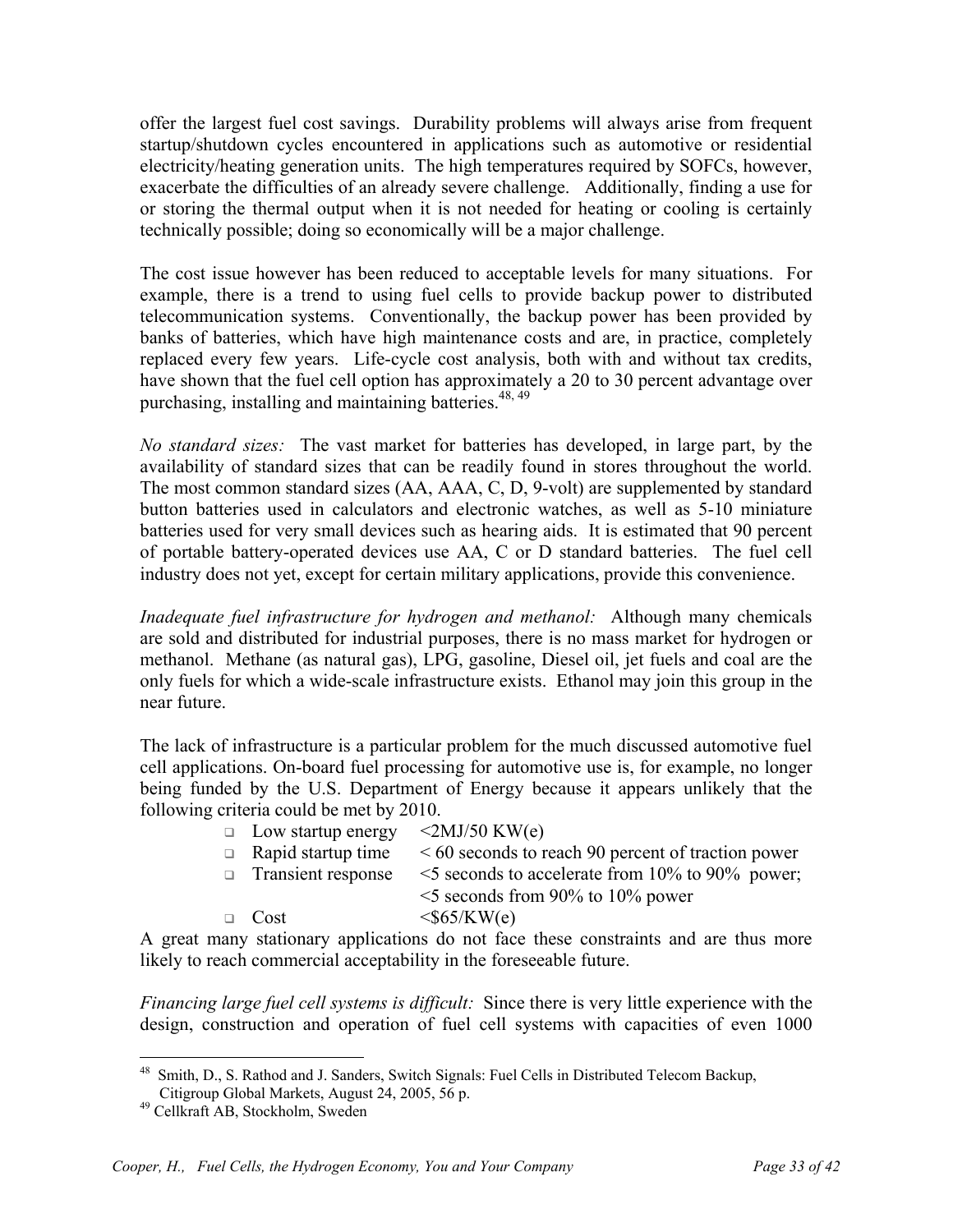kilowatts, the financial community believes there are major technical risks. Financing thus currently requires 100 percent equity; debt financing is simply not available. Virtually all systems in the  $100<sup>+</sup>$  kilowatt size have depended on numerous grants for their viabilities. Related issues include difficulties in obtaining various types of insurance coverage, ranging from Fire to Business Interruption, at reasonable costs. The insurance companies also cite the lack of relevant experience with large projects as a concern.

## **Incentives for market acceptance**

Fuel cell vendors and users are both benefiting from a number of governmental activities whose goals are to create or expand the market for fuel cells. These may be accomplished by either, or a combination of helping to:

- $\Box$  Facilitate fuel cell use by "early adopters"
- $\Box$  Reduce the direct price paid by purchasers (or to increase the direct price received by vendors)
- $\Box$  Reduce development and production costs of the fuel cells

Methods for implementing these will be discussed in turn.

Several multinational programs have been instituted to collect data and introduce fuel cells in real world, rather than laboratory settings. A major example is the Clean Urban Transport for Europe (CUTE) program, co-funded by the European Union. Started in 2001, 27 fuel cell-driven buses were operated in nine European cities, and supported by nine hydrogen production / refueling stations. Hydrogen was produced as follows.

| City                       | <b>Hydrogen Source</b>                                  |
|----------------------------|---------------------------------------------------------|
| Amsterdam, The Netherlands | On site electrolysis using "green energy"               |
| Barcelona, Spain           | On site electrolysis using grid energy and solar energy |
| Hamburg, Germany           | On site electrolysis using wind energy                  |
| London, United Kingdom     | Excess hydrogen from crude oil refining                 |
| City of Luxembourg         | On site steam-methanol reforming                        |
| Madrid, Spain              | Excess hydrogen from crude oil refining                 |
| Oporto, Portugal           | Excess hydrogen from crude oil refining                 |
| Stockholm, Sweden          | On site electrolysis using hydro energy                 |
| Stuttgart, Germany         | On site steam-natural gas reforming                     |

#### **Table 4**

Iceland and Stockholm have indicated they believe the data obtained during the program's first two years is adequate, and the cost of continuing for a third year can not be justified by the additional information that might be obtained. They are therefore withdrawing from further participation; the remaining participants disagree and are continuing with the CUTE program.

*The Hydrogen Highway:* Several countries and States are developing *"Hydrogen Highways*" as an important step in facilitating development of a hydrogen-based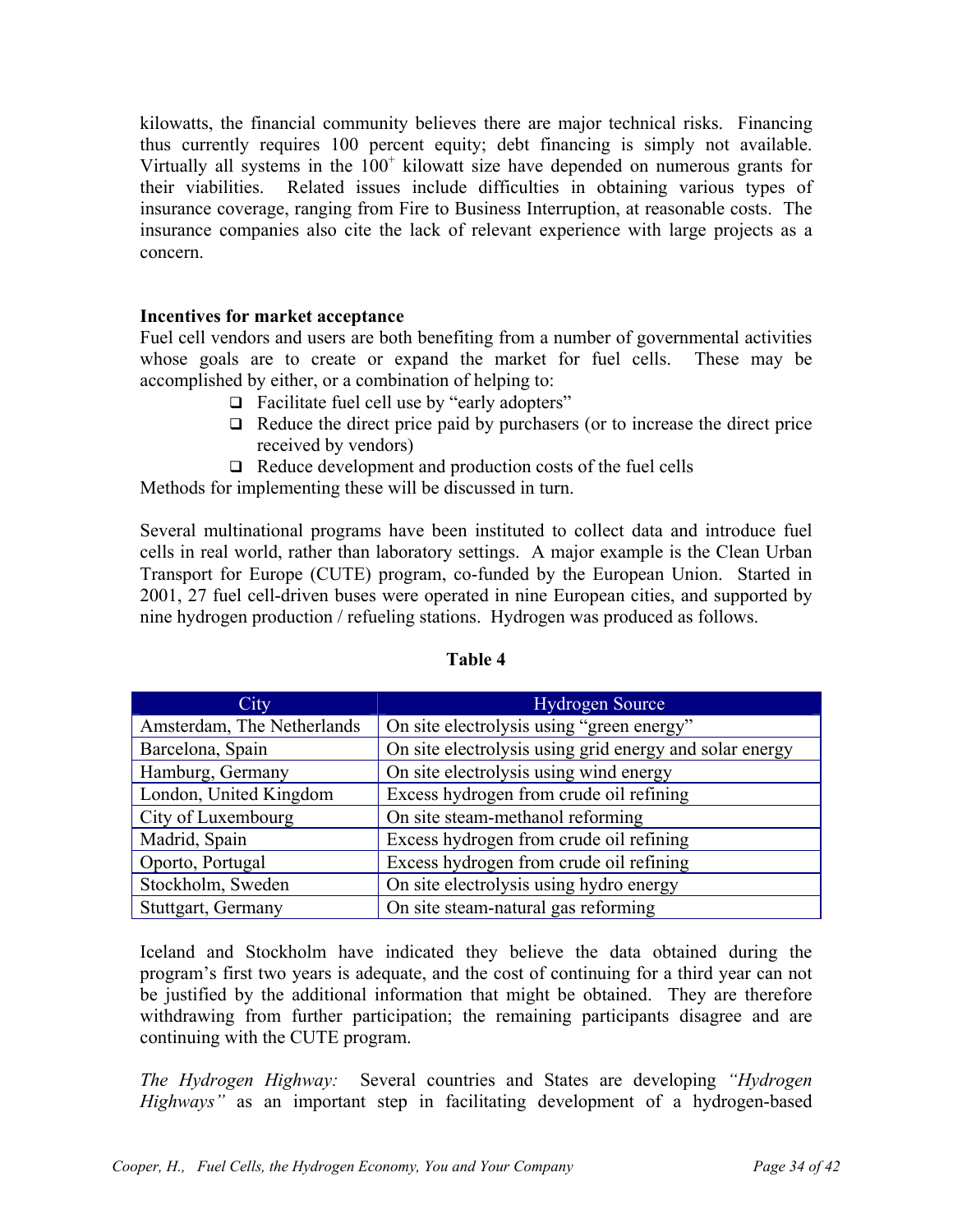economy. This is a major undertaking, requiring proactive efforts and coordination of Local Zoning Boards, Fire Marshall Offices, Environmental Protection Agencies and others. Criteria within which a station will be accepted as a participant must be developed, and a thorough educational program must be instituted for station operators and the potential customers. Examples include the:

- *California Hydrogen Highway* (CaH2Net) program that has a goal of siting 150- 200 hydrogen fuelling stations throughout the State; currently, 12 to 20 are actually in place. Funding is being provided by various equipment and automobile companies and not-for-profit organizations. The State of California is initially<sup>50</sup> providing \$6,500,000 through December 31, 2006 to co-fund establishment of up to three stations and purchase of various hydrogen-fuelled vehicles.
- *Hydrogen Highway* connecting Victoria to Whistler, British Columbia, to be operational for the 2010 Winter Olympics. The goal is to establish seven "nodes" of fuelling stations to accelerate the transition to a practical commercially acceptable hydrogen economy. Substantial funding is being provided by the Canadian government, with additional contributions from BC Hydro and Methanex Corporation. This project is currently in the "Study Phase."
- *Hydrogen Highway, Swedish West Coast* connecting Oslo, Göteborg, Malmö and Köpenhamm. One advantage of this region is its availability of enough surplus hydrogen from petrochemical companies to drive approximately 50,000 fuel cell vehicles 9,500 miles each. This project is currently in the "Study Phase."
- *East Coast Highway* connecting Boston, MA and Washington, D.C. Major advantages of this region are its high concentration of drivers, and general acceptance of new concepts. There are currently only three automotive hydrogen stations generally along this corridor; one in Washington, D.C., one at Penn State University, and one at Albany, NY. This project is currently in the "Preliminary Discussion Phase."

In a related development, Hydrogen Link (Denmark), HyNor (Norway) and HyFuture (Sweden) formed the *Scandinavian Hydrogen Highway Partnership (SHHP)*, whose goal is to help make hydrogen commercially available from a network of refueling stations.

Importantly however, *"Hydrogen Highway"* is not synonymous with *"Fuel Cell Highway.*" It is entirely possible that in the end the hydrogen will be more economically used in internal combustion engines than in fuel cells, or that electric battery or hybrid vehicles will prove to offer the best overall combination of technical, economical and environmental advantages.

 $\overline{a}$ 50 California Senate Bill 76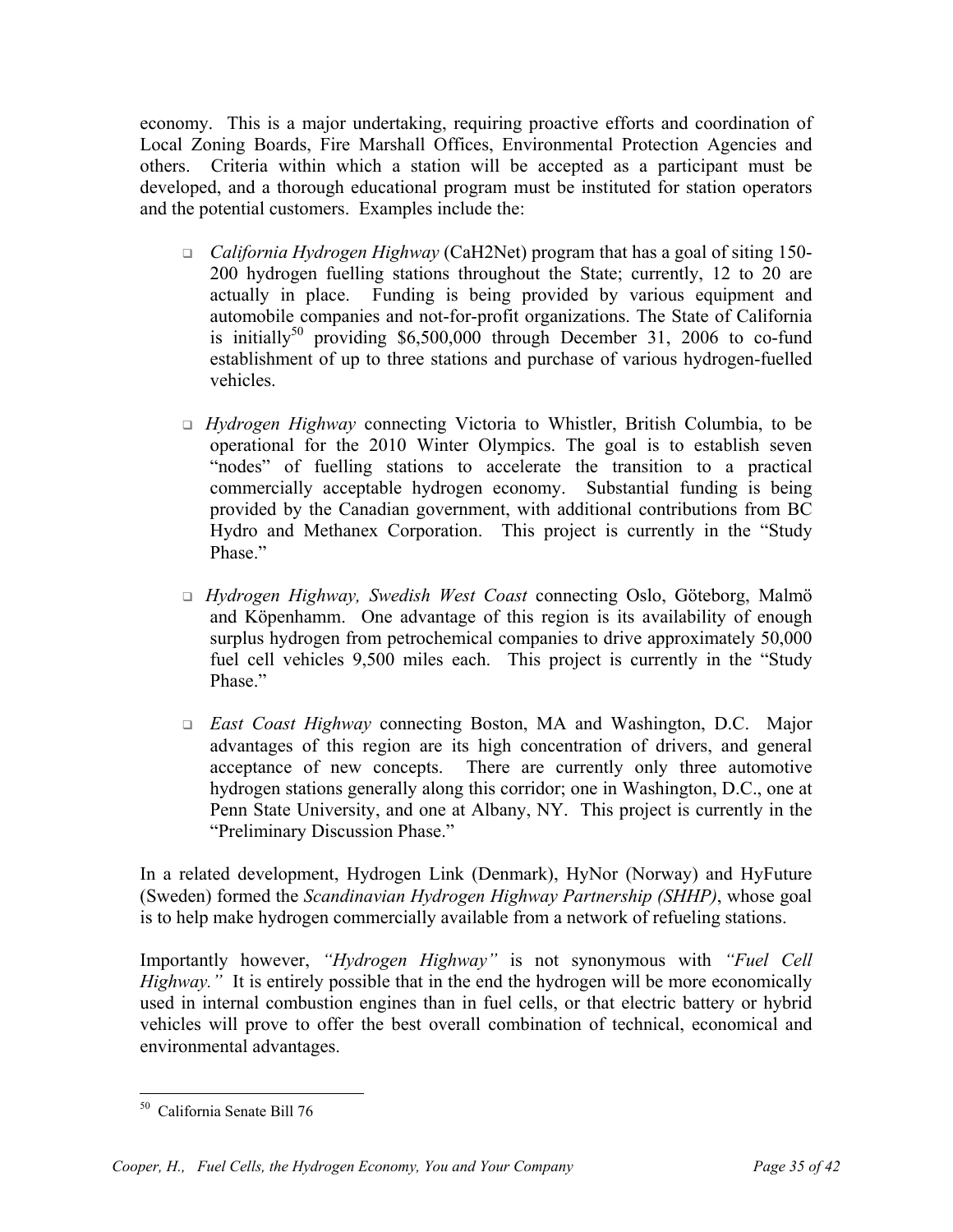Several governmental programs have been undertaken to reduce the price of fuel cells. The primary one is allowance of tax credits to purchasers. At the U.S. Federal level, for example, there is a tax credit of 30 percent of the purchase price for installing a qualified fuel cell (effective  $1/1/06$  to  $12/31/07$ .)<sup>51</sup> This, and various state-level<sup>52</sup> incentive programs offer quite small benefits, typically \$3.00 to \$5.00 per watt, but with caps on capacity or payment that limit benefits to small percents of the total project cost; most tax credit plans are symbolic rather than economically meaningful.

Many State's Public Service Commissions have instituted *Renewable Portfolio Standards*, within which Utility Companies must produce or acquire certain fractions of the electrical energy they sell from renewable fuels such as solar energy or biofuels, and they have included fuel cells in this category. In addition to the stick, many States also offer their Utility Companies incentive carrots for using "renewable energy".

Connecticut, for example, considers fuel cells to be a renewable energy source and is insisting that electrical energy produced from fuel cells by Independent Power Producers be purchased by the State's Utility Companies for a specified premium above the wholesale rate. They, moreover, are now allowing utility companies to enter into longterm power purchase agreements.<sup>53</sup> The Utility Companies, in turn, are allowed to include any incremental costs in their rate-base.

Programs to reduce costs include financial assistance for research and development. Many governments, individually or in consortia, are providing funds for developing fuel cell components and complete systems. Examples of supranational efforts include those of the European Union and the Nordic Energy Research Program. The Canadian government has provided very meaningful support through its National Research Council – Institute for Fuel Cell Innovation (NRC-IFCI.) Within the United States, many initiatives are being supported by military programs such as those of the Defense Advanced Research Projects Agency (DARPA) and the Office of Naval Research. Civilian applications are supported by Department of Energy's programs such as the Solid State Energy Alliance (SECA.) National laboratories such as the Lawrence Livermore National Laboratory, Los Alamos National laboratory, National Renewable Energy Laboratory, Pacific Northwestern National Laboratory, and Sandia National Laboratory each have major efforts underway directed to fuel cell-related development.

# **Actual Current Applications**

There are now more than 2,500 non-military fuel cells installed throughout the world. They provide primary or backup power to buildings such as hotels, office complexes and schools, as well as serving various other needs. Virtually all of these are highly subsidized or are testing/demonstration units.

 $\overline{a}$ 

<sup>&</sup>lt;sup>51</sup> Energy Policy Act of 2005:

<sup>&</sup>lt;sup>52</sup> For comprehensive lists of incentives see www.FuelCells.org/Info/StateActivity.pdf, and http://www.eere.energy.gov/afdc/laws/epact\_2005.html

<sup>&</sup>lt;sup>53</sup> CT Clean Energy Fund, Class I Renewable Development Projects, PON CCEF-P100-RD2-001 (v3)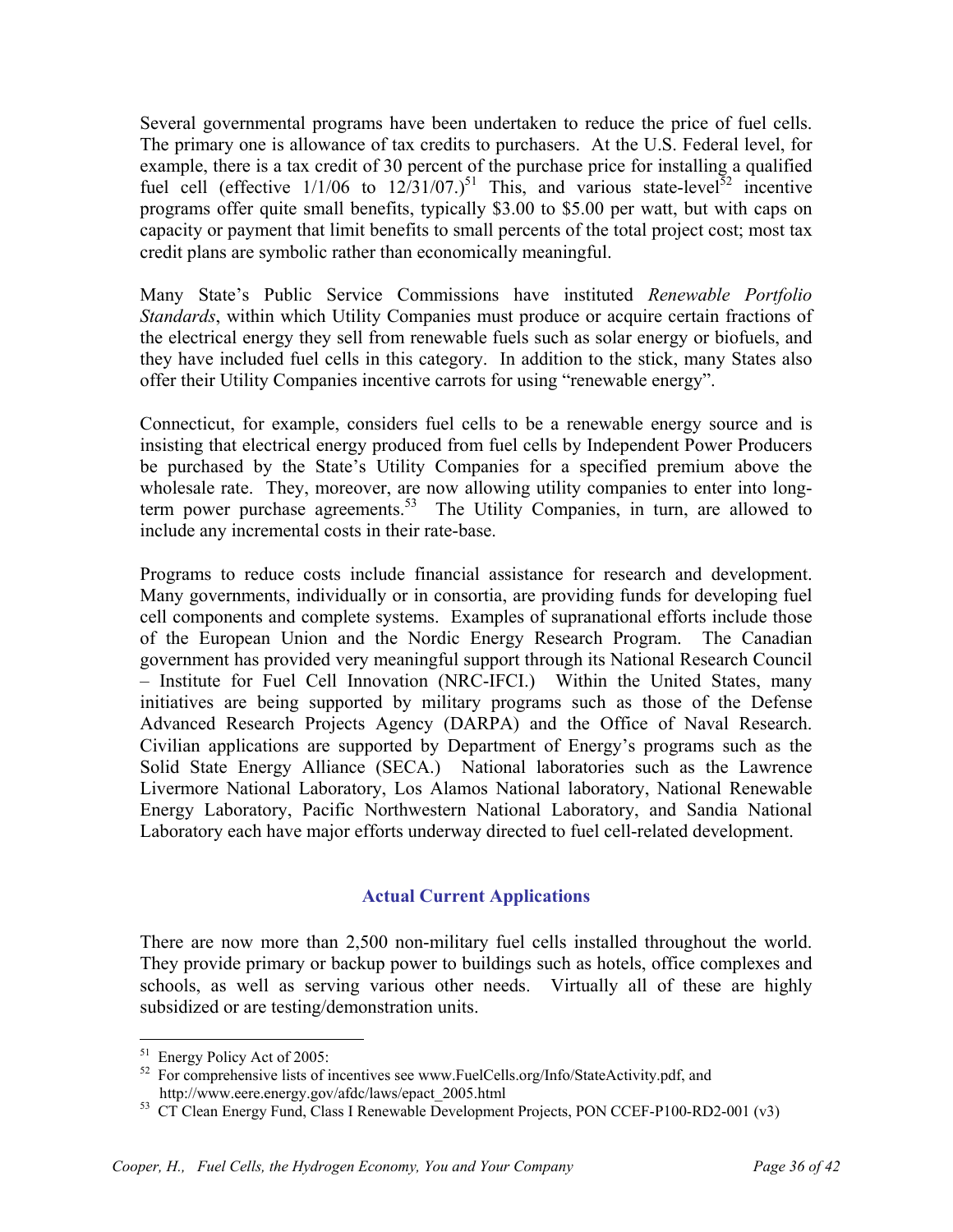Many others, however, are now economically viable on their own. Applications that are currently viable without subsidies include the following.

*Backup / Standby Power Systems:* The telecommunications industry requires backup power systems for telecommunication or radio base stations in rural or remote areas. These may require 1 to 5 kilowatts of 24 or 48 volt DC, dependable starting and operating at temperatures between -30 and +45 degrees C, and with full-load operation for at least 24 hours and frequently longer. At least three companies<sup>54</sup> are successfully providing PEM fuel cells for telecommunication backup systems, using hydrogen from locally mounted cylinders as the fuel. The backup power systems currently use batteries to carry the load for the first minute or so until the fuel cell comes online. These batteries, however, can have much lower energy delivery capabilities that those in conventional battery systems. They, moreover, can be recharged by the fuel cell. If the response to a loss of power must be met much faster, ultracapacitors may be used.

*Remote data collection:* An interesting application is that of remote data acquisition. One company<sup>55</sup> is offering a 50 Watt, 12 volt methanol-fuelled remote power system. The vendor indicates that this can operate a digital video recorder "…for more than two weeks without requiring additional fuel and can also be used to charge other 12 volt equipment such as laptops and cell phones."

Another application concerns the need to have real-time knowledge of water levels in a system of reservoirs in South Africa so that water delivery and safety issues may be properly managed. PEM fuel cell-powered backup systems,<sup>56</sup> using hydrogen from locally mounted cylinders as the fuel, initially provided four months of operation for the telemetry equipment that serves this need, and now are used as the backup for the electric grid system.

*Mobile Uses:* Fuel cells are now being used for propulsion of fork lifts,<sup>57</sup> wheelchairs, golf carts and similar devices. One European company<sup>58</sup> is providing its motor homes with fuel cells for operating onboard devices such as television sets, refrigerators and lighting. Another company<sup>59</sup> is providing a luggage transportation unit, consisting of a combination of a 500 Watt PEM fuel cell and a battery, that can carry a 380 kilogram load.

 $\overline{a}$ 

<sup>54</sup> CellKraft (Sweden,) Plug Power (USA,) ReliOn, Inc. (USA)

<sup>&</sup>lt;sup>55</sup> Sandpiper Technologies, Manteca, California, USA

<sup>56</sup> Intelligent Energy Ltd, London, England

<sup>57</sup> General Motors of Canada, FedEx and Hydrogenics Power Systems (with \$1.45 million grant from Canadian government)

<sup>58</sup> Hymer Mobil Homes

<sup>59</sup> PCR & CARDEC, Germany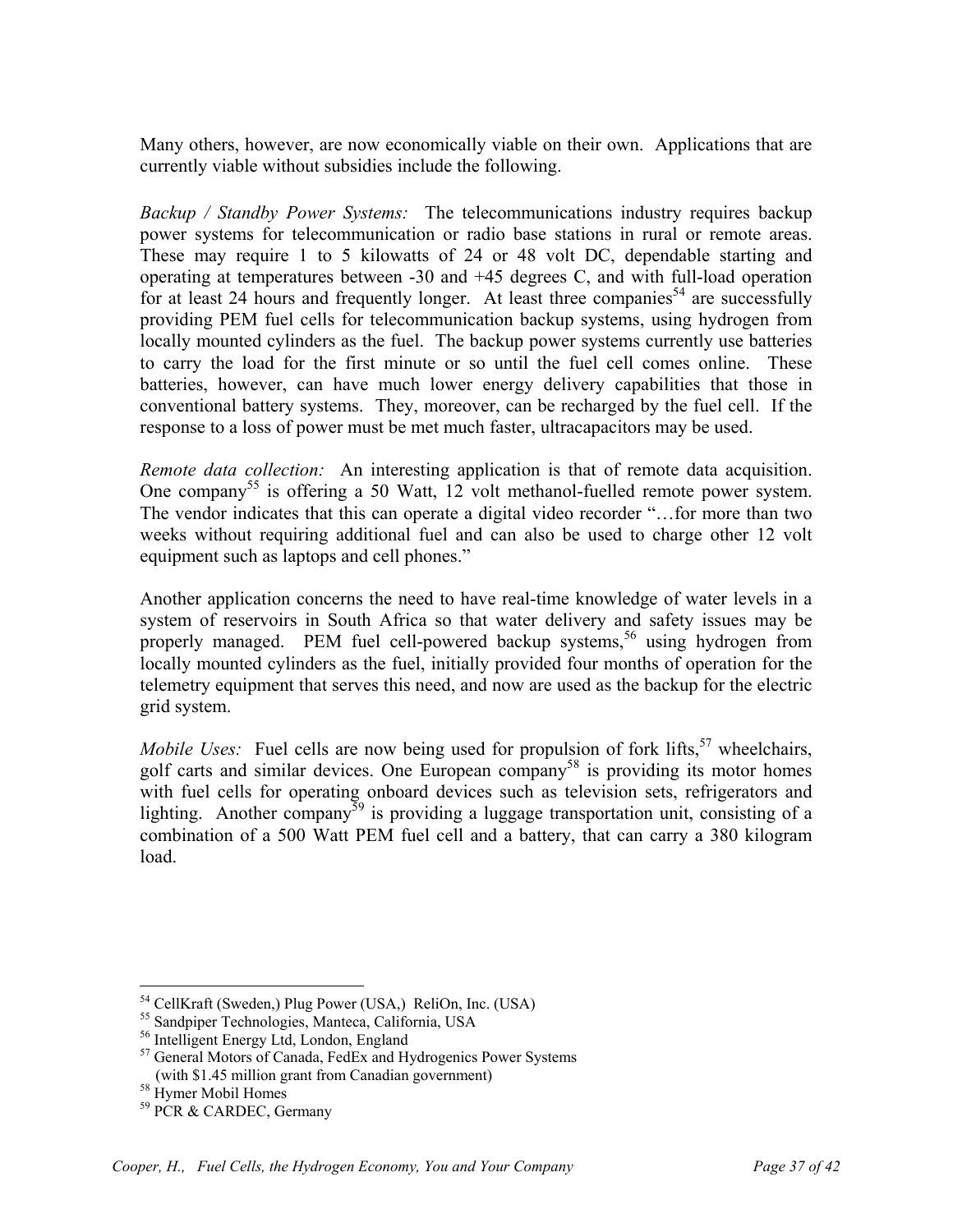#### **Summary of Serious Issues**

- $\Box$  The production of hydrogen from hydrocarbons, alcohols or water requires a large amount of energy. This may more than offset any increased efficiencies that fuel cells may offer.
- Compression or liquefaction of hydrogen requires large amounts of energy. This may also more than offset any increased efficiencies that fuel cells may offer.
- $\Box$  Efficiencies of fuel cell systems are currently not substantially higher than those of conventional electricity generation plants based on modern combustion turbines or diesel engines. The latter, moreover, can use lower grade fuels than can fuel cells. Major efficiencies may arise from high temperature solid oxide fuel cells, but many durability and fabrication problems will need to be overcome before this becomes an operational and economic reality.
- $\Box$  The environmental performance of fuel cells is excellent. They, however, rely on fuels that were produced in chemical plants that have noticeable emissions. Some approaches to reforming fuels rely on water that can not be recovered or recycled. This may be a serious issue in much of the world and in remote locations. Additionally, production of platinum for fuel cell catalysts or palladium for purification of hydrogen is energy-intensive, and also leads to large amounts of solid wastes.
- $\Box$  Progress is being made in reducing the amount of catalyst required in fuel cells, and in the use of lower cost materials instead of platinum. Most of today's fuel cells, however, use materials such as platinum that largely come from undependable or unstable locations. To some extent "energy security" is being obtained at the cost of "materials insecurity."

# **Dynalytics' Predictions**

- $\Box$  Hydrogen-based fuel cells will soon become the preferred backup technology for power supplies where reliability is critical such as telecommunication stations and for remote sites where servicing and fuel replenishment is costly.
- $\Box$  Methanol-based fuel cells will soon be offered for small portable equipment such as laptop computers and MP3 players, for which long-duration power output is perceived by users as an important feature, and cost is a relatively minor consideration.
- $\Box$  Hydrogen- or methanol-based fuel cells will soon be commonly used as battery chargers at construction, camping and similar sites where electricity is not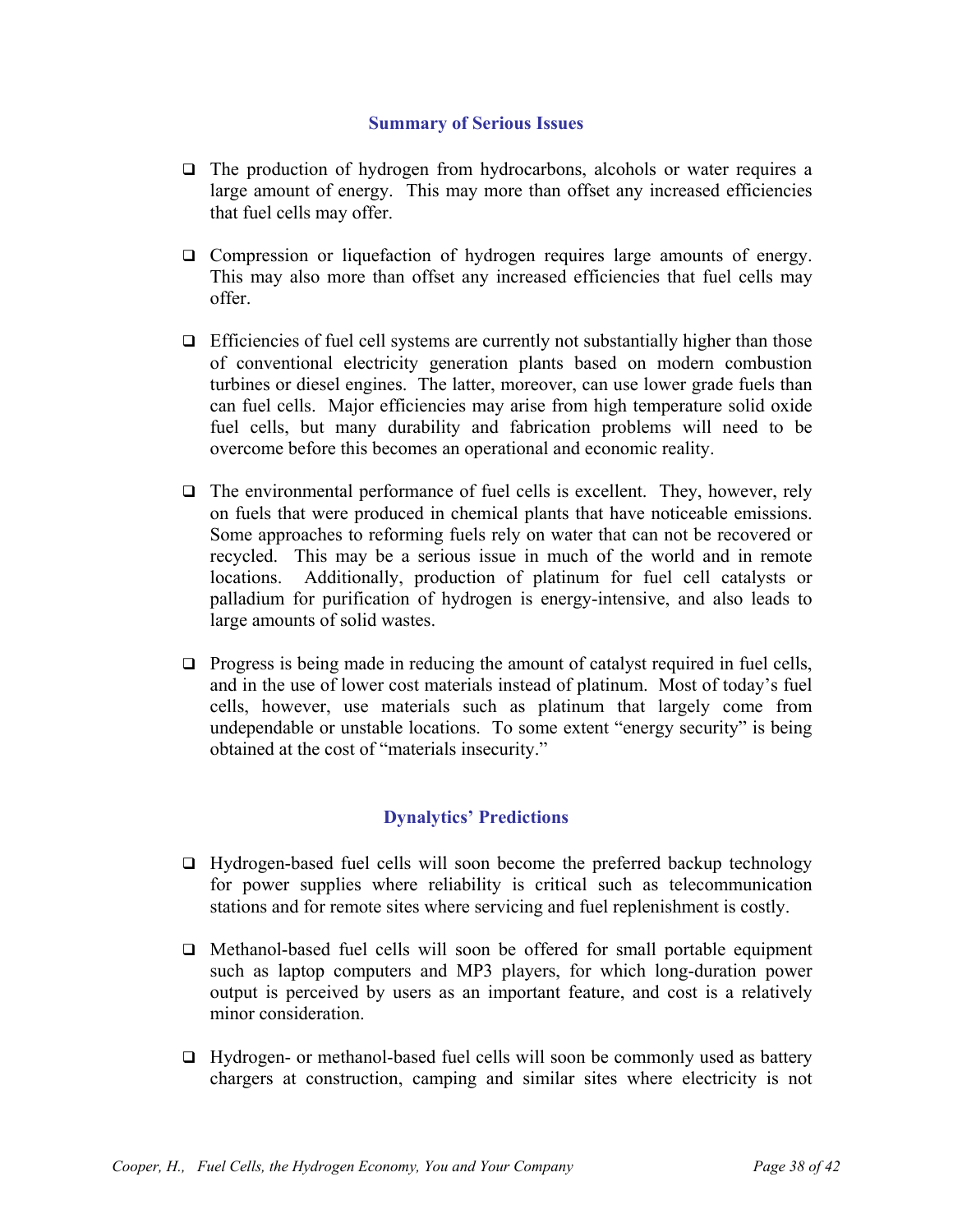readily available, generator noise is undesirable, convenience is valued, and cost is a relatively minor consideration.

- $\Box$  Multi-hundred kilowatt power plants will commonly employ solid oxide fuel cells for electricity production within the next ten years, on the strength of unsubsidized economics. This application is not faced with as low a capital cost constraint as other uses are. It, moreover, is also not faced with durability problems caused by frequent startup/shutdown cycles. Importantly, utility companies and departments have technical staffs that understand and provide proper operation and service.
- $\Box$  Trucks and buses used for intra-city use will increasingly be fitted with fuel cells for propulsion power, based largely on cost subsidies and localized environmental benefits. They can accommodate the size and weight of the fuel cell and fuel storage systems, can be refueled from a central facility, and often operate in cities where their low air emissions and low noise levels are valued.
- Passenger automobiles will not use fuel cells for propulsion power on a widespread unsubsidized basis in the foreseeable future. The thermodynamic energy penalties of producing, transporting and storing hydrogen present hurdles that can not be economically overcome. Use of other fuels does not appear to offer substantial benefits. It is certainly not yet clear that fuel cell-powered automobiles will be able to compete with electric battery or hybrid vehicles, which are also continuing to improve. It is, moreover, likely that society will respond to increasing fuel costs and environmental pressures by improving mass transportation systems.
- $\Box$  Fuel cells for residential production of combined heat and power require units that can withstand on-off cycles many times per day. Very durable fuel cells will thus be necessary, together with an adequate servicing infrastructure. The fuel cell system must also react to changes in the ratio of electricity to thermal output demanded throughout a day. This will require systems for the storage or distribution of the electrical and/or thermal energy when one or the other is in excess, or for supplemental firing of a boiler; the economic penalties may be severe. It appears that this application is many years away from fruition.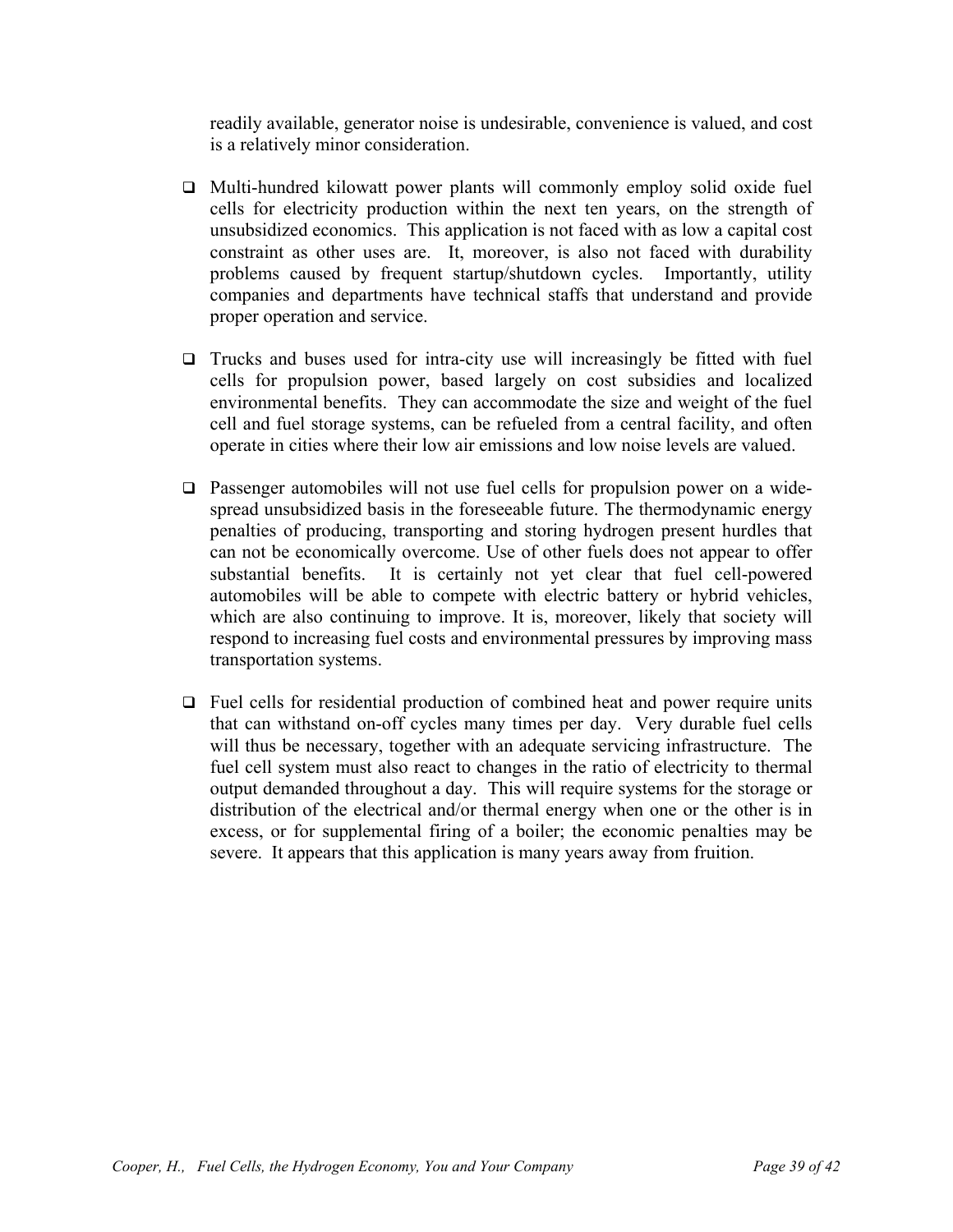# **Abbreviations**

| <b>Abbreviation</b>   | <b>Definition</b>              |
|-----------------------|--------------------------------|
| <b>AC</b>             | <b>Alternating Current</b>     |
| <b>BTU</b>            | <b>British Thermal Unit</b>    |
| $\mathcal{C}$         | Degrees Celsius                |
| dBA                   | Decibels, "A" weighted         |
| DC                    | Direct Current                 |
| <b>DMFC</b>           | Direct Methanol Fuel Cell      |
| $\mathbf{F}$          | Degrees Fahrenheit             |
| <b>HHV</b>            | Higher (Gross) Heating Value   |
| Hr                    | Hour                           |
| Hz                    | Hertz                          |
| Km                    | Kilometer                      |
| L                     | Liter                          |
| <b>MCFC</b>           | Molten Carbonate Fuel Cell     |
| <b>MEA</b>            | Membrane Electrode Assembly    |
| <b>NO<sub>x</sub></b> | Nitrogen Oxides                |
| <b>PAFC</b>           | Phosphoric Acid Fuel Cell      |
| <b>PEM</b>            | Proton Exchange Membrane       |
| ppm                   | Parts per million              |
| ppmv                  | Parts Per Million by Volume    |
| psig                  | Pounds per Square Inch (Gauge) |
| <b>SCF</b>            | <b>Standard Cubic Foot</b>     |
| <b>SOFC</b>           | Solid Oxide Fuel Cell          |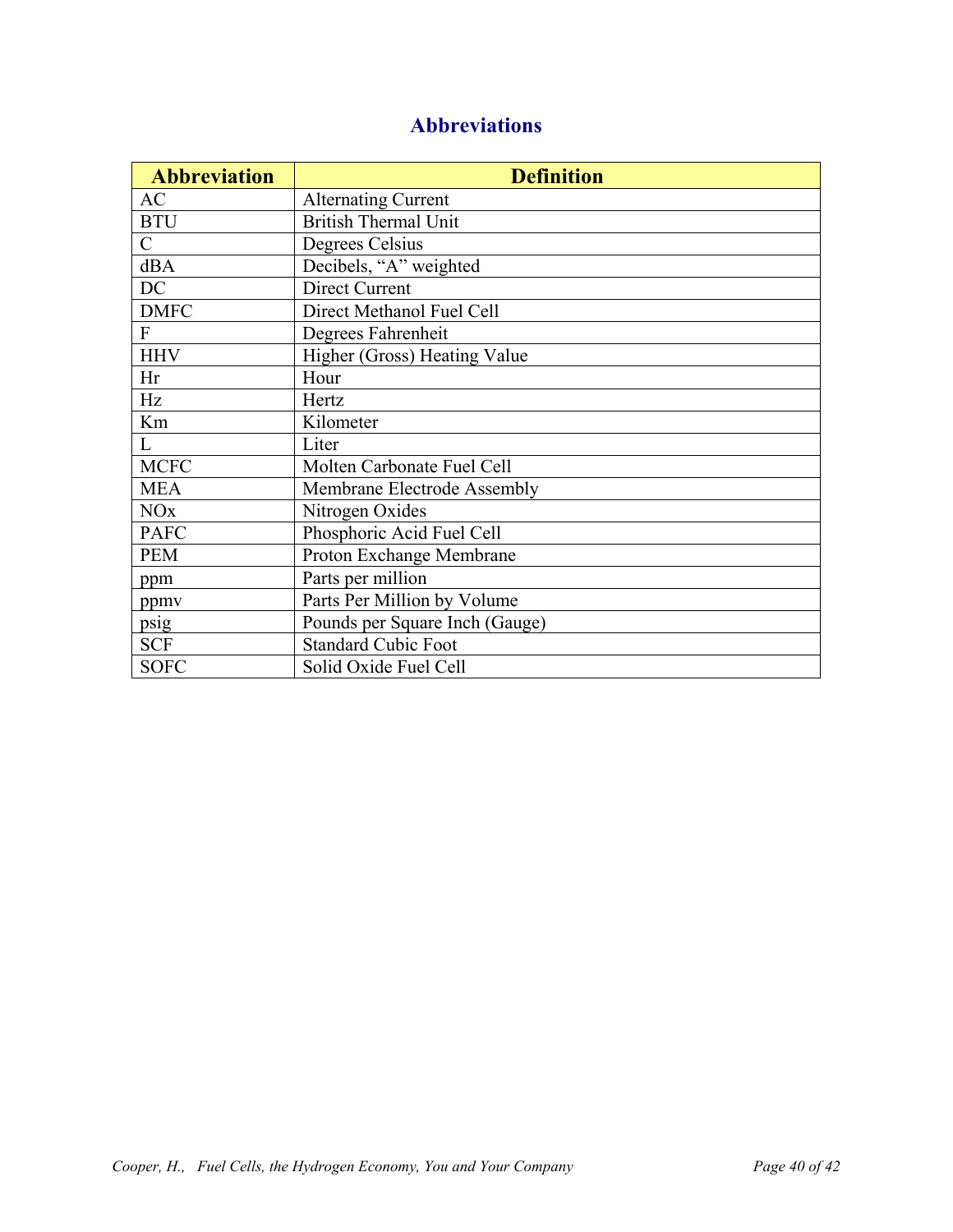| <b>Multiply</b>                | <b>By</b> | <b>To Get</b>                |
|--------------------------------|-----------|------------------------------|
| Atmospheres                    | 14.696    | Pounds / Square Inch         |
| Kilograms                      | 2.2046    | Pounds                       |
| Kilojoules                     | 0.9471    | <b>British Thermal Units</b> |
| Kilojoules                     | 0.2387    | Kilocalories                 |
| Kilometers                     | 0.6214    | Miles                        |
| Kilometers / Liter             | 2.3520    | Miles / US Gallon            |
| Kilowatt-Hours                 | 859.184   | Kilocalories                 |
| Kilowatt-Hours                 | 3409.52   | <b>British Thermal Units</b> |
| Kilowatts                      | 859.184   | Kilocalories / Hour          |
| Kilowatts                      | 1000      | Watts                        |
| Liters                         | 0.035315  | Cubic Feet                   |
| Liters                         | 0.2642    | <b>US Gallons</b>            |
| Normal Liters (of gas)         | 0.03733   | Standard Cubic Feet (of gas) |
| [0 degrees $C$ , 1 atmosphere] |           | [60 degrees F, 1 atmosphere] |

# **Conversion Factors**

Temperature: Degrees  $F = 1.8$  x Degrees  $C + 32$